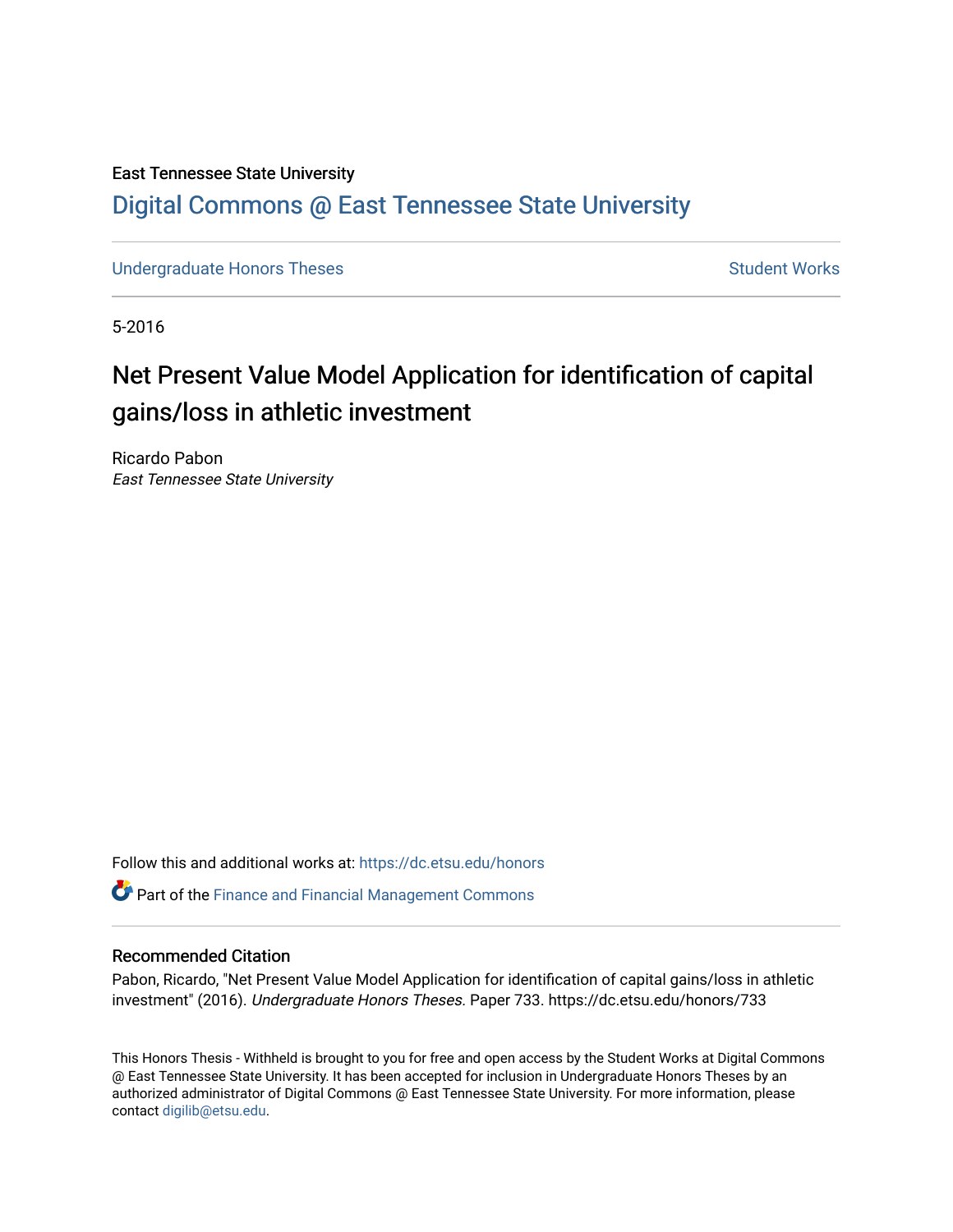## *Net Present Value Model Application for identification of capital gains/loss in athletic investment*

## *An Undergraduate thesis submitted in partial fulfillment of Honors for the university Honors program*

*and the*

*Honors-in Discipline Program East Tennessee State University*

*By: Ricardo Pabon Thesis Mentor: William J. Trainor, Ph.D.*

*April 19, 2016*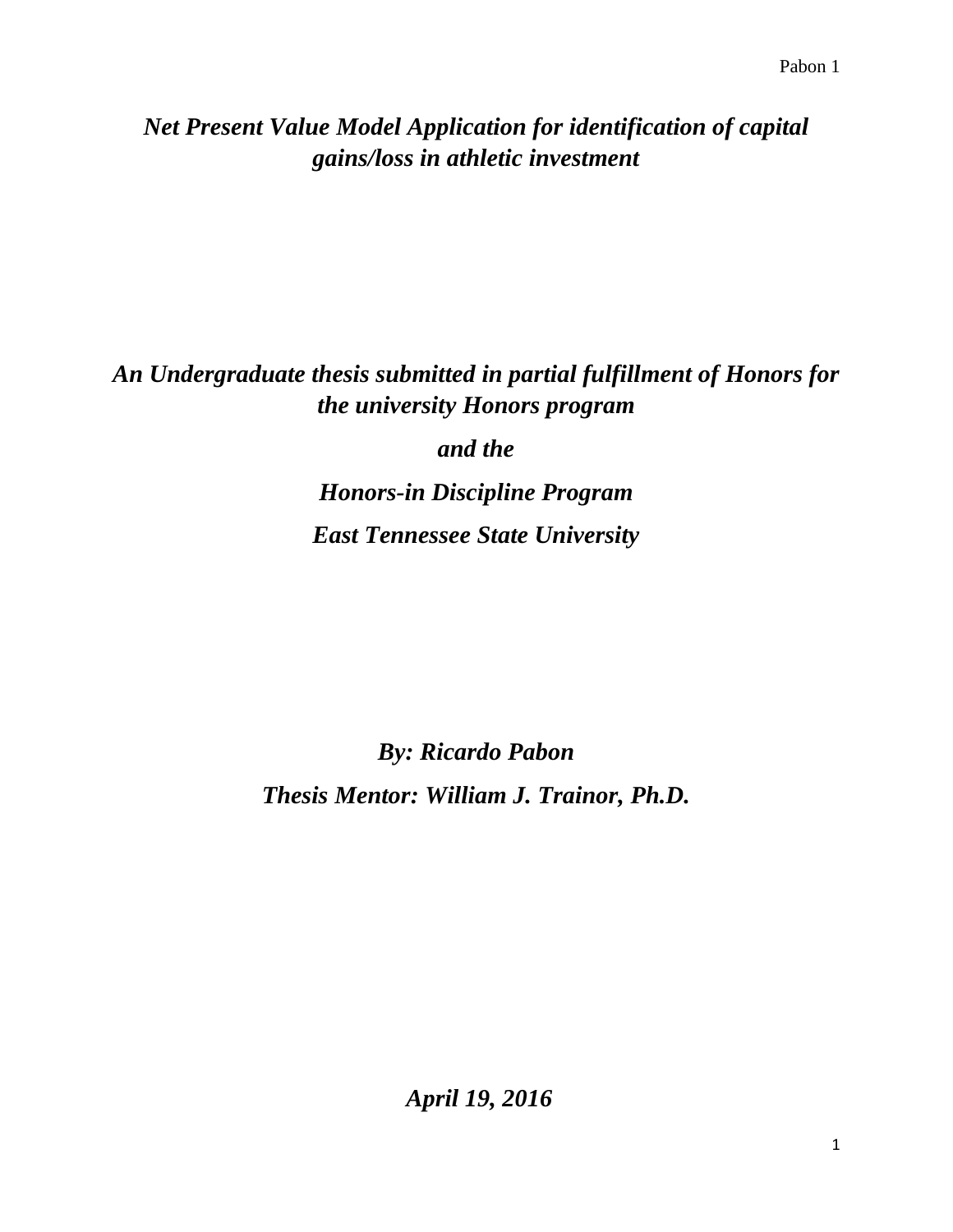## *Table of Contents*

- 1. Executive Summary
- 2. Literature Review
	- a. The Recent Business Perspective
	- b. The Business Perspective
- 3. Introduction to The Issue
	- a. Problem Statement
	- b. Research Objective b.a) Explanation of the spreadsheet created to find estimates and all the variables in the NPV model.
- 4. Methodology
	- a. Hypothesis
	- b. Research Design
	- c. Data sources
	- d. Statistical Test
- 5. Results
- 6. Limitations
- 7. Conclusions
- 8. Bibliography
- 9. Appendix A
- 10.Appendix B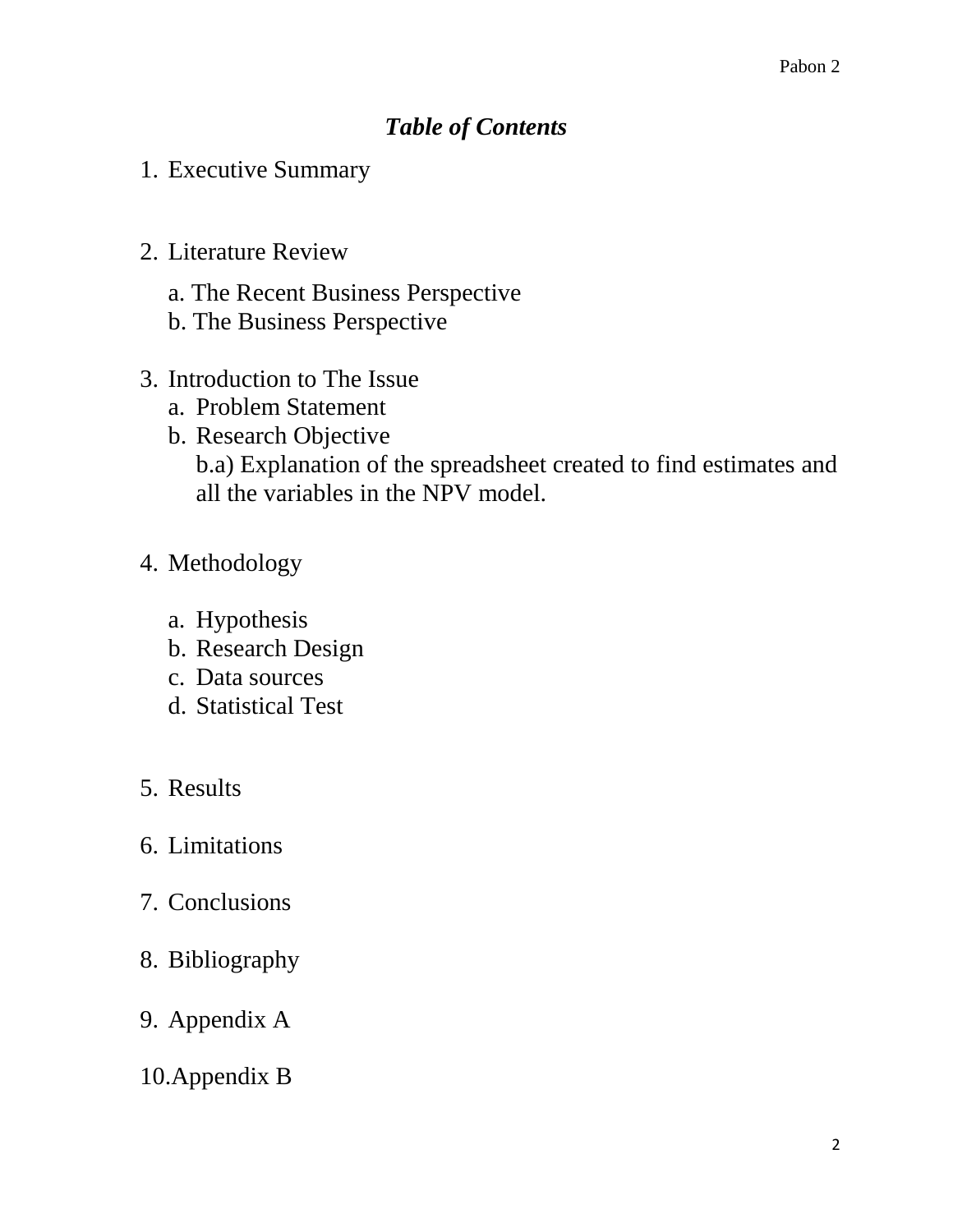## *1) Executive summary*

*This study evaluates whether there is a capital gain yield in the athletic investment decision allocating university resources to any component of athletics (teams, facilities, equipment, etc.) at any institution. The data for testing is analyzed by using the NET PRESENT VALUE MODEL which is composed of initial outlays, operating cash flows at time t, and cost of capital. This analysis will estimate if the investment decisions are correct or not. After the use of the capital investment model above, the results will determine whether the project was a good investment decision.*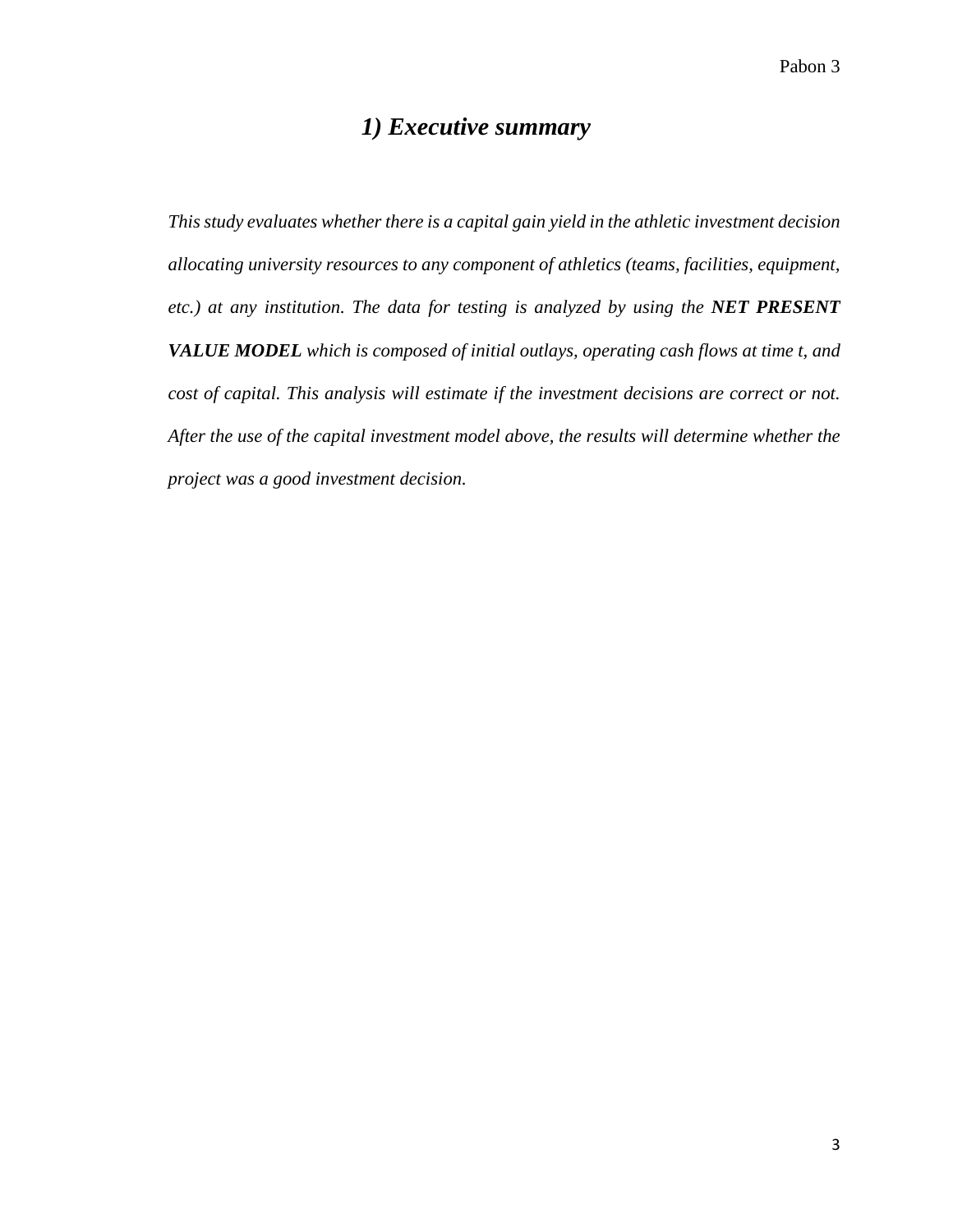## **2) Literature review**

#### **a) The Recent Business Perspective**

The continuous need of knowing how to allocate resources in an athletic department has always been an important decision for universities. Some experts have adapted a unique approach to the investment analysis that the athletic department is responsible for the good of the university. Some interesting approaches are economic approaches like the one offered in the article *Effects of University Athletics on the University: A Review and Extension of Empirical Assessment* in which economic concepts are taken into account in allocating resources following economic theory, (Schneder, 2012). This article is key for my thesis analysis because it has a general view of what concepts should be considered for making investment decisions, especially for athletics. In this case, the basic economic knowledge can be an indirect factor that might produce an increase in the operating cash flows making them bigger if there is an expansionary phase. On the other hand, if there is a recession, the initial investment has the possibility of being reduced or either being dropped later when the recession stops. If the economic view presented by Dr. Schneder is considered by any athletic department, it can make a difference between a positive or negative NPV value.

Other experts approach a differ viewpoint that is more meaningful in terms of accountability where success depends on how the institution performs in athletic competitions. According to Mr. Sparvero in the article *The Price of Winning and the Impact on the NCAA Community*, the allocation of money is determined by putting resources in teams that are more likely to be champions in either their own conferences or NCAA tournaments (Sparvero, 2013). This will help identify which universities have bigger budgets and why. Recognized schools (such University of Tennessee, Georgia, UCLA, etc.) in sports like basketball and football are able to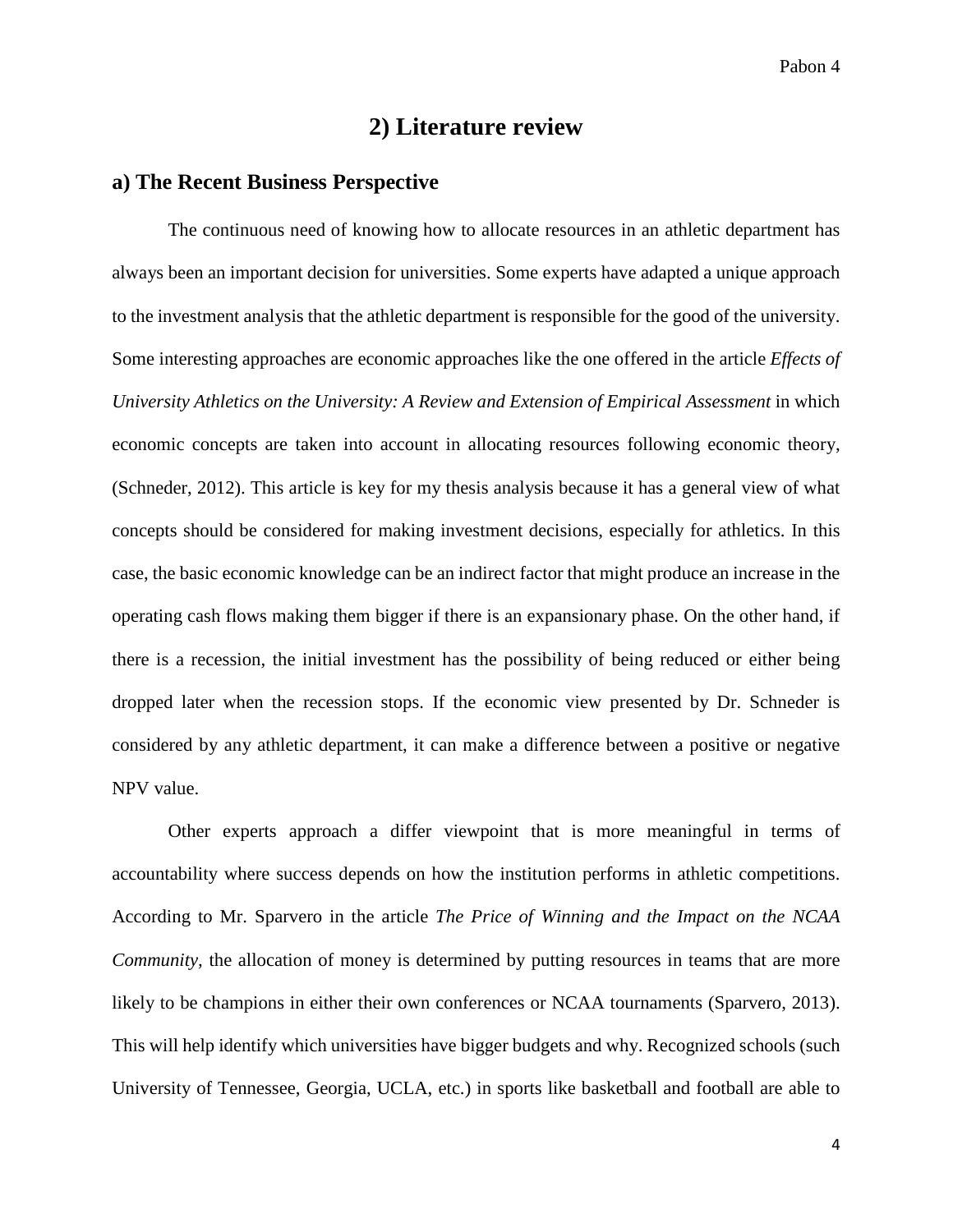spend more money in their overall athletic facilities due to the large cash inflows they attain. If the university evaluated is in the group of capital losses (if any) this athletic performance can be the reason why they do not generate as much operating cash flows as the bigger universities.

Experts like Dr. Fitzpatrick have been more deeply involved in the conference factor and have found evidence between the relationships of how good investments can be a cause of capital gains. In the article *In Investing, Yale Has Harvard's Number* he discusses these factors for Yale University. This article has a similar approach with the one made by Dr. Schneder. In this case, the Ivy leagues (conference) is an example. (Fitzpatrick, 2014). This observation by Dr. Fitzpatrick is a good base for the recommendation part later on in this research; this might be the key for nonbig conferences to try to copy what the Ivy leagues do for being able to generate gains from athletics. The Ivy League schools are well known for their academic level around the U.S. but they are also known for having good athletic programs. They might not be the top in the NCAA national competitions, but good enough to make money from their athletic investments.

#### **b) The Business Perspective**

People in the past have been concerned with the environment the institution is in and how to capitalize on any possible advantage to gain extra revenue. According to the Washington Post news feed *Northwestern finds gold in California,* the situation Northwestern University faced in 1995 was a good example of how to take advantage of a successful football team and all the possible cash flows they had at that time (1995, December 31). Once again, the understanding of the timing invested is crucial for universities to have success in athletic investment. Probably the best way to narrow this idea is that when a big sport has their golden moment, an investment can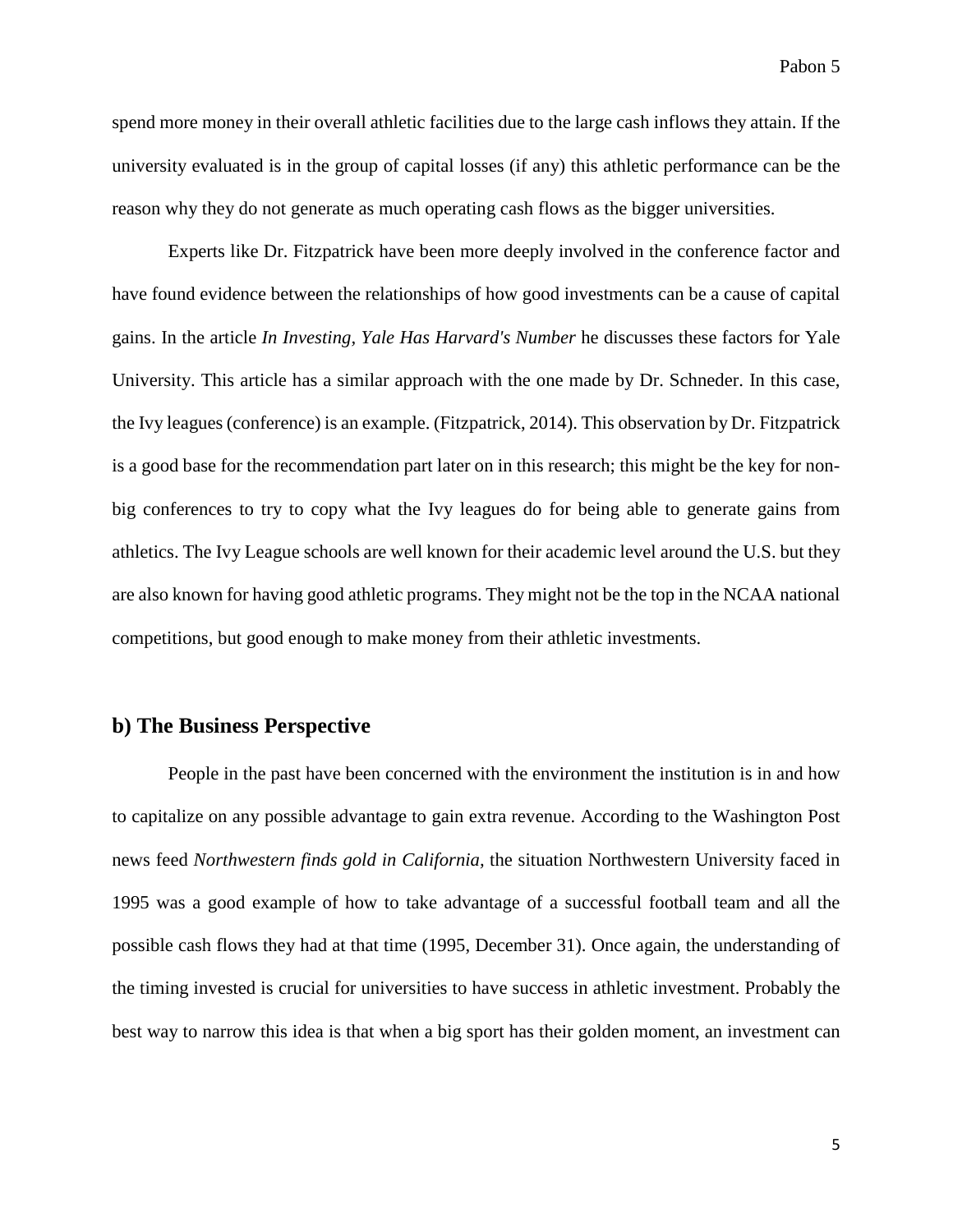be easier to recover and is able to continue generating revenue over the life of the investment decision.

Since the sample that is used for this study is divided by school size (Best ranked football schools, medium size schools and Ivy League schools {small}) the analysis did by Dr. Toma in the book *The uses of intercollegiate athletics- Opportunities and challenges for the university* has a relationship with this divide category. Toma said that when making an investment decision, one of the two most important variables to take into consideration is size and management media performance. Toma also stated that if there is a lack of good budget management, it is possible that profits never appear (Toma, 2009). Apparently, a good combination of school size as well as administrative performance is the key to having a Net Present Value greater than zero, i.e. a profitable investment.

Other important factors that should be taken into consideration for the recommendation part of this research is how well the model is able to explain the capital gain yield that the different institutions have. According to Dr. Gronberg in the article *The impact of facilities on the cost of education*, the cost of education goes up when there is an investment in athletic facilities (Gronberg, 2011). In other words, tuition and other costs the student have to pay in order to receive educational services will increase if there is a relationship between investment and athletics. A good recommendation will come from universities that have the greater NPV (meaning more profitability), identifying which of the components of the equation as having differed from other universities that also had gains at the end of the year. This is also related to the results the NPV model will estimate for the different school categories.

Another important perspective comes from ETSU athletic financial members that are completely involved with the experience of having a big investment in not only the new football

6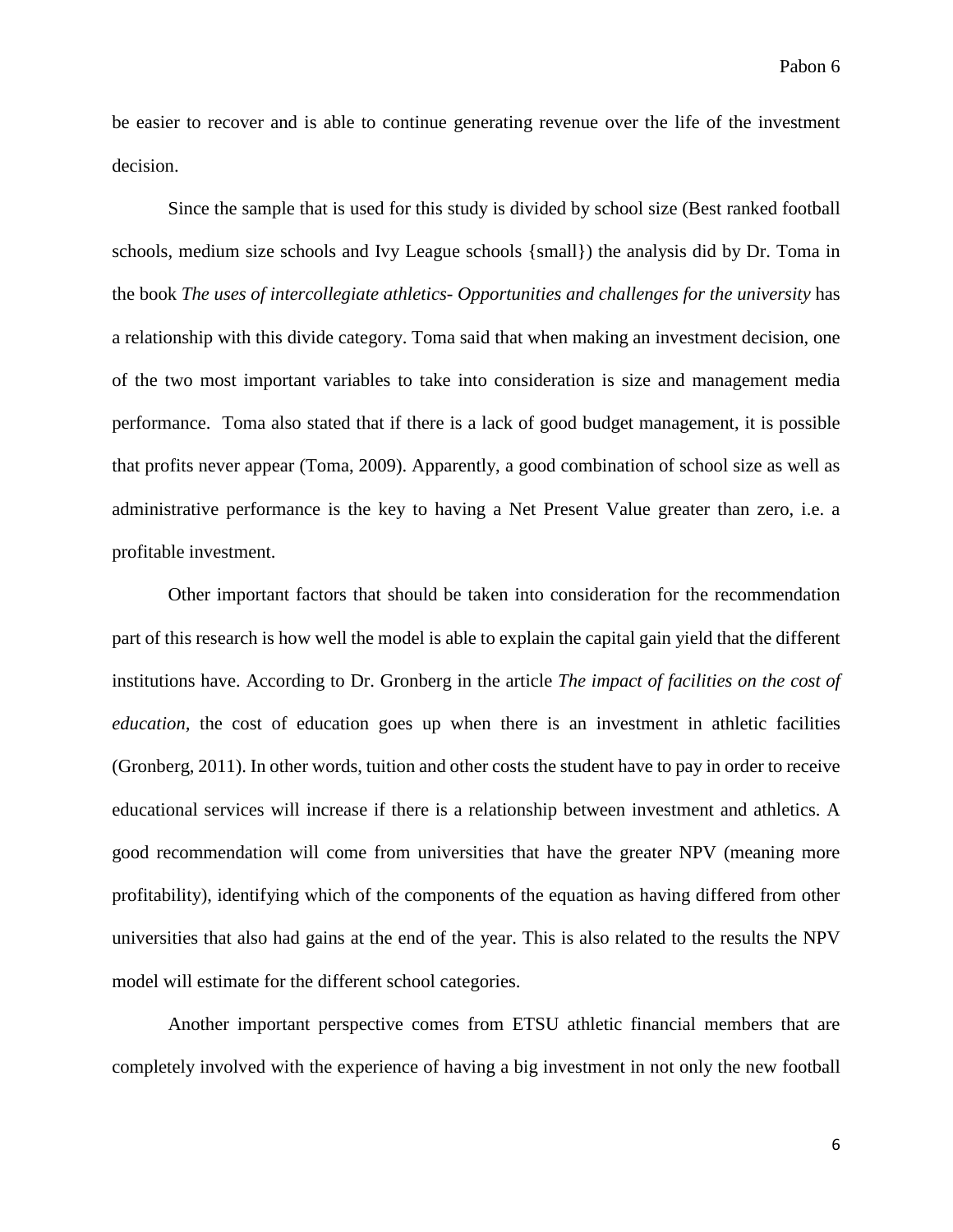team, but also in equipment, gym facilities, and with the future projection of constructing a new ETSU Stadium for this program. Dr. Anderson is convinced that an investment in athletic sports is extremely important for the university to generate newcomer's enrollment. This new process creates two different cash flows from the new student members. The first one is all the student tuition and fees associated with freshman registration, but also a second cash inflow (which was called from him a direct destination) close to \$275 per student. (Anderson, 2015) According to Dr. Anderson, this new cash inflow is a good resource to repay the principle or initial investment outlay and also a good fund to pay for all the other athletic obligations such as scholarships and salaries for coaches. This interview has another important contribution for the future that will be related to how the creation of an entirely new team has the potential to be a main cash flow generator (in this case football) to raise operating cash flows in a way that make the university more valuable and profitable at the same time.

According to Dr. Chen in the article *To Name it or not Name it: Consumer Perspectives on Facility Naming Rights Sponsorship in Collegiate Athletics,* undergraduate students are interested in how athletics in their different institutions perform, meaning that there is a sense of pride when schools have a good performance in the differing sponsored sports. This leads the athletic departments of having a mission to satisfy the inside followers of the different teams by constructing nice facilities that make the students pleased and happy (Chen, 2012). This is another important viewpoint for students when making the decision to attend any institution. If a student is not happy with the athletics performance or just the view of the facilities, the image he or she will promote around his or her friends will not be good. This means that there is a possibility that people who are interesting in enrolling with the institution might go to another place. The decision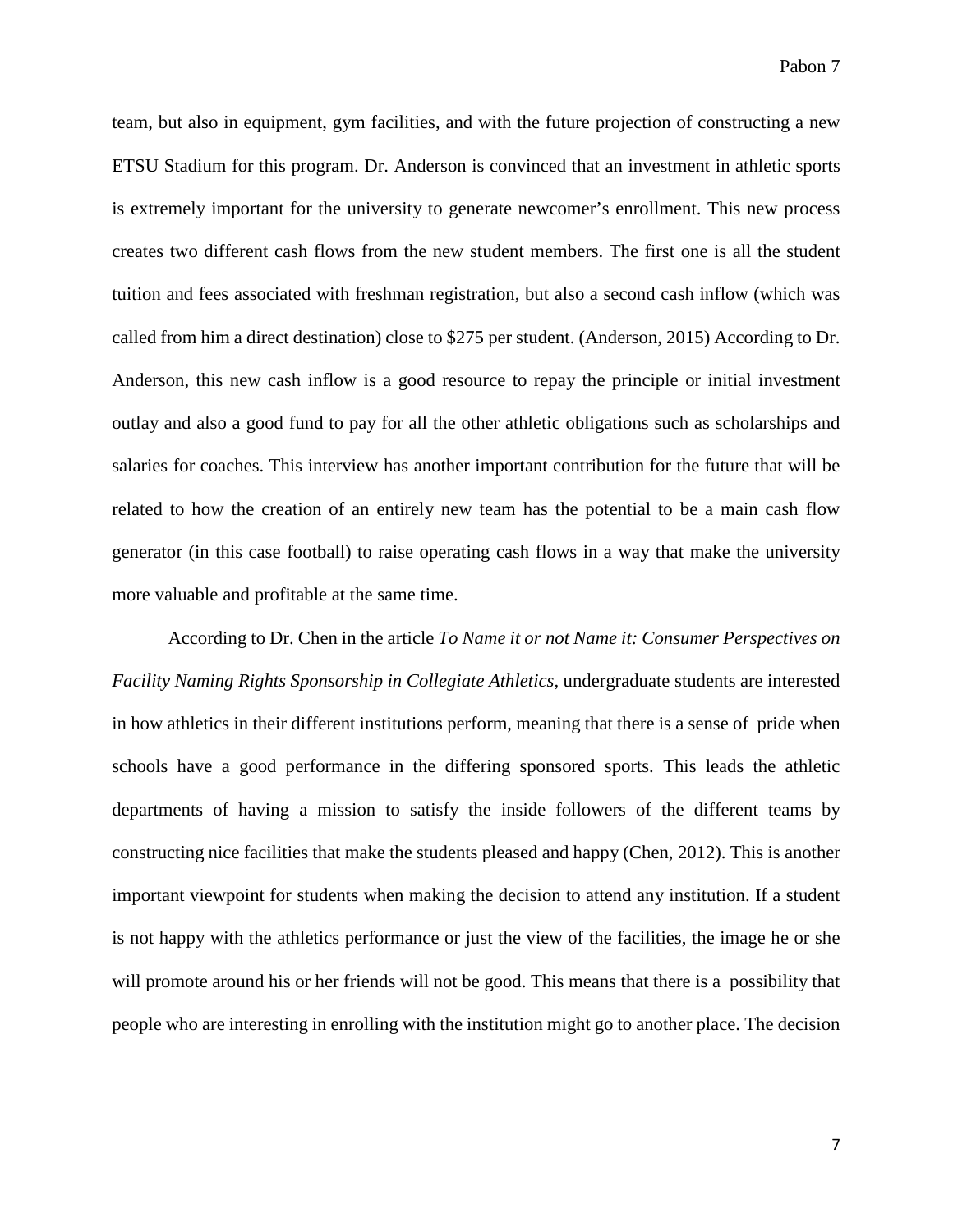between attending or not to attend any university will affect the cash inflows such as tuition and fees of an institution.

The cash flows that the construction of a facility such as a football stadium brings to any institution seems to be extremely beneficial for a university. According to Dr. Maxcy in the article *Reversal of Fortune or Glaring Misallocation: Is a New Football Stadium Worth the Cost to a University?* the money injection that comes from such investments has a broad impact around campus life such as an increase in the campus community, increase in aid for students and also an increase in campus interactions (Maxcy, 2015). An increase in these variables suggests an increase in cash inflows and also an increase in the opportunity to increase the budget for the initial outlay needed for the investment.

The government information is also pointing out good benefits in profitability that institutions have had by capitalizing on opportunities. See the United States General Accounting Office on the article *Intercollegiate Athletics Four Year Colleges Experience Adding and Subtracting.* there is an increase in profits by using available resources in the construction of facilities for sports like soccer, track, football and softball (PDF Document, 2001). The generation of positive cash flows suggest that they are big enough to produce a gain in the university that has the ability to invest in good athletic facilities. This suggest that a capital gain yield can be reflected in institutions that decide to use resources in the construction of facilities that not only bring spectators in, but also sponsorship capital that make a difference in the NPV model result.

For this research the social impact is also important to understand investment decisions. According to Dr. Leeds in the article *Interscholastic Athletics and Investment in Human Capital,* the investment in athletics can either help or hurt people to become successful in the cultural experience depending on their origins (Leeds, 2007). Dr. Leeds shows the existing relationship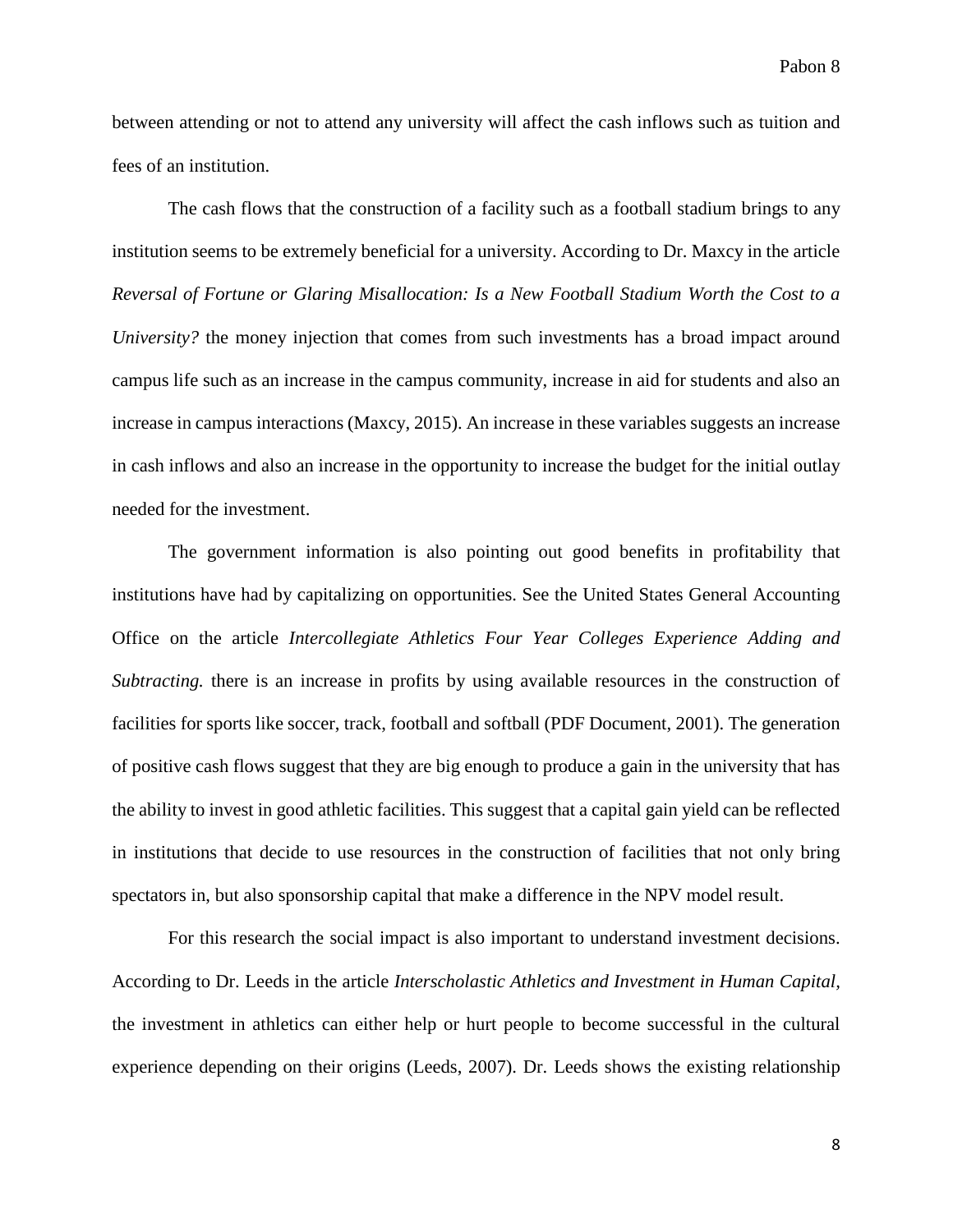between athletic investment and the positive impact that this decision has in different cultures. The race factor is important for this decision by knowing what the demographics of the people enrolled in campus are. The reason behind this is to understand if the university decisions are providing successful experience for the students which are enrolled in the institution which might increase success in student's life according. Making investment decisions not only for profit purposes but for better quality life purposes can still generate gains for the university and for the students as well.

The main difference with this research is that sometimes the numbers themselves do not give the reasons why a university is successful or not in their investment decisions. The identification of the reasons why these decisions are good or bad will determine if we should take a closer look of one of the variables in the NPV model (OCF) which are the operating cash flows that contains a lot of useful info in which problems can be identified if there is a capital loss year or CLY (probably in small school). This research will be able to advise any new athletic proposal to open a new athletic program.

This thesis will also estimate a base for the numbers that are not found or hard to find. (Like the Virginia analysis later in the study). This advantage will benefit the universities that are not yet involved in any specific program-opener decision by letting them know the basic capital required to make it work. On the other hand, actual universities can see the test and see how well they have been doing during the time they have been involved in that decision.

The knowledge of how capital budgeting works will make this model conditioned for the athletic departments in any university and the understanding of the components might help them to avoid catastrophic mistakes or make them successful for any particular investment.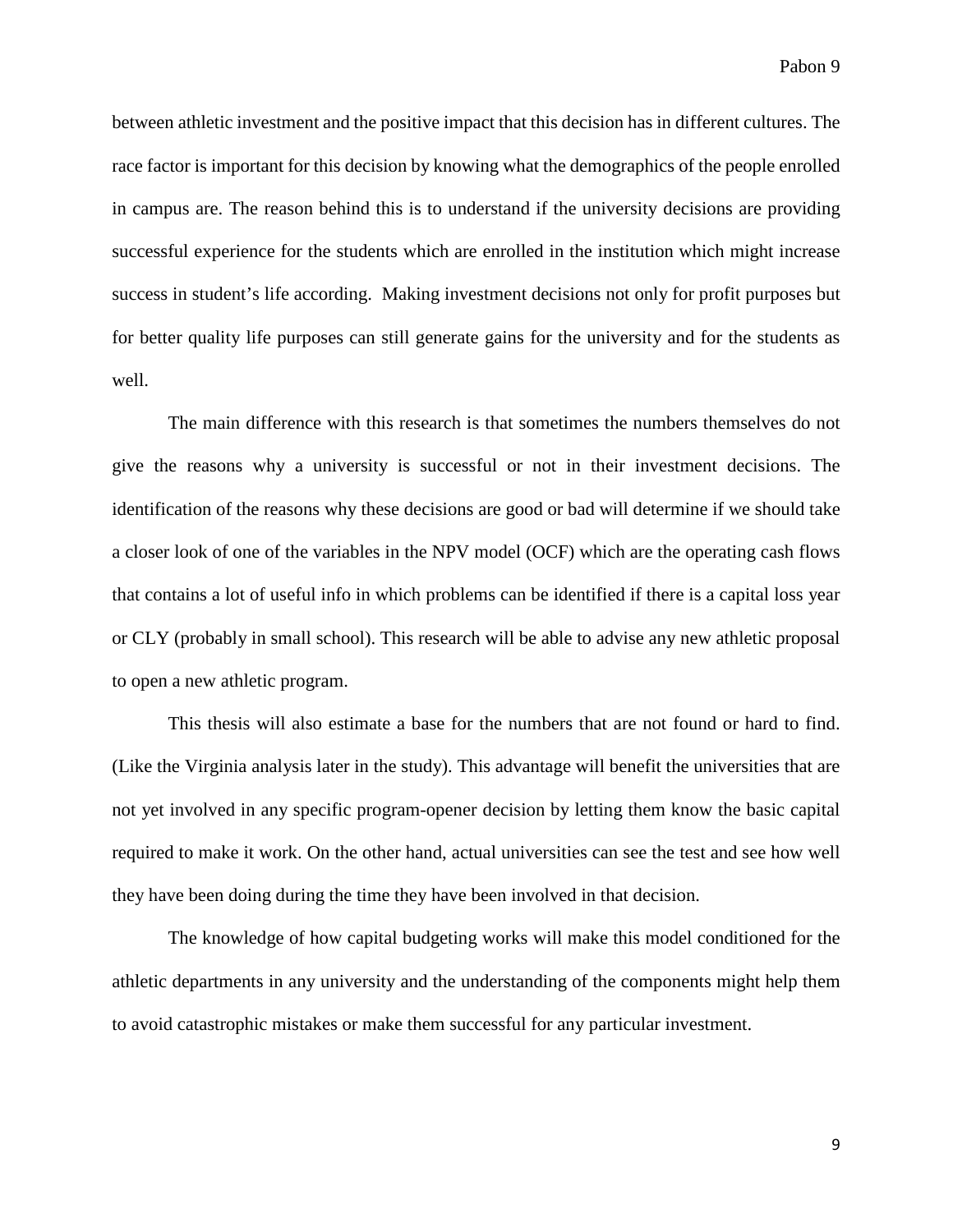#### **3) Introduction to the issue**

#### **a) Problem statement**

How the capital allocation for an athletic investment decision can successfully produce a capital gain yield for the institution.

#### **b) Research objective**

The main goal for this study is to determine if there is a capital gain yield on the decisions universities make by investing in athletic programs. To have better accuracy in the decision making process that athletic departments make when running any athletic program, the best thing to do is pay close attention in the estimates and numbers that are coming from this research while analyzing the project and all the variables that the **NET PRESENT VALUE** model has. The identification of the operating cash flows components in the mathematical equation is the most difficult part. The reason is that components of cash inflows such as donations, tickets, sponsorship contribution, and conference money distribution and so on need precise and consistent estimates to make the model reliable. This same idea is applied to the cash outflows. Having a clear idea of how the cash flows are recorded in the institution might produce a strong sense to determine if the decision making was correct or not. This study will be beneficial for any athletic department in any school in the country. The use of **CAPITAL BUDGETING** in the evaluation of current and future projects having many sources of cash flows identified will produce a deeper understanding if the investment was done correctly. It will also be beneficial to find the optimal way to achieve the capital needed without putting at risk the entire department of athletics (cutting programs, etc.).

# **b.a) Explanation of the spreadsheet created to find estimates and all the variables in the NPV model.**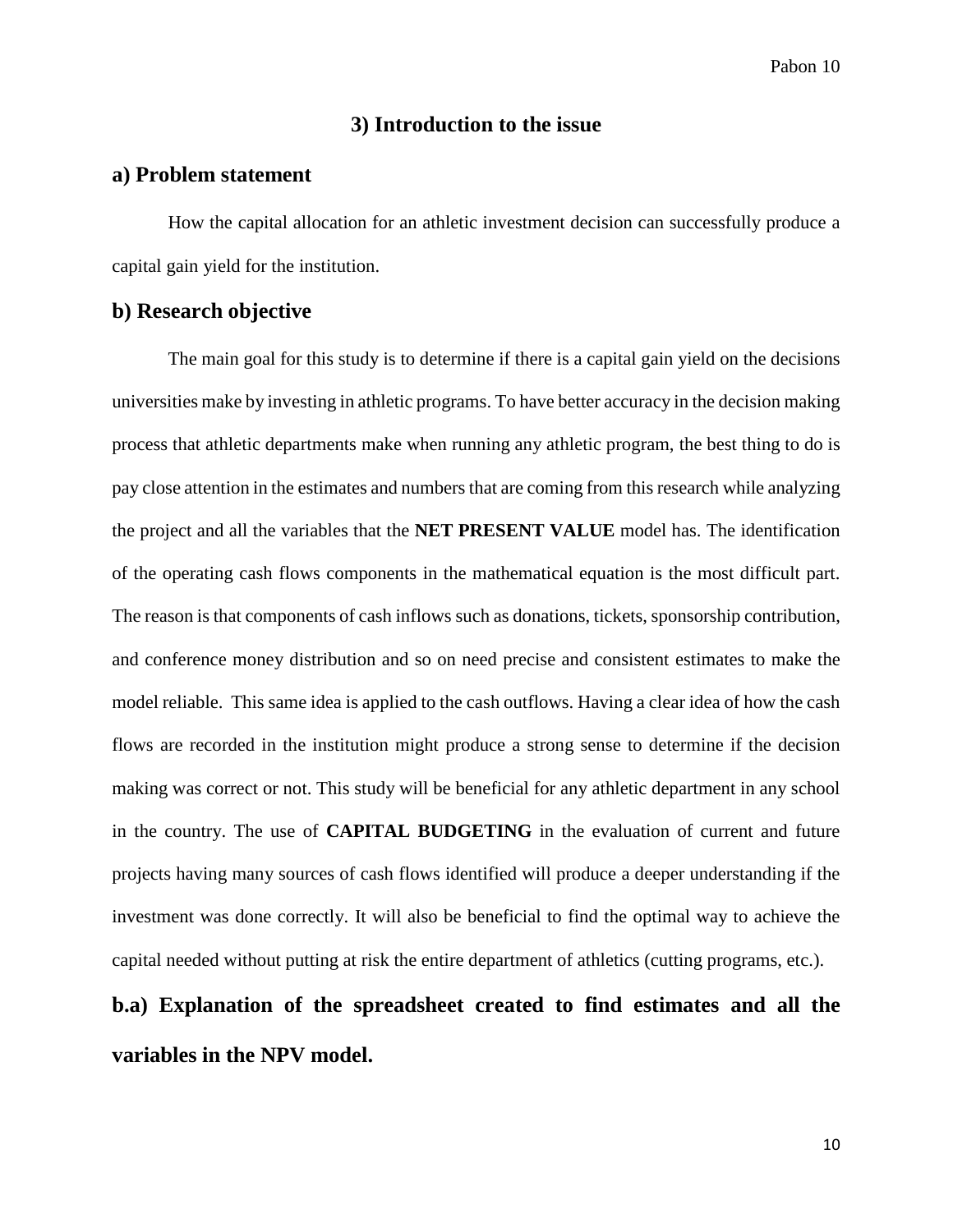The first part of this research was an evaluation of a well- recognized university that had good historical data for the creation of models. The formula which will be use for the purpose of this thesis is based on the NET PRESENT VALUE FORMULA. This formula has different variables that provide a numerical result that can be less than zero, zero or greater than 0. Depending on the final result after applying the model, any athletic department that is interested in either re-evaluating or considering starting a new sport in the university can see if all requirements to be profitable are present or not. This result depends on how precise the estimates are. For that reason, the analysis of an accredited and well known university was important. After extended research for reliable data, The University of Virginia was selected. The Net Present Value is composed of three variables that allows this model to evaluate projects and determine how profitable they are (especially in capital budgeting). The first variable is known as *the Initial Outlay* which basically is a variable that shows how much capital was initially used to cover the requirements that the project needs. In this research, the requirement is implied in the cost of the construction of facilities such as a football stadium. Operating cash flow for time t is also needed. This variable is extremely complex for a lot of reasons. The most important one is the number of sub-variables that are needed to find it. This sub-variables are better known in finance as revenues, expenses, depreciation, earnings before taxes, operating income (ATOINC) and finally the after tax cash flow. This complex variable number is also better known as the Operating cash flow (OCF).

The next component in the Net Present Value formula is the cost of capital written as K. K is written in the model as  $(1+K)^t$  in which K will be represented by the bond yield for the state in which university is located. With all this being said, it is time to explain in detail the reason behind the complexity of the Operating cash flow variable. This component in the model is not reflected

11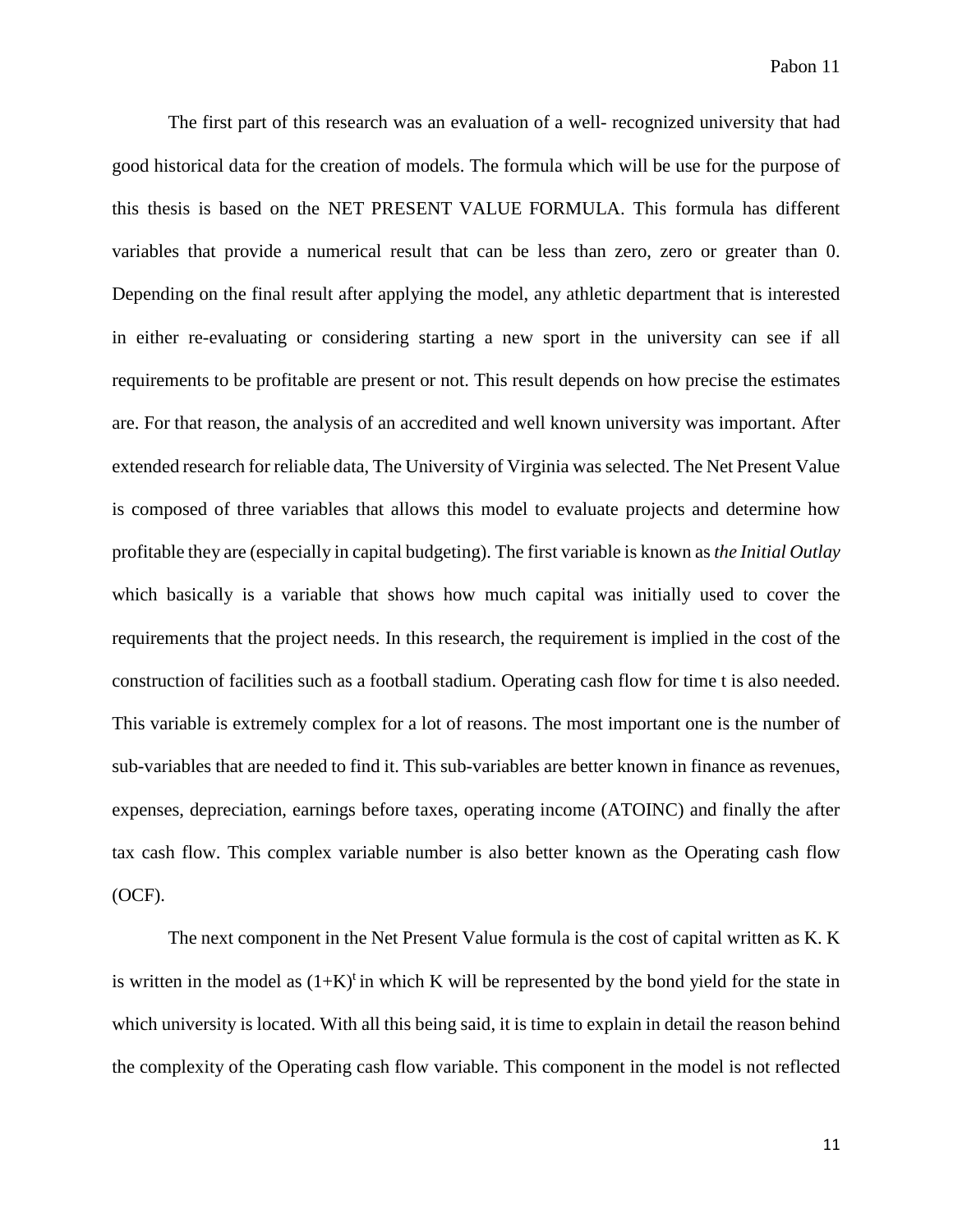in any detail way in the athletic financial statements. This means that universities have different ways to list revenues for their sports and sometimes it is not clear where all the amounts reported are coming from. This can include donations or other sources of capital which cannot be identified in the income statement. This also means that athletic financial statements are not made with the same denominations and categories. As mentioned before, this is a complex situation that this research was able to solve by the analysis of The University of Virginia athletic financial statements. This statements were the most complete ones we found and the interesting part is that it has listed all possible sources of capital that this institution had during a fiscal year. This information allowed us to create an excel spreadsheet to calculate general estimates for the performance of any football program in any institution. For that reason, the identification of the maximum amount of sources that contributed into the revenue for the football program was not enough. In fact, the expenses contribution was also crucial for this performance analysis. To see how all the variables were obtain, please refer to appendix B.

The original table without the revenue and expense adjustments which is explain in appendix B can be used for using the raw data coming from the database if the athletics committee will like to ignore the estimate results.

|                     | Year       |   |             |   |             |             |               |    | 5           |
|---------------------|------------|---|-------------|---|-------------|-------------|---------------|----|-------------|
|                     |            |   |             |   |             |             |               |    |             |
| <b>SALES</b>        | (REVENUE)  |   | \$1,000,000 |   | \$1,100,000 | \$1,200,000 | \$1,300,000   |    | \$1,400,000 |
| COST                | (EXPENSES) |   | (500,000)   |   | (600,000)   | (700,000)   | (800,000)     | s  | (900,000)   |
| <b>DEPRECIATION</b> |            |   |             |   |             |             |               |    |             |
| <b>EBT</b>          |            | Ś | 500,000     | s | 500,000     | 500,000     | \$<br>500,000 | \$ | 500,000     |
| <b>TAXES</b>        |            |   |             |   |             |             |               |    |             |
| <b>ATOINC</b>       |            |   | 500,000     |   | 500,000     | 500,000     | \$<br>500,000 | \$ | 500,000     |
| <b>DEPRECIATION</b> |            |   |             |   |             |             |               |    |             |
| <b>ATCF</b>         | (OPC)      |   | 500,000     |   | 500,000     | 500,000     | 500,000       | \$ | 500,000     |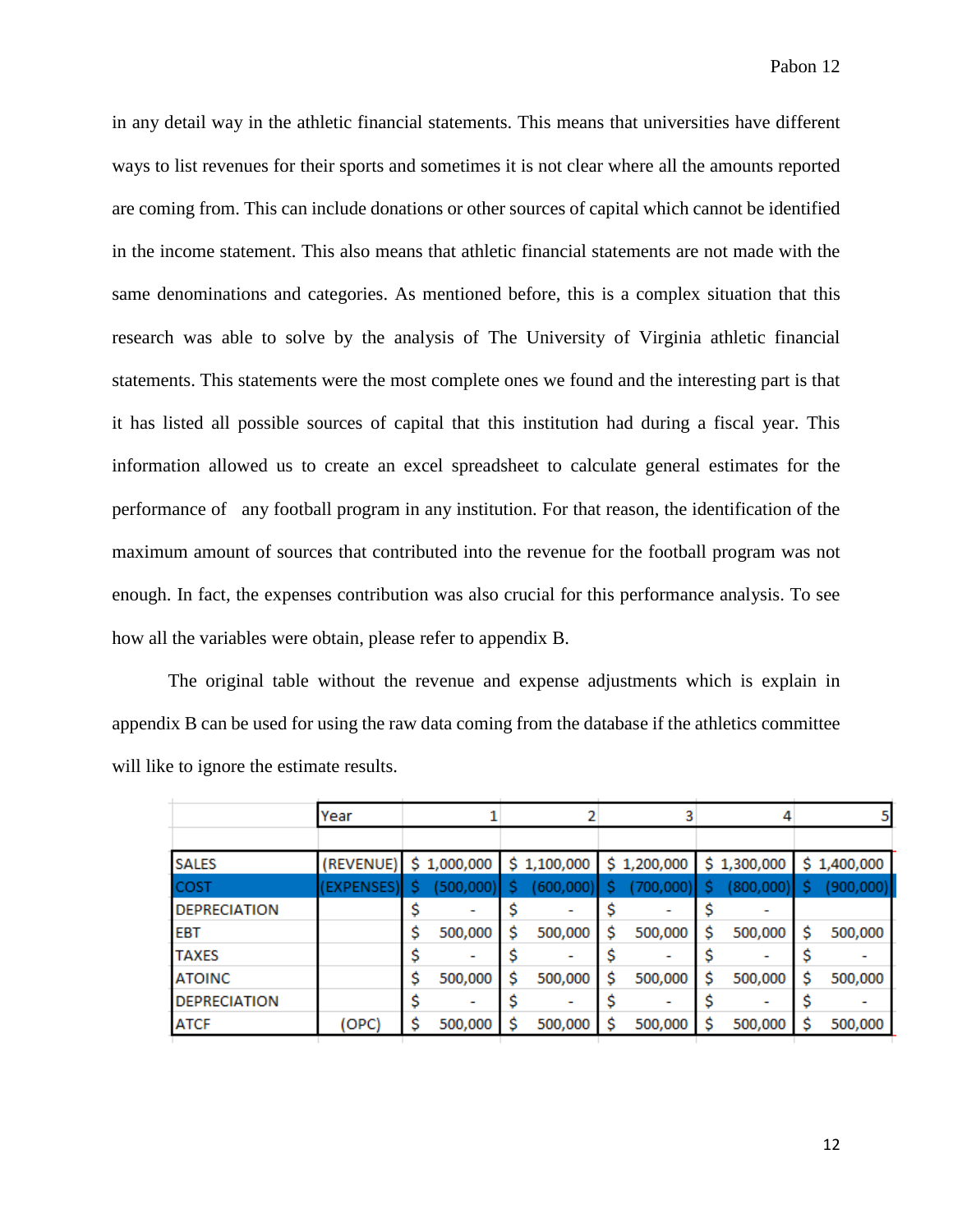The table values are just an example to see any potential number without the predicted corrections from this research.

### **4) Methodology**

#### **a) Hypothesis**

#### **1) Test if the NPV is a positive value.**

Ho: NPV value is not a positive number.

Ha: NPV value has a positive number.

#### **2) Test if the average gains (losses) for the different group classification after applying the**

#### **NPV for the selected schools are equal.**

Ho: all means are equal.

Ha: all means are not equal.

#### **3) Test whether the NPV is related with the school size**

Ho: There is no relationship between size of school and making money.

Ha: There is a relationship between size of school and making money.

#### **b) Research Design**

The main goal for this research was to identify all the possible pieces of information needed in the NPV model coming from the athletic financial statements of the institutions to tell us whether the investment decision was good or not. Since all the information was not available in the financial statements, the creation of a series of estimated inputs was done based on the most complete data source we could found. University of Virginia had the largest quantity of financial information required to produce accurate estimates for the research. After the estimates were found, the model was ready to be applied to 15 other universities.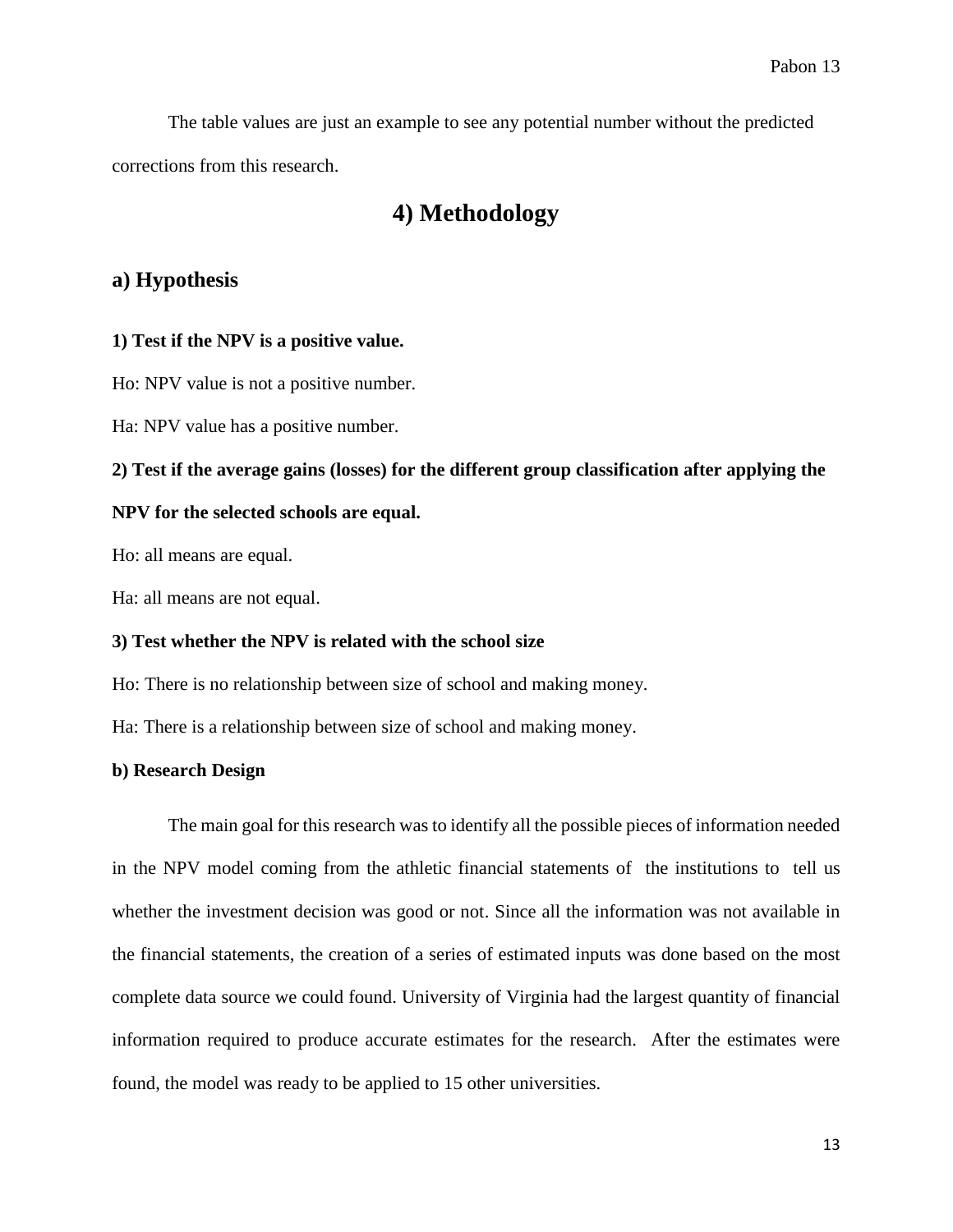The institutions were divided into three groups. The first one was top ranked football school in division 1, which represents big schools .The second group was middle school size (15000 to 29000 undergrad enrollment) and the last group takes small schools (less than 14999 enrolled) which are mainly Ivy Leagues (4). Each group has 5 universities which gives a grand total of 15 institutions to be analyzed for the NPV model. If the universities are losing money the result will be a negative value. If the university is breaking even, 0 will be the number we get and finally, if the university is making money with the football program, a positive number is expected to appear.

#### **c) Data source**

The data use for this study is primarily secondary data. The data will be taken from the database that was found during the research progress which is really close to the original public financial statements (Balance sheet, Income and cash flow statements) that are located in the annual reports universities have to do for auditory purposes. This number will need an adjustment in order to be more accurate. The database is http://ope.ed.gov/athletics/

#### **d) Statistical test**

Three different statistical test were used for this research. It is important to mention that for each of the statistical test an alpha level of 0.05 was used. The first test was the "One – sample T" which tested the 1st hypothesis in the methodology section. For this test, the hypothesis is to test if the NPV model has a positive, 0, or negative value. If the p- value is less than the alpha, the null hypothesis which states that the NPV's do not have a positive value will be rejected. If this is the case, the alternative hypothesis will be consider true. The second statistical test used in the research was a "One-Way ANOVA" which is used to compare averages of different groups (for this case sizes). If the p value is less than alpha, the null hypothesis which states that all the means are equal in terms of gains or losses for the different sizes groups will be rejected. If this is the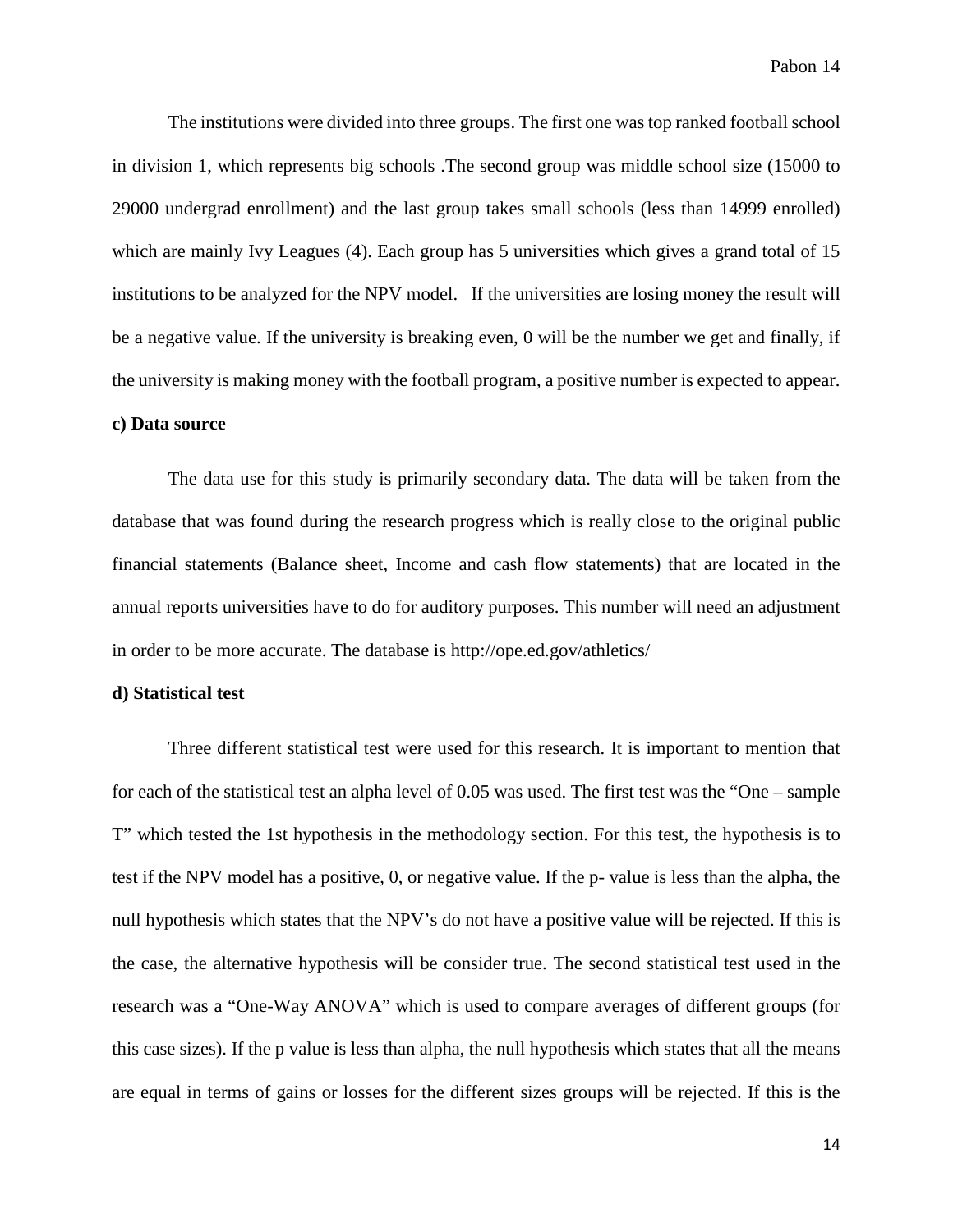case, the alternative hypothesis will be consider true. The last statistical test used was a "Chi-Square Test for Association" which allowed us to compare the relationship between school size and money gains (losses) within the last 5 fiscal years. If p values is less than alpha, the null hypotheses which suggest that there is no relationship between size of school and the ability to produce money will be rejected. If this is the case, the alternative hypothesis will be consider true.

#### **5) Results**

The following table shows the results of the final Net Present Value.

| Clemson                         | \$115,849,715.05     |
|---------------------------------|----------------------|
| Alabama                         | \$354,359,345.06     |
| Michigan St.                    | \$190,611,351.86     |
| University of oklahoma          | \$291,465,047.51     |
| University of Iowa              | \$115,849,715.05     |
| Auburn                          | \$231,938,790.48     |
| <b>BYU-P</b>                    | Ŝ.<br>(685, 701.44)  |
| <b>East Carolina University</b> | \$ (33,090,108.18)   |
| Georgia State University        | \$ (43,082,994.03)   |
|                                 |                      |
| Florida State University        | \$132,782,118.88     |
| Princeton                       | \$ (46,995,640.25)   |
| Yale                            | \$ (46,424,720.21)   |
| Stanford                        | \$46,046,150.91      |
| Columbia                        | \$ (46,534,688.97)   |
| Dartmouth                       | \$ (46, 776, 635.63) |
|                                 |                      |
| AVG <sub>1</sub>                | \$260,014,793.00     |
| AVG <sub>2</sub>                | \$57,572,421.14      |

The first five listed institutions belong to the first group, in which each university had positive NPV. This is not surprising since all of the institutions in the first group have excellent football programs that have been extremely successful. In the next group which correspond to the mid-size schools, the only institutions with a positive NPV are Auburn University and Florida State University. These two universities are considered to be medium size schools because of their undergraduate enrolment. Since these two institutions are well- recognized in the USA for their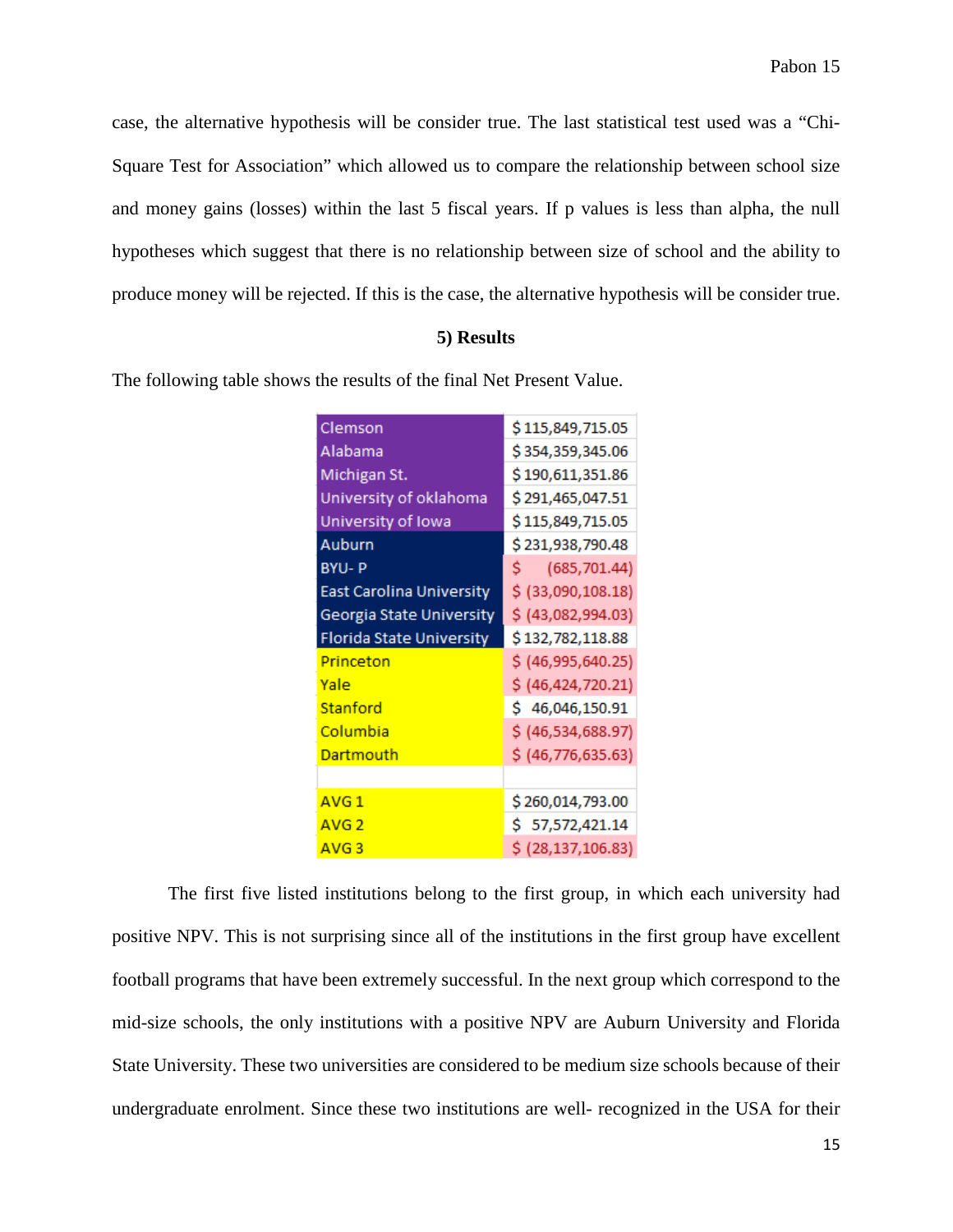football programs, they were expected to have a positive NPV. The last five institutions are classified as small size schools. In this category the only university that was not losing money was Stanford University. The reason for this is similar to the one for Auburn University and Florida State University, with the difference that the undergraduate enrolment for Stanford in less by a considerable quantity.

The next table is the representation for the operating cash flows for each institution in the study. It shows the athletic operating income for the universities in the last 5 years.

| School/Year        |    | 2011       |   | 2012       |    | 2013       |    | 2014       |   |            | 2015 Total      |
|--------------------|----|------------|---|------------|----|------------|----|------------|---|------------|-----------------|
| Clemson            | S  | 31,656,075 | s | 36,786,037 | \$ | 33,567,369 | \$ | 29,320,844 | s | 34,519,390 | \$165,849,715   |
| Alabama            | Ŝ  | 78,162,221 | s | 81,079,935 | s  | 87,093,203 | S  | 79,979,741 | s | 78,044,244 | \$404,359,345   |
| <b>Michigan St</b> | \$ | 49,258,701 | S | 44,596,945 | \$ | 45,023,149 | Ś  | 51,353,154 | s | 50,379,404 | \$240,611,352   |
| <b>UON</b>         | s  | 58,345,045 | S | 69,787,721 | \$ | 67,606,156 | s  | 73,616,607 | s | 72,109,518 | \$341,465,048   |
| lowa               |    | 48,671,461 | S | 54,454,627 | \$ | 48,484,138 | S  | 44,734,756 | s | 43,741,817 | \$240,086,799   |
| Princeton          | S  | 553,534    | S | 584,761    | \$ | 588,108    | Ŝ. | 650,291    |   | 627,665    | 3,004,360<br>S  |
| Yale               | S  | 710,851    | s | 684,061    | Ś  | 771,915    | s  | 709,597    | s | 698,854    | S<br>3,575,280  |
| Stanford           | S  | 12,234,568 | S | 13,140,752 | \$ | 22,704,732 | Ś  | 24,141,270 | s | 23,824,828 | S<br>96,046,151 |
| Columbia           | Ś  | 640,869    | S | 673,010    | S  | 725,549    | s  | 720,956    | s | 704,927    | Ŝ<br>3,465,311  |
| Darthmouth         | \$ | 468,680    | S | 715,358    | S  | 458,840    | S  | 799,127    | s | 781,360    | s<br>3,223,364  |
| Auburn             | s  | 61,571,730 | s | 54,737,136 | \$ | 11,208,357 | Ś  | 61,912,958 | s | 60,414,674 | \$249,844,855   |
| BYU-P              | s  | 9,413,950  | s | 9,307,151  | Ś  | 11,274,421 | Ŝ  | 7,865,084  | s | 11,453,692 | 49,314,299<br>s |
| <b>ECU</b>         |    | 5,249,227  | S | 2,389,117  | Ŝ  | 2,257,796  | Ś  | 3,524,583  | s | 3,489,168  | s<br>16,909,892 |
| <b>FSU</b>         | s  | 19,361,937 | s | 27,743,048 | Ś  | 35,045,948 | Ś  | 50,587,954 | s | 50,043,233 | \$182,782,119   |
| GSU                | s  | 1,226,143  | s | 1,417,239  | Ŝ  | 1,376,738  | Ŝ  | 1,464,101  | s | 1,432,785  | S<br>6,917,006  |

Each university had a positive value for income from 2011 to 2015. This means that if the universities had a negative NPV, it is because the income estimated in the table was not enough to cover the initial outlay in a 5 year period. The institution with the most income was the University of Alabama with a total amount of \$404,359,345 and the institution with the least amount of income was Princeton University with a total amount of \$3,004,360.

To evaluate a project for 5 years is a good base to see if the football program at a particular university is doing well but it is not a complete picture to conclude if the initial outlay was recovered. For that reason, a 20 year forecast regression was done for the operating cash inflows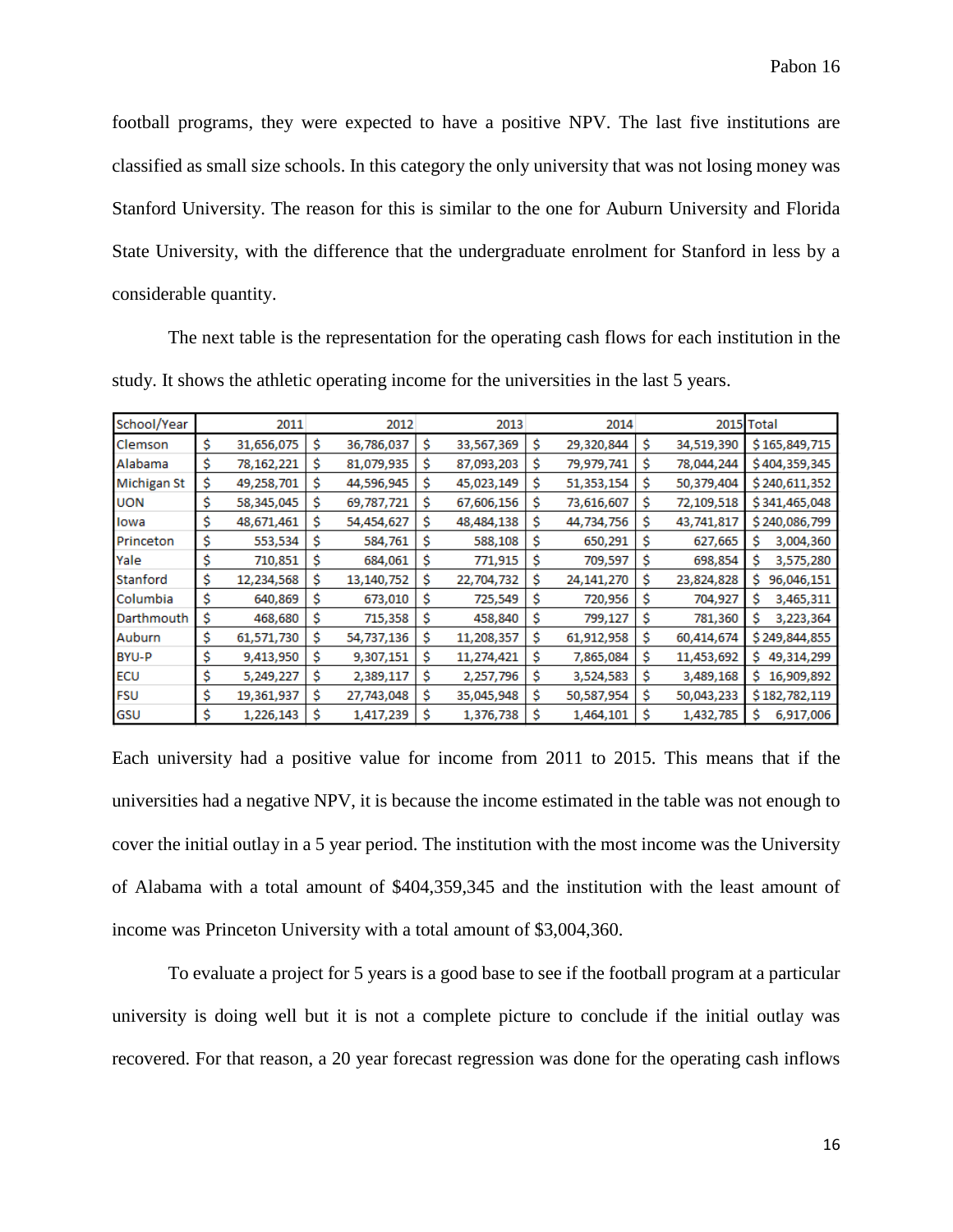in each university. The following table shows the present value of each institution without taking out the initial outlay.

| <b>Clemson University</b> | 2015 |                         | 1 \$34,519,389.88  | University Of Alabama      |      | 2015 |                | 1 \$78,044,244.18   |                                    | Michigan State University | 2015 |                 |                        | 1 \$50,379,403.89  |
|---------------------------|------|-------------------------|--------------------|----------------------------|------|------|----------------|---------------------|------------------------------------|---------------------------|------|-----------------|------------------------|--------------------|
|                           | 2014 |                         | 2 \$29,320,843.63  |                            |      | 2014 |                | 2 \$79,979,741.44   |                                    |                           | 2014 |                 |                        | 2 \$51,353,153.80  |
|                           | 2013 | $\overline{\mathbf{3}}$ | \$33,567,368.85    |                            |      | 2013 | 3              | \$87,093,203.23     |                                    |                           | 2013 | з               |                        | \$45,023,148.82    |
|                           | 2012 | 4                       | \$36,786,037.40    |                            |      | 2012 | 4              | \$81,079,935.03     |                                    |                           | 2012 | 4               |                        | \$44,596,944.54    |
|                           | 2011 | 5                       | \$31,656,075.29    |                            |      | 2011 | 5              | \$78,162,221.19     |                                    |                           | 2011 | 5               |                        | \$49,258,700.80    |
|                           | 2010 | 6                       | \$33,691,512.39    |                            |      | 2010 | 6              | \$31,272,713.30     |                                    |                           | 2010 | 6               |                        | \$45,422,985.74    |
|                           | 2009 | 7                       | \$33,865,368.85    |                            |      | 2009 | 7              |                     | \$3,406,328.06                     |                           | 2009 | 7               |                        | \$44,523,224.20    |
|                           | 2008 | 8                       | \$34,039,225.31    |                            |      | 2008 | 8              |                     | \$31,539,942.82                    |                           | 2008 | 8               |                        | \$43,623,462.65    |
|                           | 2007 | 9                       | \$34,213,081.76    |                            |      | 2007 | 9              | \$81,673,557.58     |                                    |                           | 2007 | 9               |                        | \$42,723,701.11    |
|                           | 2006 | 10                      | \$34,386,938.22    |                            |      | 2006 |                | 10 \$ 81,807,172.34 |                                    |                           | 2006 | 10              |                        | \$41,823,939.57    |
|                           | 2005 |                         | 11 \$34,560,794.68 |                            |      | 2005 |                | 11 \$ 81,940,787.11 |                                    |                           | 2005 | 11              |                        | \$40,924,178.03    |
|                           | 2004 |                         | 12 \$34,734,651.14 |                            |      | 2004 |                | 12 \$ 82,074,401.87 |                                    |                           | 2004 |                 |                        | 12 \$40,024,416.48 |
|                           | 2003 | 13                      | \$34,908,507.60    |                            |      | 2003 |                | 13 \$ 82,208,016.63 |                                    |                           | 2003 |                 |                        | 13 \$39,124,654.94 |
|                           | 2002 |                         | 14 \$35,082,364.06 |                            |      | 2002 |                | 14 \$ 82,341,631.39 |                                    |                           | 2002 |                 |                        | 14 \$38,224,893.40 |
|                           | 2001 |                         | 15 \$35,256,220.52 |                            |      | 2001 |                | 15 \$ 82,475,246.15 |                                    |                           | 2001 | 15              |                        | \$37,325,131.85    |
|                           | 2000 |                         | 16 \$35,430,076.98 |                            |      | 2000 |                | 16 \$82,608,860.91  |                                    |                           | 2000 | 16              |                        | \$36,425,370.31    |
|                           | 1999 |                         | 17 \$35,603,933.44 |                            |      | 1999 |                | 17 \$ 82,742,475.68 |                                    |                           | 1999 |                 |                        | 17 \$35,525,608.77 |
|                           | 1998 |                         | 18 \$35,777,789.90 |                            |      | 1998 |                | 18 \$ 82,876,090.44 |                                    |                           | 1998 | 18              |                        | \$34,625,847.22    |
|                           | 1997 |                         | 19 \$35,951,646.35 |                            |      | 1997 |                |                     | 19 \$83,009,705.20                 |                           | 1997 |                 |                        | 19 \$33,726,085.68 |
|                           | 1996 | 20                      | \$36,125,502.81    |                            |      | 1996 |                |                     | 20 \$ 83,143,319.96                |                           | 1996 |                 |                        | 20 \$32,826,324.14 |
|                           |      |                         |                    |                            |      |      |                |                     |                                    |                           |      |                 |                        |                    |
| University of Oklahoma    |      | 2015                    |                    | 1 \$72,109,517.87          | lowa |      | 2015           |                     | 1 \$43,741,816.61                  | Princeton                 | 2015 |                 | $1\overline{\text{S}}$ | 627,665            |
|                           |      | 2014                    | $\overline{2}$     | \$73,616,606.79            |      |      | 2014           |                     | 2 \$44,734,755.85                  |                           | 2014 | $\overline{2}$  | \$                     | 650,291            |
|                           |      | 2013                    | 3                  | \$67,606,156.15            |      |      | 2013           |                     | 3 \$48,484,138.31                  |                           | 2013 | 3               | \$                     | 588,108            |
|                           |      | 2012                    | 4                  | \$69,787,721.35            |      |      | 2012           | 4                   | \$54,454,626.82                    |                           | 2012 | 4               | \$                     | 584,761            |
|                           |      | 2011                    | 5                  | \$58,345,045.35            |      |      | 2011           |                     | 5 \$48,671,461.31                  |                           | 2011 | 5               | \$                     | 553,534            |
|                           |      | 2010                    |                    | \$58,885,660.36            |      |      | 2010           |                     | \$53,891,107.89                    |                           | 2010 | 6               | \$                     | 536,735            |
|                           |      |                         | 6                  |                            |      |      |                | 6                   |                                    |                           |      |                 |                        |                    |
|                           |      | 2009                    | 7                  | \$55,749,877.31            |      |      | 2009           |                     | 7 \$55,849,023.93                  |                           | 2009 | 7               | \$                     | 515,356            |
|                           |      | 2008                    | 8                  | \$52,614,094.26            |      |      | 2008           |                     | 8 \$57,806,939.97                  |                           | 2008 | 8               | \$                     | 493,977            |
|                           |      | 2007                    | 9                  | \$49,478,311.21            |      |      | 2007           | 9                   | \$59,764,856.00                    |                           | 2007 | 9               | \$                     | 472,598            |
|                           |      | 2006                    | 10                 | \$46,342,528.17            |      |      | 2006           | 10                  | \$61,722,772.04                    |                           | 2006 | 10              | \$                     | 451,219            |
|                           |      | 2005                    |                    | 11 \$43,206,745.12         |      |      | 2005           |                     | 11 \$63,680,688.08                 |                           | 2005 | 11              | \$                     | 429,840            |
|                           |      | 2004                    |                    | 12 \$40,070,962.07         |      |      | 2004           |                     | 12 \$65,638,604.12                 |                           | 2004 | 12 <sup>1</sup> | \$                     | 408,461            |
|                           |      |                         |                    |                            |      |      |                |                     |                                    |                           | 2003 | 13              | \$                     | 387,082            |
|                           |      | 2003                    | 13                 | \$36,935,179.02            |      |      | 2003           |                     | 13 \$67,596,520.15                 |                           |      |                 |                        |                    |
|                           |      | 2002                    |                    | 14 \$33,799,395.97         |      |      | 2002           |                     | 14 \$69,554,436.19                 |                           | 2002 | $14 \;$ \$      |                        | 365,703            |
|                           |      | 2001                    | 15                 | \$30,663,612.92            |      |      | 2001           |                     | 15 \$71,512,352.23                 |                           | 2001 | 15              | \$                     | 344,324            |
|                           |      | 2000                    |                    | 16 \$27,527,829.88         |      |      | 2000           |                     | 16 \$73,470,268.27                 |                           | 2000 | $16\frac{1}{2}$ |                        | 322,945            |
|                           |      | 1999                    | 17                 | \$24,392,046.83            |      |      | 1999           |                     | 17 \$75,428,184.30                 |                           | 1999 | 17 <sub>5</sub> |                        | 301,565            |
|                           |      | 1998                    | 18                 | \$21,256,263.78            |      |      | 1998           | 18                  | \$77,386,100.34                    |                           | 1998 | 18              | \$                     | 280,186            |
|                           |      |                         |                    |                            |      |      |                |                     |                                    |                           | 1997 | $19\frac{6}{5}$ |                        |                    |
|                           |      | 1997                    | 19                 | \$18,120,480.73            |      |      | 1997           |                     | 19 \$79,344,016.38                 |                           |      |                 |                        | 258,807            |
|                           |      | 1996                    |                    | 20 \$14,984,697.68         |      |      | 1996           |                     | 20 \$81,301,932.42                 |                           | 1996 | 20              | Ŝ                      | 237,428            |
|                           |      |                         |                    |                            |      |      |                |                     |                                    |                           |      |                 |                        |                    |
| <b>Yale University</b>    | 2015 |                         | 1 \$698,854.36     | <b>Stanford University</b> |      | 2015 |                |                     | 1 \$ 23,824,828.48                 | Columbia University       | 2015 |                 |                        | 1 \$704,927.38     |
|                           | 2014 | $\overline{2}$          | \$709,597.50       |                            |      | 2014 | $\overline{2}$ | \$                  | 24, 141, 269.85                    |                           | 2014 |                 |                        | 2 \$720,956.02     |
|                           | 2013 | з                       | \$771,915.43       |                            |      | 2013 | 3              |                     | \$22,704,732.34                    |                           | 2013 | з               |                        | \$725,548.54       |
|                           | 2012 | 4                       | \$684,061.17       |                            |      | 2012 | 4              |                     | \$13,140,752.21                    |                           | 2012 | 4               |                        | \$673,009.81       |
|                           |      |                         |                    |                            |      |      |                |                     |                                    |                           |      |                 |                        |                    |
|                           | 2011 | 5                       | \$710,851.33       |                            |      | 2011 | 5              |                     | \$12,234,568.05                    |                           | 2011 | 5               |                        | \$640,869.28       |
|                           | 2010 | 6                       | \$714,593.24       |                            |      | 2010 | 6              | \$                  | 8,954,918.63                       |                           | 2010 | 6               |                        | \$640,243.48       |
|                           | 2009 | 7                       | \$714,439.00       |                            |      | 2009 | 7              | \$                  | 5,536,814.78                       |                           | 2009 |                 |                        | 7 \$622,637.24     |
|                           | 2008 | 8                       | \$714,284.77       |                            |      | 2008 | 8              | \$                  | 2,118,710.93                       |                           | 2008 | 8               |                        | \$605,031.00       |
|                           | 2007 | 9                       | \$714,130.53       |                            |      | 2007 | 9              |                     | \$(1,299,392.91)                   |                           | 2007 | 9               |                        | \$587,424.76       |
|                           | 2006 | 10                      | \$713,976.29       |                            |      | 2006 | 10             |                     | \$ (4,717,496.76)                  |                           | 2006 | 10              |                        | \$569,818.52       |
|                           | 2005 | 11                      | \$713,822.05       |                            |      | 2005 |                |                     | $11 \mid \xi \quad (8,135,600.61)$ |                           | 2005 |                 |                        | 11 \$552,212.27    |
|                           | 2004 |                         | 12 \$713,667.81    |                            |      | 2004 |                |                     | 12 \$ (11,553,704.46)              |                           | 2004 |                 |                        | 12 \$534,606.03    |
|                           |      |                         |                    |                            |      |      |                |                     |                                    |                           |      |                 |                        |                    |

| ---- | $         -$               | ---- |                                                                                 | ---- | -- -----------  |
|------|----------------------------|------|---------------------------------------------------------------------------------|------|-----------------|
| 2005 | $11 \mid $713,822.05 \mid$ | 2005 | $11 \mid \xi \{8, 135, 600.61\}$                                                | 2005 | 11 \$552,212.27 |
| 2004 | $12 \mid $713,667.81 \mid$ | 2004 | 12 \$ (11,553,704.46)                                                           | 2004 | 12 \$534,606.03 |
| 2003 | 13 \$713,513.57            | 2003 | $13 \left  \frac{2}{3} \left( \frac{14}{971}, \frac{808.31}{1} \right) \right $ | 2003 | 13 \$516,999.79 |
| 2002 | 14 \$713,359.34            | 2002 | $14 \left  \frac{2}{3} \left( \frac{18}{389} \right) \right  912.16 \right $    | 2002 | 14 \$499,393.55 |
| 2001 | 15 \$713,205.10            | 2001 | $15 \mid \frac{2}{3} \left( \frac{21,808,016.01}{2} \right)$                    | 2001 | 15 \$481,787.31 |
| 2000 | 16 \$713,050.86            | 2000 | $16 \left  \frac{25}{226,119.86} \right $                                       | 2000 | 16 \$464,181.07 |
| 1999 | 17 \$712,896.62            | 1999 | 17 \$ (28,644,223.71)                                                           | 1999 | 17 \$446,574.83 |
| 1998 | 18 \$712,742.38            | 1998 | 18 \$ (32,062,327.56)                                                           | 1998 | 18 \$428,968.59 |
| 1997 | 19 \$712,588.15            | 1997 | $19 \mid \frac{2}{3} \left( \frac{35}{480}, \frac{431}{41} \right)$             | 1997 | 19 \$411,362.34 |
| 1006 | $20$ $212.022$ $1$         | 1006 | $20 \leq 200$ 000 525 $26$                                                      | 1006 | 20 6292.756.10  |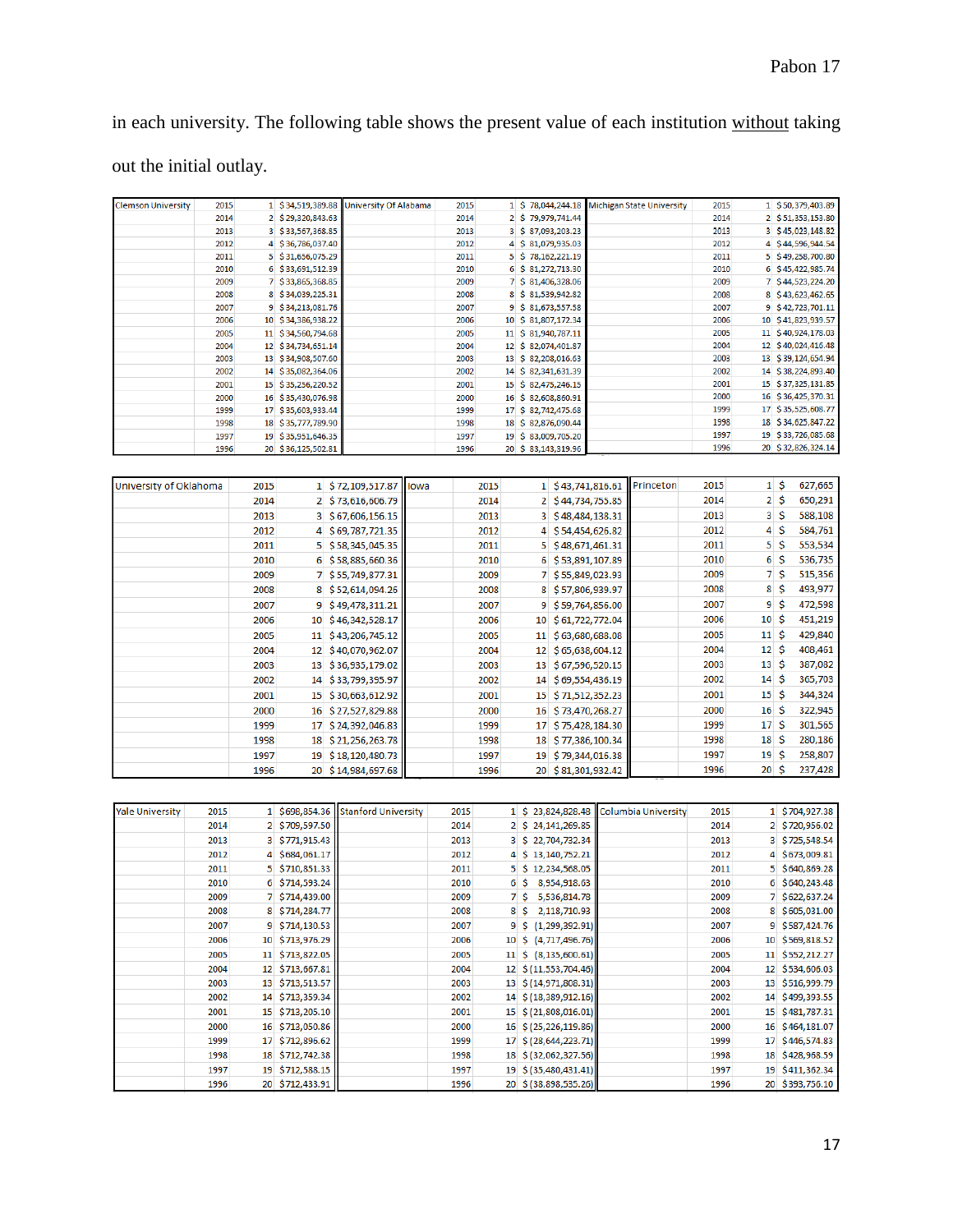| <b>Dartmouth College</b> |      | 2015 |                   | 1 \$781,360.31     |            | <b>Auburn University</b> |                | 2015                      |                    | 1 \$60,414,674.12 BYU-P |                                 | 2015 |                          |    | 1 \$11,453,691.92  |
|--------------------------|------|------|-------------------|--------------------|------------|--------------------------|----------------|---------------------------|--------------------|-------------------------|---------------------------------|------|--------------------------|----|--------------------|
|                          |      | 2014 |                   | \$799,126.88       |            |                          |                | 2014                      |                    | 2 \$61,912,958.04       |                                 | 2014 |                          |    | 2 \$ 7,865,084.03  |
|                          |      | 2013 |                   | \$458,839.99       |            |                          |                | 2013                      |                    | 3 \$43,302,292.72       |                                 | 2013 |                          |    | 3 \$11,274,421.43  |
|                          |      | 2012 | 4                 | \$715,357.60       |            |                          |                | 2012                      |                    | 4 \$54,737,135.60       |                                 | 2012 |                          |    | 4 \$ 9,307,150.81  |
|                          |      | 2011 | 5                 | \$<br>468,679.59   |            |                          |                | 2011                      |                    | 5 \$61,571,730.00       |                                 | 2011 | 5.                       |    | \$9,413,950.37     |
|                          |      | 2010 | 6                 | \$.<br>431,933.66  |            |                          |                | 2010                      |                    | 6 \$54,929,244.89       |                                 | 2010 | 6                        | -Ŝ | 9,071,634.82       |
|                          |      | 2009 |                   | \$361,020.59       |            |                          |                | 2009                      |                    | 7 \$54,443,073.83       |                                 | 2009 | 7                        | Ŝ. | 8,807,893.19       |
|                          |      | 2008 | 8                 | Ŝ<br>290,107.51    |            |                          |                | 2008                      |                    | 8 \$53,956,902.76       |                                 | 2008 | 8                        | \$ | 8,544,151.55       |
|                          |      | 2007 | 9                 | \$219,194.44       |            |                          |                | 2007                      |                    | 9 \$53,470,731.69       |                                 | 2007 | 9                        | Ŝ. | 8,280,409.92       |
|                          |      | 2006 | 10                | \$148,281.37       |            |                          |                | 2006                      | 10                 | \$52,984,560.62         |                                 | 2006 | 10                       | Ŝ. | 8,016,668.29       |
|                          |      | 2005 | 11                | \$<br>77,368.30    |            |                          |                | 2005                      |                    | 11 \$52,498,389.56      |                                 | 2005 |                          |    | 11 \$ 7,752,926.66 |
|                          |      | 2004 | 12                | \$                 | 6,455.22   |                          |                | 2004                      | 12 <sup>1</sup>    | \$52,012,218.49         |                                 | 2004 |                          |    | 12 \$7,489,185.03  |
|                          |      | 2003 | 13                | \$<br>(64, 457.85) |            |                          |                | 2003                      |                    | 13 \$51,526,047.42      |                                 | 2003 |                          |    | 13 \$ 7,225,443.40 |
|                          |      | 2002 | 14                | \$(135, 370.92)    |            |                          |                | 2002                      | 14                 | \$51,039,876.36         |                                 | 2002 | 14                       |    | \$6,961,701.77     |
|                          |      | 2001 | 15                | \$(206, 283.99)    |            |                          |                | 2001                      | 15                 | \$50,553,705.29         |                                 | 2001 | 15                       |    | \$6,697,960.13     |
|                          |      | 2000 | 16                | \$(277,197.06)     |            |                          |                | 2000                      |                    | 16 \$50,067,534.22      |                                 | 2000 | 16                       |    | \$6,434,218.50     |
|                          |      | 1999 | 17                | \$ (348, 110.14)   |            |                          |                | 1999                      |                    | 17 \$49,581,363.15      |                                 | 1999 |                          |    | 17 \$ 6,170,476.87 |
|                          |      | 1998 | 18                | \$ (419, 023.21)   |            |                          |                | 1998                      |                    | 18 \$49,095,192.09      |                                 | 1998 |                          |    | 18 \$ 5,906,735.24 |
|                          |      | 1997 | 19                | \$ (489, 936.28)   |            |                          |                | 1997                      |                    | 19 \$48,609,021.02      |                                 | 1997 |                          |    | 19 \$ 5,642,993.61 |
|                          |      | 1996 |                   | 20 \$ (560,849.35) |            |                          |                | 1996                      |                    | 20 \$48,122,849.95      |                                 | 1996 |                          |    | 20 \$ 5,379,251.98 |
|                          |      |      |                   |                    |            |                          |                |                           |                    |                         |                                 |      |                          |    |                    |
| ECU                      | 2015 |      | 1 \$3,489,168.27  |                    | <b>FSU</b> | 2015                     |                | $1\overline{\text{S}}$    | 50,043,232.98      |                         | <b>Georgia State University</b> | 2015 |                          |    | 1 \$1,432,784.94   |
|                          | 2014 |      | 2 \$3,524,583.33  |                    |            | 2014                     |                | $2\overline{\phantom{a}}$ | 50,587,953.57      |                         |                                 | 2014 |                          |    | 2 \$1,464,100.84   |
|                          | 2013 |      | 3 \$2,257,795.88  |                    |            | 2013                     | 3 <sup>1</sup> | Ŝ                         | 35,045,947.97      |                         |                                 | 2013 |                          |    | 3 \$1,376,738.25   |
|                          | 2012 |      | 4 \$2,389,117.38  |                    |            | 2012                     | 4              | \$                        | 27,743,047.82      |                         |                                 | 2012 |                          |    | 4 \$1,417,238.77   |
|                          | 2011 |      | 5 \$5,249,226.96  |                    |            | 2011                     | 5              | \$                        | 19,361,936.54      |                         |                                 | 2011 |                          |    | $5$ \$1,226,143.17 |
|                          | 2010 | 6    | \$4,097,373.79    |                    |            | 2010                     | 6              | Ŝ                         | 11,294,174.18      |                         |                                 | 2010 |                          |    | 6 \$1,245,357.51   |
|                          | 2009 |      | 7 \$4,335,838.94  |                    |            | 2009                     |                | 7 <sub>5</sub>            | 2,873,424.32       |                         |                                 | 2009 |                          |    | 7 \$1,199,342.95   |
|                          | 2008 | 8    | \$4,574,304.08    |                    |            | 2008                     | 8              | \$                        | (5,547,325.54)     |                         |                                 | 2008 |                          |    | 8 \$1,153,328.39   |
|                          | 2007 | 9    | \$4,812,769.22    |                    |            | 2007                     | 9              | \$                        | (13,968,075.41)    |                         |                                 | 2007 |                          |    | 9 \$1,107,313.82   |
|                          | 2006 |      | 10 \$5,051,234.36 |                    |            | 2006                     | 10             | \$                        | (22, 388, 825.27)  |                         |                                 | 2006 |                          |    | 10 \$1,061,299.26  |
|                          | 2005 |      | 11 \$5,289,699.51 |                    |            | 2005                     | 11             | \$                        | (30,809,575.14)    |                         |                                 | 2005 |                          |    | 11 \$1,015,284.70  |
|                          | 2004 |      | 12 \$5,528,164.65 |                    |            | 2004                     | 12             | \$                        | (39, 230, 325.00)  |                         |                                 | 2004 | 12S                      |    | 969,270.14         |
|                          | 2003 |      | 13 \$5,766,629.79 |                    |            | 2003                     | 13             | \$                        | (47,651,074.86)    |                         |                                 | 2003 | 13                       | Ŝ  | 923,255.58         |
|                          | 2002 | 14   | \$6,005,094.94    |                    |            | 2002                     | 14             | Ŝ.                        | (56,071,824.73)    |                         |                                 | 2002 | 14                       | Ŝ  | 877,241.01         |
|                          | 2001 |      | 15 \$6,243,560.08 |                    |            | 2001                     | 15S            |                           | (64, 492, 574, 59) |                         |                                 | 2001 | $15\overline{\smash{5}}$ |    | 831,226.45         |
|                          |      |      |                   |                    |            |                          |                |                           |                    |                         |                                 |      |                          |    |                    |

|         | 2000 | 16 \$6,482,025.22 | 2000                     | $16 \div (72,913,324.46)$                                   |        | 2000         |    | 16 \$ 785,211.89 |
|---------|------|-------------------|--------------------------|-------------------------------------------------------------|--------|--------------|----|------------------|
|         | 1999 | 17 \$6,720,490.36 | 1999                     | $17 \mid \xi \left( \frac{81,334,074.32}{\pi} \right) \mid$ |        | 1999         |    | 17 \$ 739,197.33 |
|         | 1998 | 18 \$6,958,955.51 | 1998                     | 18 \$ (89,754,824.18)                                       |        | 1998         |    | 18 \$ 693,182.77 |
|         | 1997 | 19 \$7,197,420.65 | 1997                     | 19 \$ (98,175,574.05)                                       |        | 1997         |    | 19 \$ 647,168.21 |
|         | 1996 | 20 \$7,435,885.79 | 1996                     | 20 \$ (106,596,323.91)                                      |        | 1996         | 20 | 601,153.64       |
|         |      |                   | $\overline{\phantom{a}}$ |                                                             | 2311   |              |    |                  |
| $T = 1$ |      |                   | - 1                      |                                                             | $\sim$ | $c = 11$ $1$ |    |                  |

This tables indicates the present values for each university. The sum of all the present values estimates is shown in the following table: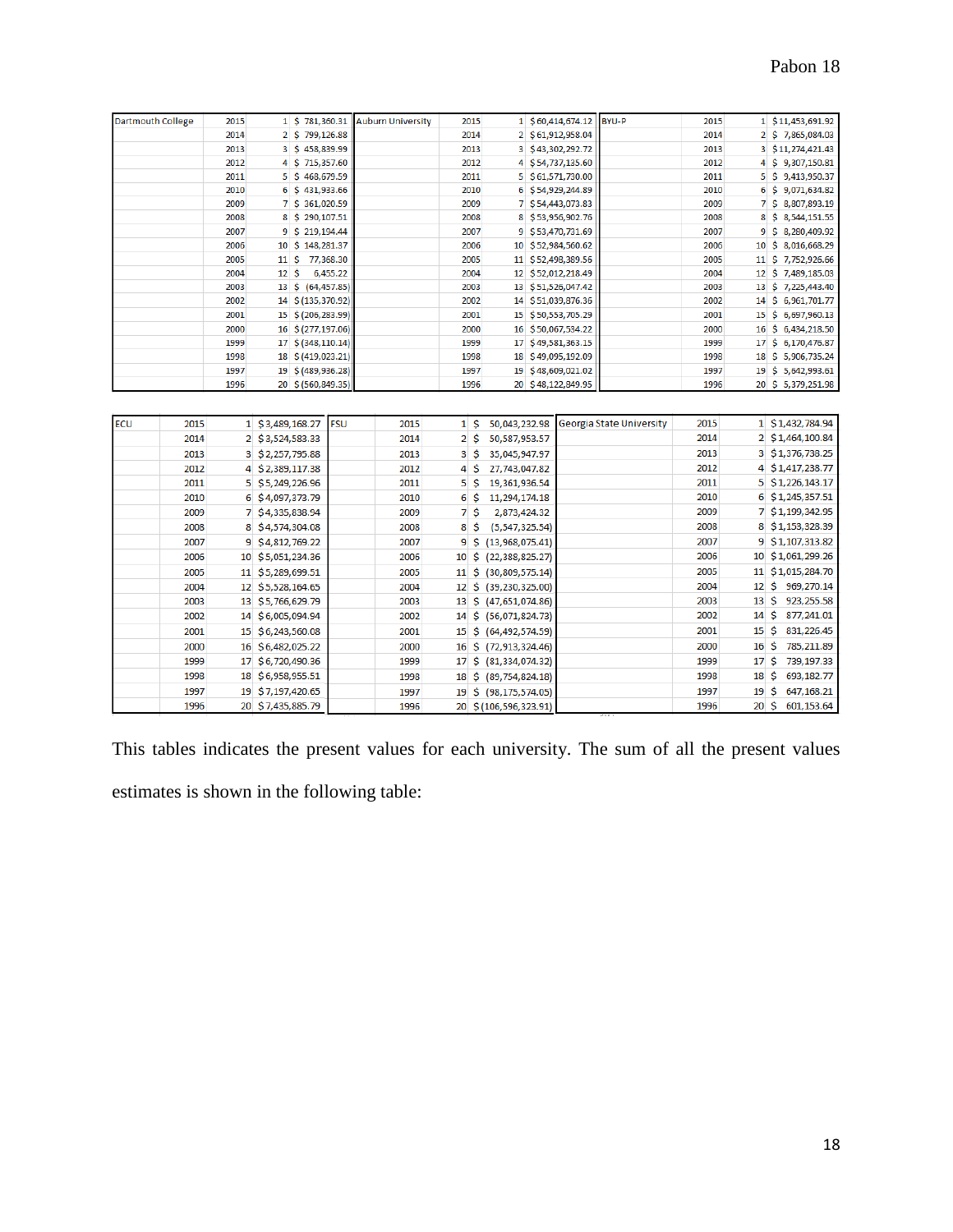|              | Present Value           |
|--------------|-------------------------|
| Clemson      | 689,477,329.07<br>s     |
| Alabama      | 1,637,479,594.49        |
| Michigan St  | 827,481,175.93<br>s     |
| UON          | Ś<br>823,383,214.95     |
| Iowa         | 1,254,034,601.20        |
| Princeton    | 8,810,583.89<br>\$      |
| Yale         | Ś<br>14,277,983.41      |
| Stanford     | (128, 530, 973.79)<br>Ś |
| Columbia     | \$<br>11,220,307.91     |
| Darthmouth   | Ś<br>2,256,496.65       |
| Auburn       | 1,054,829,501.81        |
| <b>BYU-P</b> | 157,695,949.52          |
| ECU          | \$<br>103,409,338.70    |
| FSU          | Ś<br>(531,984,004.07)   |
| GSU          | s<br>20,765,839.62      |

The results shows that all of the universities except for two (FSU and Stanford) had a positive present value amounts, meaning that the institutions have recovered the initial outlay by now. Florida State and Stanford had a negative present value since the slope in the equation was negative. For this reason, we perform a similar forecast regression which allow us to more realistically project the real cash flows for these two institutions during the next 20 years. Using a separate for these two institutions, the following table shows the results.

| <b>FSU</b> | 2011 |    | s |                      |                  | 19,361,936.54 Discuonted back Stanford Universit | 2011 |    | \$12,234,568.05    | Discounted Back     |
|------------|------|----|---|----------------------|------------------|--------------------------------------------------|------|----|--------------------|---------------------|
|            | 2012 |    | s | 27,743,047.82        |                  |                                                  | 2012 |    | 2 \$13,140,752.21  |                     |
|            | 2013 | 3  | s | 35,045,947.97        |                  |                                                  | 2013 |    | 3 \$22,704,732.34  |                     |
|            | 2014 |    | s | 50,587,953.57        |                  |                                                  | 2014 |    | \$24,141,269.85    |                     |
|            | 2015 | 5. | s | 50,043,232.98        |                  |                                                  | 2015 |    | 5 \$23,824,828.48  |                     |
|            | 2016 | 6  | s | 61,818,673.37        | \$ 61,152,720.24 |                                                  | 2016 |    | 6 \$29,463,541.73  | 29,077,393.94<br>S. |
|            | 2017 |    |   | 70,239,423.23        | \$ 68,734,240.14 |                                                  | 2017 |    | \$32,881,645.58    | 32,025,402.93<br>s. |
|            | 2018 | 8  | s | 78,660,173.09        | \$76,145,316.56  |                                                  | 2018 |    | 8 \$36,299,749.43  | \$ 34,891,144.48    |
|            | 2019 | 9  | s | 87,080,922.96        | \$ 83,388,741.94 |                                                  | 2019 | 9. | \$39,717,853.28    | 37,676,268.60<br>S. |
|            | 2020 | 10 | s | 95,501,672.82        | \$90,467,268.30  |                                                  | 2020 |    | 10 \$43,135,957.13 | \$40,382,396.21     |
|            | 2021 |    |   | 11 \$ 103,922,422.69 | \$97,383,607.86  |                                                  | 2021 |    | 11 \$46,554,060.98 | \$43,011,119.54     |
|            | 2022 |    |   | 12 \$ 112,343,172.55 | \$104,140,433.53 |                                                  | 2022 |    | 12 \$49,972,164.83 | \$45,564,002.71     |
|            | 2023 | 13 |   | \$120,763,922.41     | \$110,740,379.44 |                                                  | 2023 |    | 13 \$53,390,268.68 | 48,042,582.09<br>s. |
|            | 2024 |    |   | 14 \$ 129,184,672.28 | \$117,186,041.49 |                                                  | 2024 |    | 14 \$56,808,372.53 | \$50,448,366.84     |
|            | 2025 |    |   | 15 \$ 137,605,422.14 | \$123,479,977.85 |                                                  | 2025 |    | 15 \$60,226,476.38 | \$ 52,782,839.30    |
|            | 2026 |    |   | 16 \$146,026,172.01  | \$129,624,709.50 |                                                  | 2026 |    | 16 \$63,644,580.23 | \$55,047,455.48     |
|            | 2027 | 17 |   | \$154,446,921.87     | \$135,622,720.68 |                                                  | 2027 |    | 17 \$67,062,684.08 | \$ 57,243,645.45    |
|            | 2028 |    |   | 18 \$ 162,867,671.73 | \$141,476,459.44 |                                                  | 2028 |    | 18 \$70,480,787.93 | \$ 59,372,813.82    |
|            | 2029 |    |   | 19 \$ 171,288,421.60 | \$147,188,338.10 |                                                  | 2029 |    | 19 \$73,898,891.78 | \$ 61,436,340.11    |
|            | 2030 |    |   | 20 \$ 179,709,171.46 | \$152,760,733.78 |                                                  | 2030 |    | 20 \$77,316,995.63 | \$63,435,579.22     |
|            |      |    |   |                      |                  |                                                  |      |    |                    |                     |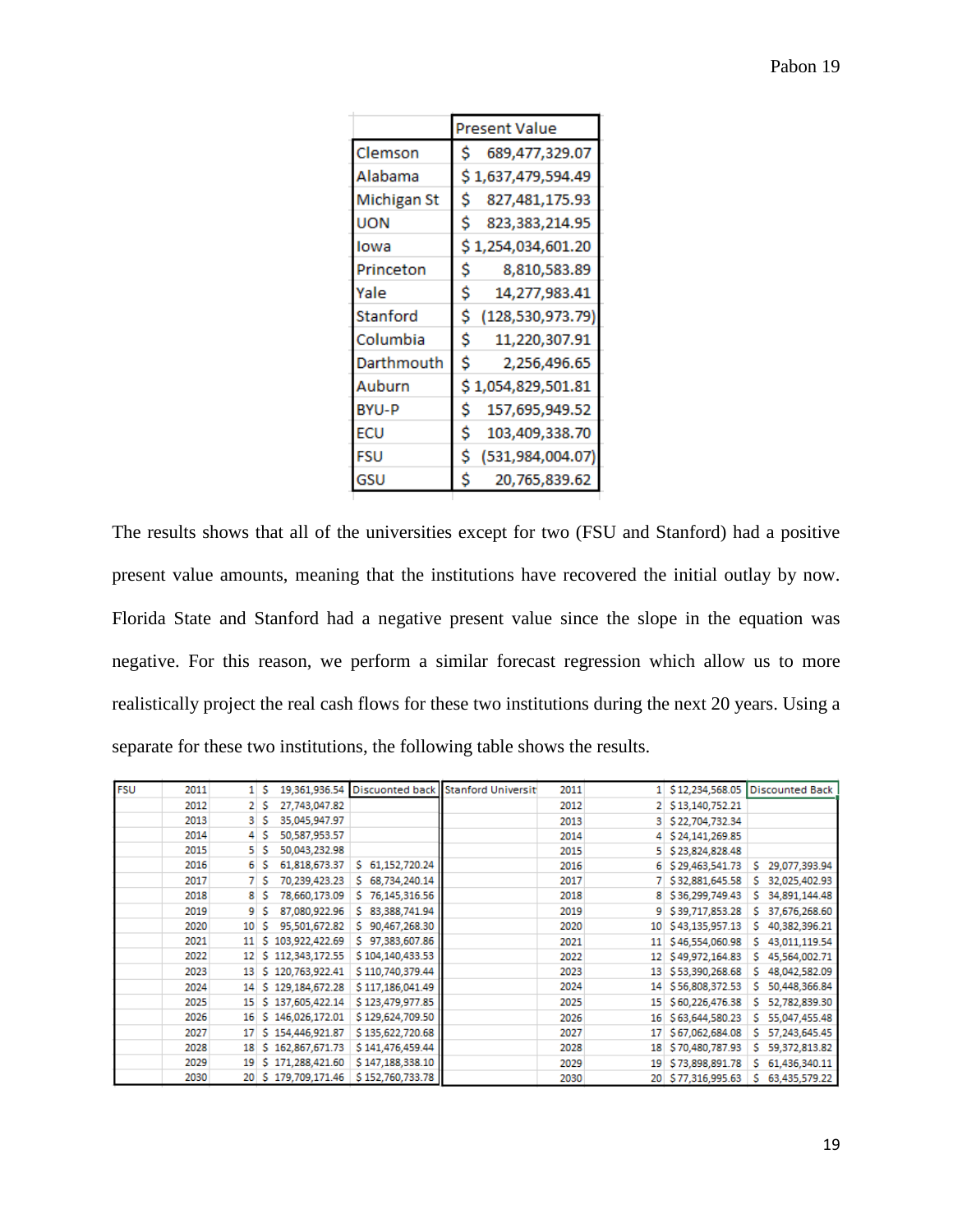The left hand table shows the comparison between the present values for the last 20 years and the actual Net Present Value for the universities without the FSU and Stanford modification. The right hand table includes the variation for the 2 previous mentioned institutions which made their negative present values to become positive as we expected.

|                    | <b>Present Value</b>     | Net Present Value                |                | <b>Present Value</b>   | Net Present Value       |
|--------------------|--------------------------|----------------------------------|----------------|------------------------|-------------------------|
| Clemson            | 689,477,329.07<br>Ŝ.     | 639,477,329.07<br>S.             | <b>Clemson</b> | 689,477,329.07<br>Ŝ    | 639,477,329.07<br>S     |
| Alabama            | \$1,637,479,594.49       | \$1,587,479,594.49               | Alabama        | \$1,637,479,594.49     | \$1,587,479,594.49      |
| <b>Michigan St</b> | 827,481,175.93<br>\$     | 777,481,175.93<br>S.             | Michigan St    | s<br>827,481,175.93    | 777,481,175.93<br>s     |
| <b>UON</b>         | 823,383,214.95<br>S      | 773,383,214.95<br>S.             | <b>UON</b>     | Ś<br>823, 383, 214. 95 | S.<br>773,383,214.95    |
| lowa               | \$1,254,034,601.20       | \$1,204,034,601.20               | lowa           | \$1,254,034,601.20     | \$1,204,034,601.20      |
| Princeton          | 8,810,583.89<br>S        | (41,189,416.11) Princeton<br>S.  |                | \$<br>8,810,583.89     | s<br>(41, 189, 416.11)  |
| Yale               | \$<br>14,277,983.41      | (35,722,016.59) Yale<br>\$.      |                | \$<br>14,277,983.41    | (35, 722, 016.59)<br>s  |
| Stanford           | (128, 530, 973.79)<br>\$ | \$ (178,530,973.79) Stanford     |                | \$<br>710,437,350.73   | Ŝ.<br>660,437,350.73    |
| Columbia           | 11,220,307.91<br>s       | (38,779,692.09) Columbia<br>Ŝ.   |                | s<br>11,220,307.91     | s<br>(38, 779, 692.09)  |
| Darthmouth         | Ŝ<br>2,256,496.65        | (47,743,503.35) Darthmouth<br>S. |                | \$<br>2,256,496.65     | Ś.<br>(47, 743, 503.35) |
| Auburn             | \$1,054,829,501.81       | \$1,004,829,501.81               | Auburn         | \$1,054,829,501.81     | \$1,004,829,501.81      |
| BYU-P              | 157,695,949.52<br>s      | 107,695,949.52<br>s              | BYU-P          | s<br>157,695,949.52    | 107,695,949.52<br>\$    |
| ECU                | 103,409,338.70<br>s      | Ś.<br>53,409,338.70              | ECU            | \$<br>103,409,338.70   | s<br>53,409,338.70      |
| <b>FSU</b>         | (531, 984, 004.07)<br>\$ | \$ (581,984,004.07) FSU          |                | \$1,639,491,688.85     | \$1,589,491,688.85      |
| GSU                | 20,765,839.62<br>S       | (29,234,160.38) GSU<br>s         |                | 20,765,839.62<br>s     | (29, 234, 160.38)<br>s  |

With this change, the Net Present Value for Stanford and FSU had a transformation from a considerable negative amount to a more accurate and logical positive value. This results are justified since FSU and Stanford are schools that have an historical tradition in football and also ranked in the top 10 NCAA schools in the country.

The main reason why the initial outlay was a flat \$50 million is because all the universities that were evaluated already had a stadium facility. A lot of these institutions had built the facilities a long time ago (1925 as an example) and the cost of these stadiums could not be estimated to any degree of accuracy. During the lifetime of the facilities, remodeling was performed, which most of the time had a greater cost than the stadium itself. The older stadiums cost around \$3 million in actual money, which is unrealistic for the research purposes in this study. The remodeling cost fluctuated more since not all the universities performed this re-construction process at the same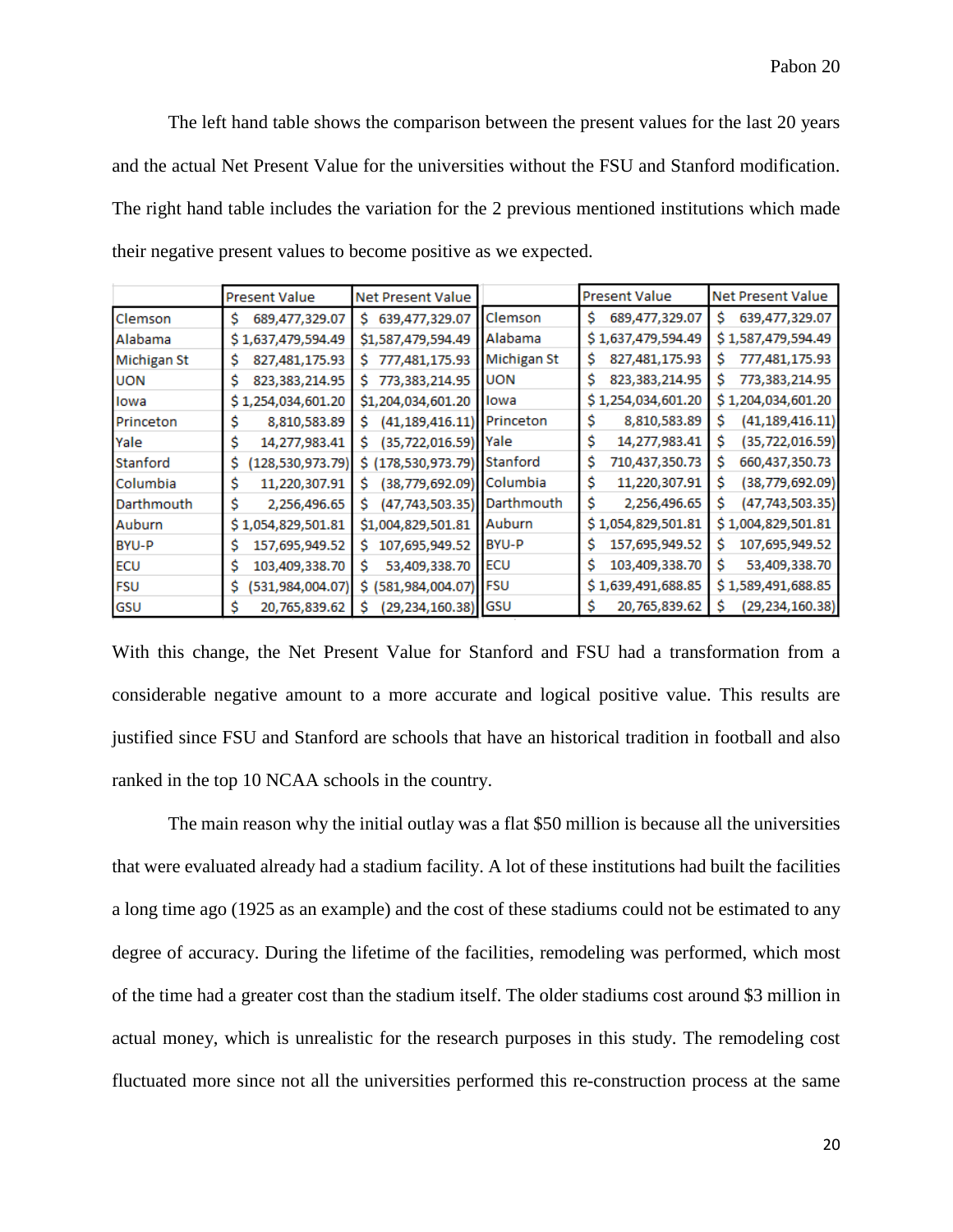time. The remodeling cost was around 35M for a good portion of the universities and depending of the success of the football program for big universities this cost was higher. For that reason a flat \$50 Million was chosen for initial outlay. It is important to clarify that time value money is the most important factor that influence the decision of having the same initial outlay for everybody. The cost of small stadiums compared with medium and big size schools is not the same, but since the universities had different time frame of construction and remodeling, \$50 million is a solid base number to perform the net present value evaluation.

The estimates created with the UVA analysis are not extremely close to the actual data founded in the database, but they are good approximations that allowed us to create an estimate correction of 22% extra for the revenues and also a negative 21% for the expenses. For more information about how these estimates were found please refer to appendix A.

|                      | <b>UVA Revenues</b>  |  |                      | <b>UVA Expenses</b> |  |
|----------------------|----------------------|--|----------------------|---------------------|--|
|                      |                      |  |                      |                     |  |
| <b>Actual Data</b>   | <b>Research Data</b> |  | Reseach data         | <b>Actual Data</b>  |  |
| 2011 \$24,074,798.00 | \$31,352,009.00      |  | 2011 \$17,319,042.00 | \$22,899,872.00     |  |
| 2012 \$21,521,178.00 | \$32,178,493.00      |  | 2012 \$21,455,217.00 | \$22,023,654.00     |  |
| 2013 \$28,225,141.00 | \$32,431,234.00      |  | 2013 \$20,193,977.00 | \$22,162,106.00     |  |
| 2014 \$24,551,003.00 | \$44,497,709.00      |  | 2014 \$18,083,383.00 | \$18,744,356.00     |  |

Last but not least, the statistical analysis was performed in order to reject or accept the different null hypothesis described in the methodology part. For all three cases, we rejected the null hypothesis, meaning for the first one that NPV has a positive number overall, which means that most of the universities have positive NPV for the last 5 years. For the second one, the average gains for the different group classification after applying the NPV for the school are not equal meaning that as a whole group, universities have not had similar gains. This means that there is a significant difference for the average gains in the 3 different groups. For the last hypothesis, we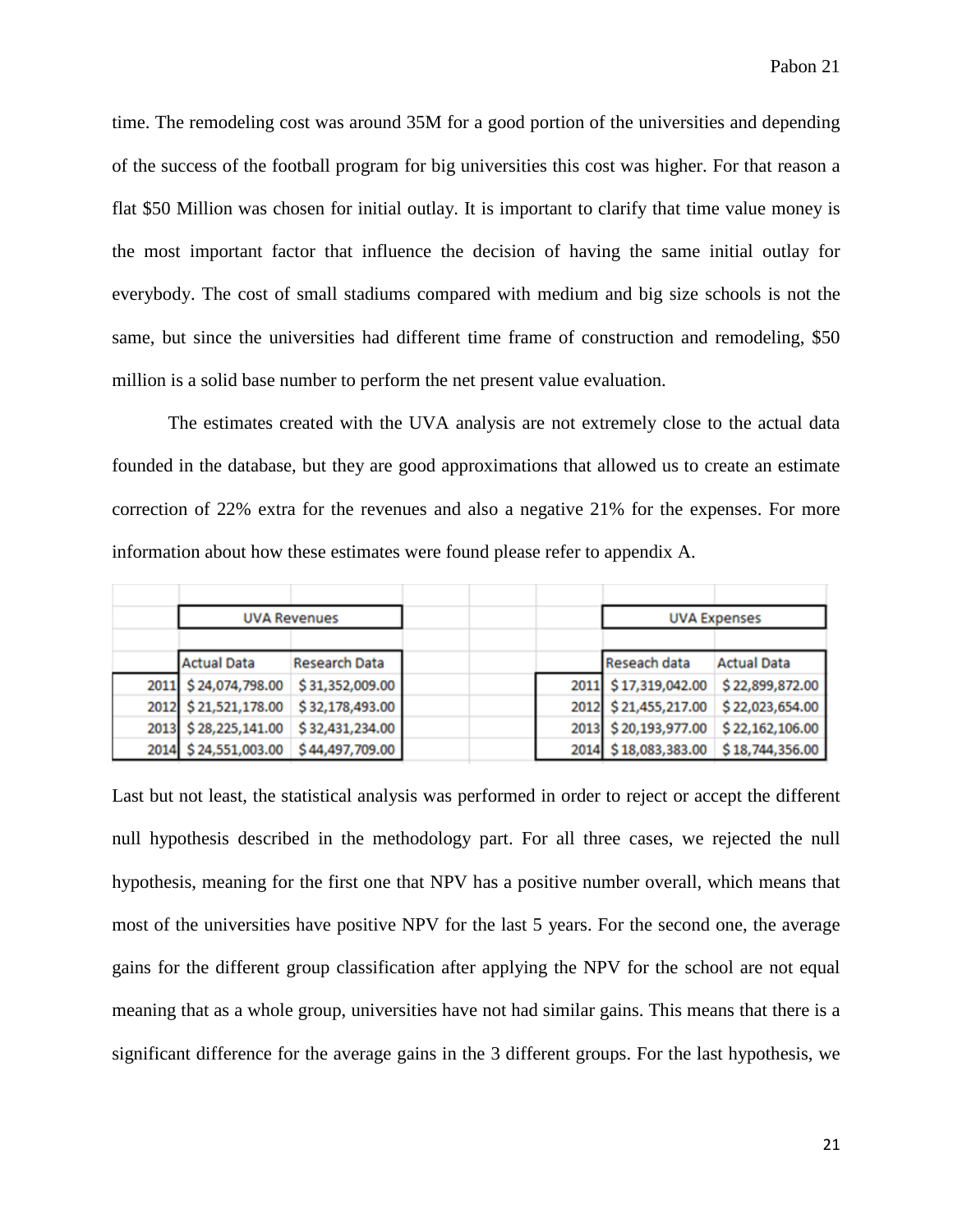also concluded that the NPV is related with the school size meaning that depending of the school size, the institution has more or less probability to produce income at any given time.

Another important result is that big schools such as Clemson, Alabama, Michigan St, UON and Iowa are producing great amounts of operating income which allow them to recover the initial outlay in a short period of time and without financial difficulties. The mid- size schools such as Auburn, BYU, FSU, ECU and GSU are more likely to have positive NPV values over time. The only university that has not recovered the initial outlay is Georgia State University. The reason for that could be explained by the fact that the GSU program has not been successful compared with the other four universities in this division. This indicates that GSU will need close to 20 years or less depending on the income increase per year to recover the initial investment. The small-size schools such as the Ivy Leagues are still struggling to recover their initial investment. In fact, these institutions will need at least a couple of decades to begin to be somewhere close to break even with the assumption that their annual income will increase considerably. Stanford, the outlier for this group is able to make money because of the successful program they have develop over the years. This means that small schools have small probability to become profitable in athletics unless the program becomes extremely successful and well known over the years. It is important to mention that GSU is in a better position than small schools with similar results in the NPV since their annual income are bigger by almost a factor of two. This means that even if mid-size schools with not success at all can recover the athletic investment faster that well recognized academic schools with negative NPV's

Using Minitab, all three null hypothesis were rejected. For the first one, the NPV values for the universities with a football program is positive. For this hypothesis we used a One Sample

22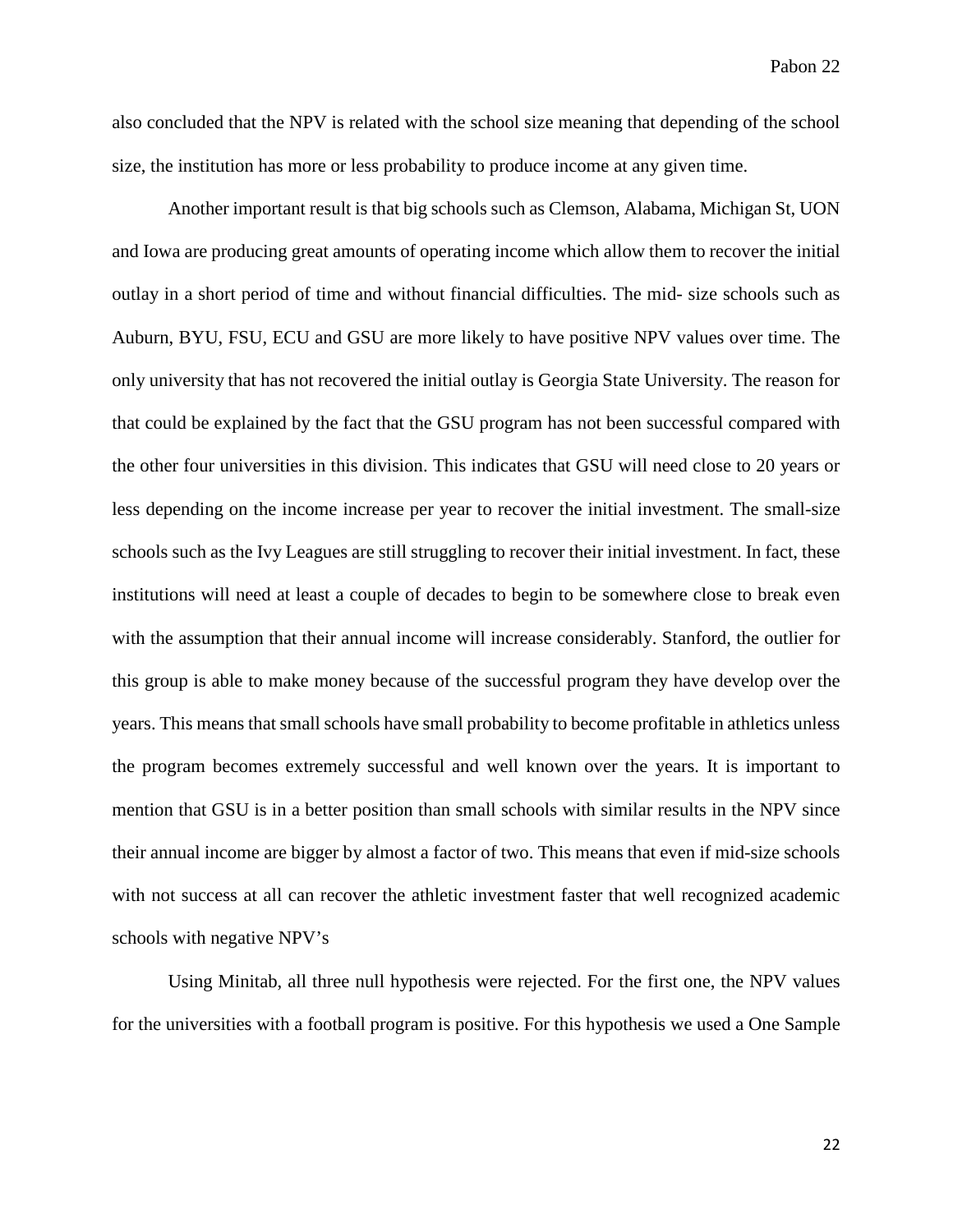T: Overall test with an alpha level of 0.05 and a confidence interval of 95%. The P value for this test is 0.019 which is less than alpha and gives evidence that the alternative hypothesis is true.

#### **One-Sample T: Overall**

Test of  $\mu = 0$  vs > 0 Variable N Mean StDev SE Mean 95% Lower Bound T P Overall 15 81020783 136394333 35216865 18992961 2.30 0.019

For the second hypothesis the result suggest that the three groups in which the universities are classified, do not have the same average gains (losses).For this hypothesis, we used a One way ANOVA for the small, medium and big groups in which the universities were classified. In this case the P value is 0.006 which is less that alpha level of 0.05. This result gives evidence that the alternative hypothesis is true for second time.

#### **One-way ANOVA: Small, Big, Medium**

```
Method
Null hypothesis All means are equal
Alternative hypothesis At least one mean is different Significance level \alpha = 0.05Significance level
Equal variances were assumed for the analysis.
Factor Information
Factor Levels Values<br>Factor 3 Small,
       3 Small, Big, Medium
Analysis of Variance
Source DF Adj SS Adj MS F-Value P-Value
Factor 2 1.50248E+17 7.51242E+16 8.18 0.006
Error 12 1.10199E+17 9.18328E+15
Total 14 2.60448E+17
Model Summary
      S R-sq R-sq(adj) R-sq(pred)<br>29 57.69% 50.64% 33.89%
95829429 57.69% 50.64%
```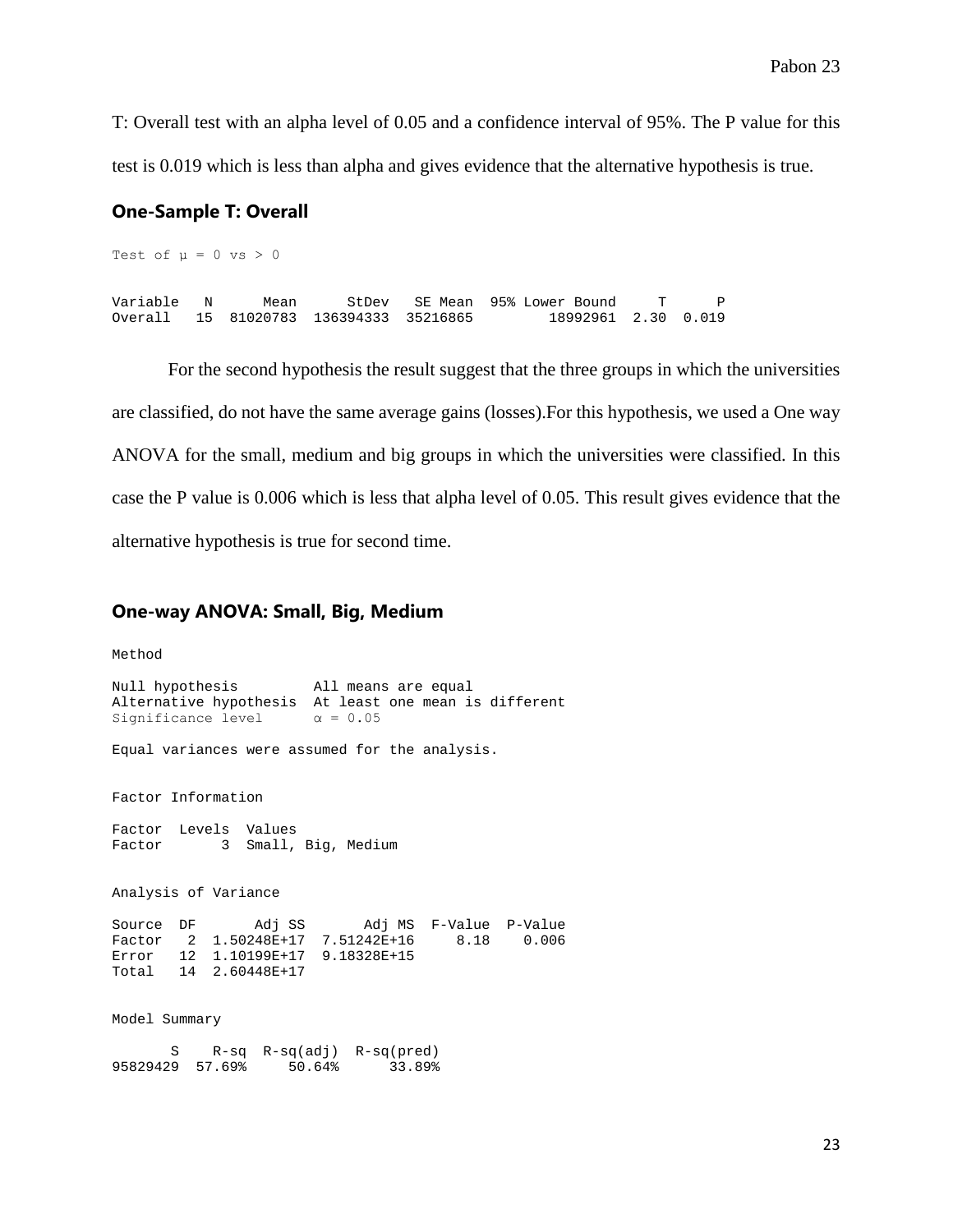Means

| Factor N | Mean              | StDev | 95% CI                                             |  |
|----------|-------------------|-------|----------------------------------------------------|--|
|          | Small 5 -28137107 |       | 41470290 (-121512797, 65238583)                    |  |
| Biq      |                   |       | 5 213627035 106671071 (120251345, 307002725)       |  |
|          |                   |       | Medium 5 57572421 120213711 (-35803269, 150948111) |  |

For the last hypothesis, the results shows that there is a relationship between the sizes of the school with the amount of NPV the institutions have. The following Chi-Square test for association between school size and money earned confirms it since the p value of 0.011 is less than the alpha level of 0.05.

#### **Chi-Square Test for Association: School, Money**

|        | Rows: School   Columns: Money |               |    |                                                                                                                          |  |
|--------|-------------------------------|---------------|----|--------------------------------------------------------------------------------------------------------------------------|--|
|        |                               | earn lose All |    |                                                                                                                          |  |
| biq    | $5 -$                         | 0             | 5  |                                                                                                                          |  |
| medium |                               | $2 \t 3$      | 5  |                                                                                                                          |  |
| small  |                               | $1 \t 4 \t 5$ |    |                                                                                                                          |  |
| All    | 8                             | 7             | 15 |                                                                                                                          |  |
|        | Cell Contents:                | Count         |    |                                                                                                                          |  |
|        |                               |               |    | Pearson Chi-Square = $6.964$ , DF = 2, P-Value = $0.031$<br>Likelihood Ratio Chi-Square = 8.994, DF = 2, P-Value = 0.011 |  |
|        |                               |               |    |                                                                                                                          |  |

\* NOTE \* 6 cells with expected counts less than 5

#### **6) Limitations**

The accuracy of this model can be subject to different judgments do to private objectives the institution might have. It is known that profitability does not have the same definition for a public university compared with a private one. This could affect the WACC of the NPV model because of the way universities are willing to generate debt with the objective of satisfying the investment project in any institution. One of the greatest limitations that the research has is that the database only gives us information for the last 5 fiscal years, meaning that further analysis will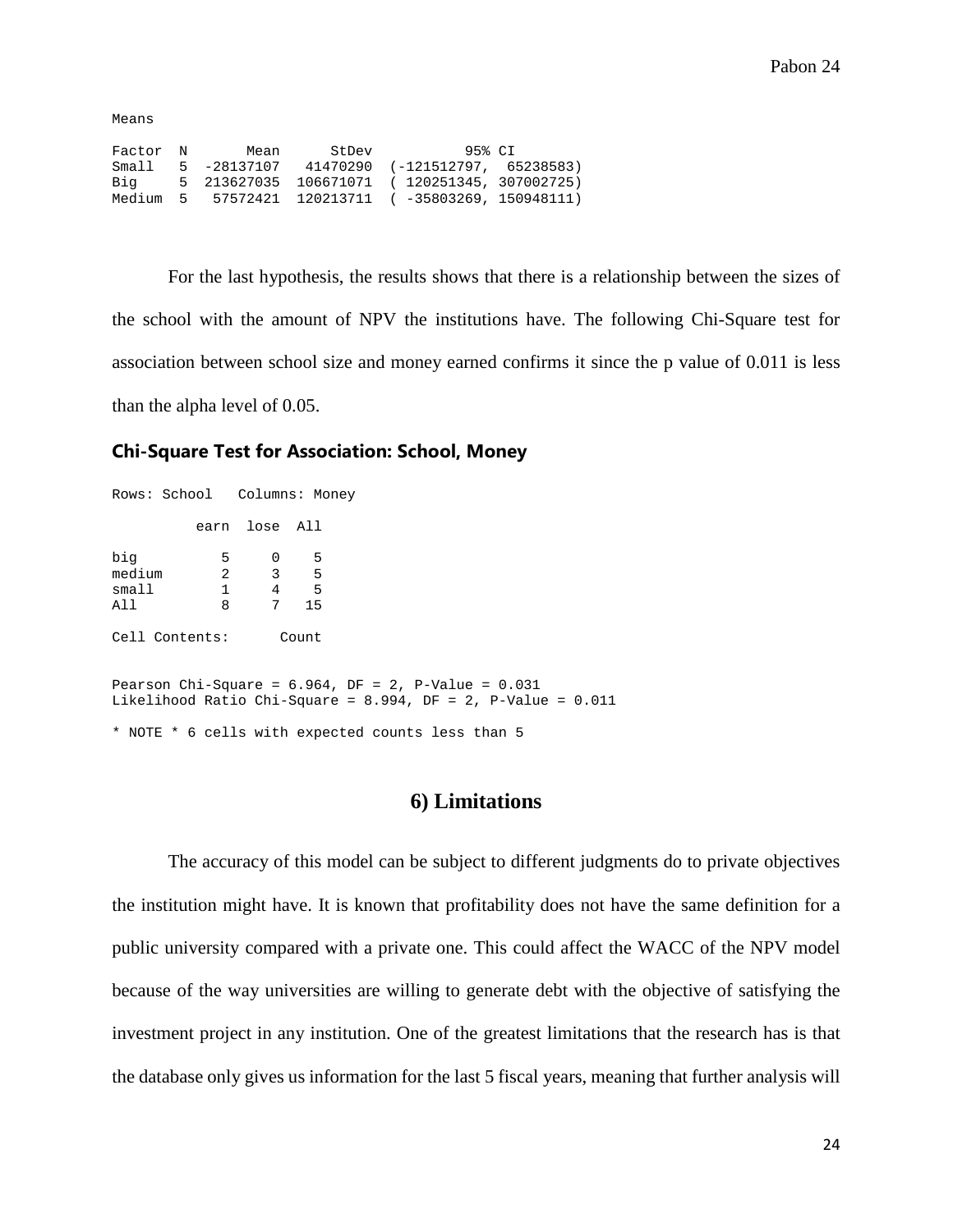be not possible by secondary data analysis. This analysis will require a forecast regression to see if the institutions meet the goals in a time period of x years.

#### **7) Conclusions**

The NPV estimates allowed us to have a better understanding of how universities record all the possible cash inflows and cash outflows for any given time. These estimates are extremely important for an accurate NPV results which are able to represent a better picture of how the universities are doing in investment decisions. It was also important to identify that having a football program generally means that universities will have capital gains over time. The size of the school is related with the amount of money the program is able to produce over time. Another important conclusion is that small schools that are not nationally successful in division I are more likely to be pushed to the negative side of the NPV model. This might not mean that this institutions are losing money but it will be a powerful indicator that the amount of time to recover the initial outlay will be greater than the big and medium size schools.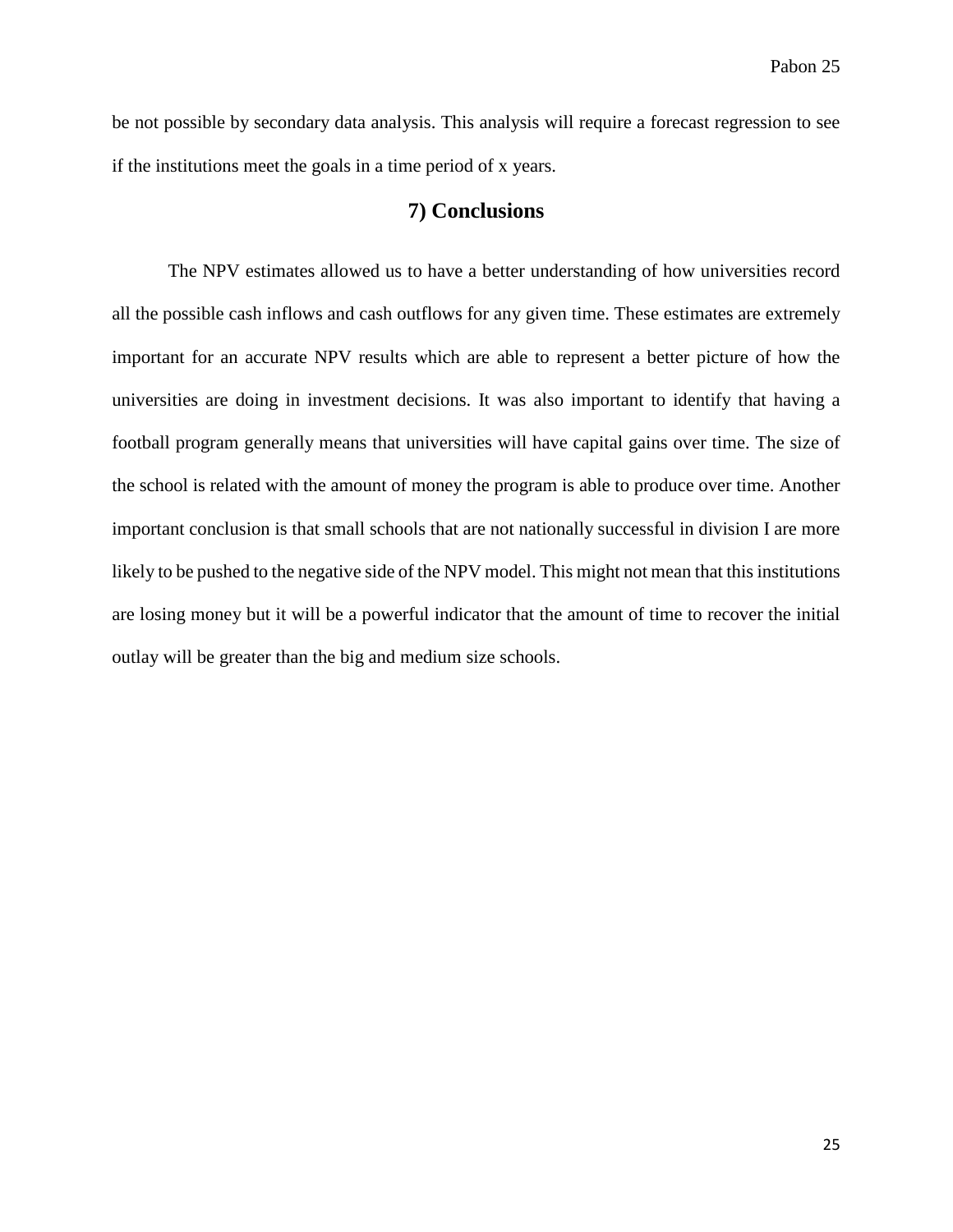### **8) Bibliography**

Chen, K. K., & Zhang, J. J. (2012). To Name it or not Name it: Consumer Perspectives on Facility Naming Rights Sponsorship in Collegiate Athletics. *Journal Of Issues In Intercollegiate Athletics*, *5*119-148.

Goff, B. (2000). Effects of University Athletics on the University: A Review and

Extension of Empirical Assessment. *Journal Of Sport Management*, *14*(2), 85.

Gronberg, T. J., Jansen, D. W., & Taylor, L. L. (2011). The impact of facilities on the cost of education. *National Tax Journal*, *64*(1), 193-218.

Leeds, M. A., Miller, C., & Stull, J. (2007). Interscholastic Athletics and Investment in Human Capital. *Social Science Quarterly*, (3). 729.

Fitzpatrick, D. (2014, November 4). In Investing, Yale Has Harvard's Number. *Wall Street Journal - Eastern Edition*. p. R5.

Maxcy, J. G., & Larson, D. J. (2015). Reversal of Fortune or Glaring Misallocation: Is a New Football Stadium Worth the Cost to a University?. *International Journal Of Sport Finance*, *10*(1), 62-87.

(1995, December 31). Northwestern finds gold in California. *Washington Post News Feed*. p. D11.

P. Anderson (personal communication, March 05, 2015)

Shulman, J. L., & Bowen, W. G. (2001). *The game of life : college sports and educational values*. Princeton, N.J. : Princeton University Press, c2001. P.227-257.

Sparvero, E. S., & Warner, S. (2013). The Price of Winning and the Impact on the NCAA Community. *Journal Of Intercollegiate Sport*, *6*(1), 120-142.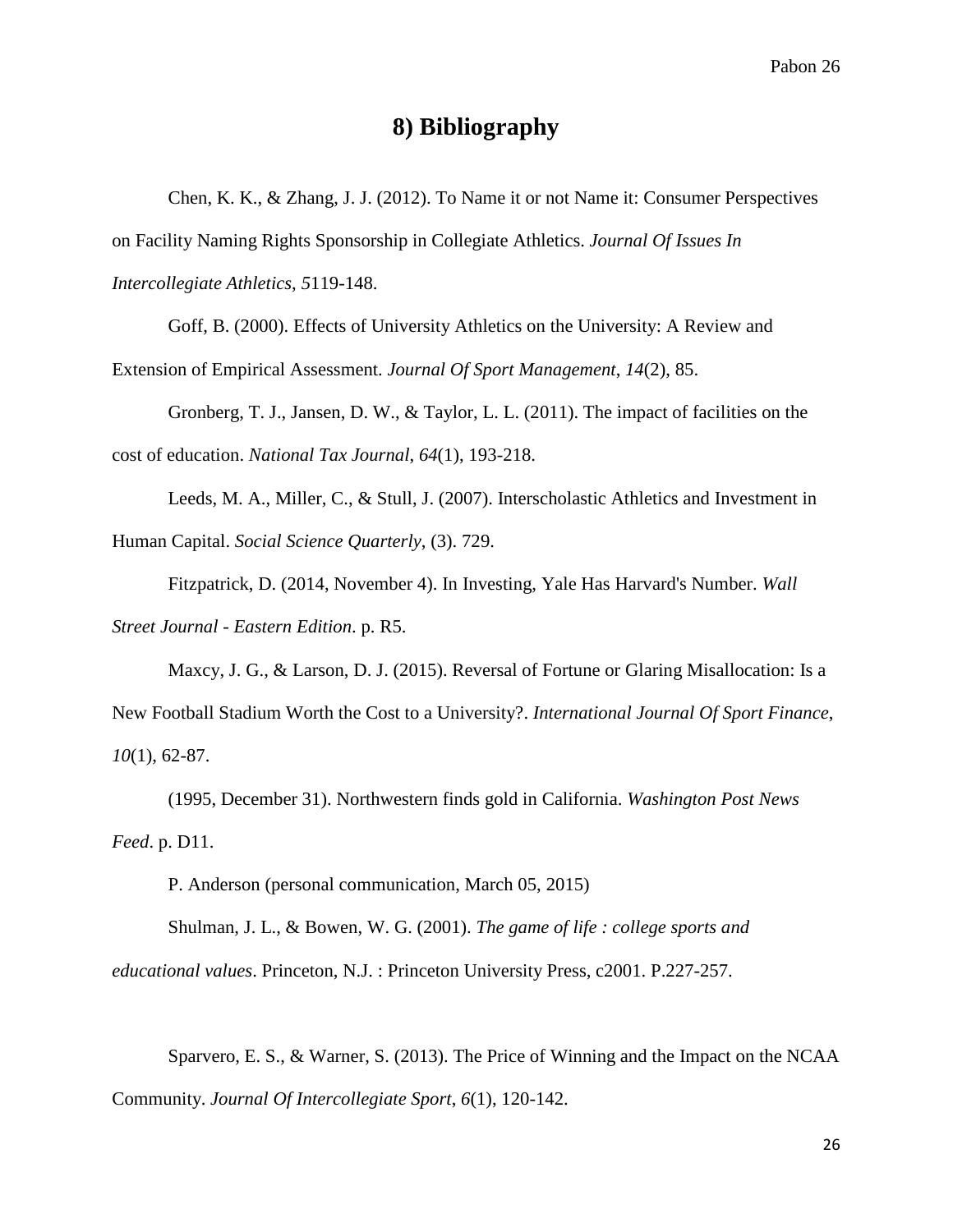Toma, J. D., & Kramer, D. A. (2009). *The uses of intercollegiate athletics : opportunities and challenges for the university*. San Francisco : Jossey-Bass, c2009.

United States General Accounting Office. *Intercollegiate Athletics Four Year Colleges Experience Adding and Subtracting* [PDF document]. Retrieved from Lecture Notes Online Web site: http://www.gpo.gov/fdsys/pkg/GAOREPORTS-GAO-01-297/pdf/GAOREPORTS-GAO-01-297.pdf, 2001.

# *9) Appendix A*

UVA athletic financial statements (link) http://www.virginiasports.com/ot/annualreport.html

## Revenues

| Football Tickets Sales          | $$6.046,675.00$ \$  |     | 5,318,555.00     | 4.590.435.00 \$  |     | 7.990.175.00    | \$ 9,066,132.00              | <b>* 9.215 554 BI</b> |                    |                   | 10,039,180.00 \$10,387,826.00     | $\pm$ 11525 184 87 $\pm$ 12 345 908 89 |                                | <b>全 9.245148.80</b>                                            |                                 | $x = 2.471850.65$                 |
|---------------------------------|---------------------|-----|------------------|------------------|-----|-----------------|------------------------------|-----------------------|--------------------|-------------------|-----------------------------------|----------------------------------------|--------------------------------|-----------------------------------------------------------------|---------------------------------|-----------------------------------|
| <b>Basketball Tickets Sales</b> | $$1487.715.00$$ \$  |     | 1463.744.00      |                  | 全   | 2,118,356.00 \$ | 1,549,175.00                 |                       | ÷.                 |                   | 4.013.896.00 \$ 2.541.482.00      |                                        |                                |                                                                 |                                 |                                   |
| Other                           | \$393.812.00\$      |     | 263,948.00       |                  |     | 225.592.00      | 436,719.00<br>李              |                       |                    | 830,206.00        | 498,405.00<br>-8                  |                                        |                                |                                                                 |                                 |                                   |
| Total                           | $$7.928.202.00$ \$  |     | 7,046,247.00     | 6,145,700.95     |     | 10,334,123.00   | \$1,052,026.00               | \$1,353,713.83        |                    | 14,883,282.00     | \$13,427,713.00                   |                                        |                                | \$ 15,159,858.81 \$ 16,260,708.21 \$ 12,192,687.00              | \$ 11,926,316.00 \$             | 11,300,321.00                     |
| Football %                      | 76.268%             |     | 75.481%          | 74.693           |     | 77.318%         | 82.031%                      | 91169                 |                    | 67.453%           | 77.361%                           | 76.024%                                | 75.925%                        | 75.825%                                                         | 75726%                          | 74.9705                           |
|                                 |                     |     |                  |                  |     |                 |                              |                       |                    |                   |                                   |                                        |                                |                                                                 |                                 |                                   |
|                                 |                     |     |                  |                  |     |                 |                              |                       |                    |                   |                                   |                                        |                                |                                                                 |                                 |                                   |
|                                 |                     |     |                  |                  |     |                 |                              |                       |                    |                   |                                   |                                        |                                |                                                                 |                                 |                                   |
|                                 | 2001-2002           |     | 2002-2003        | 2003-2004        |     | 2004-2005       | 2005-2006                    | 2006-2007             |                    | 2007-2008         | 2008-2009                         | 2009-2010                              | 2010-2011                      | 2011-2012                                                       | 2012-2013                       | 2013-2014                         |
| cothal Partial Revenue          | $$13.782.595.43$ \$ |     | 12.851.434.89 \$ | 12.028.044.29 \$ |     | 22.861.482.74   | \$25,889,265.86              | \$27,749,581,25       | $\hat{\mathbf{x}}$ | 26,416,483.59     |                                   |                                        |                                | \$29,162,106.98 \$33,432,314.65 \$36,118,912.48 \$24,042,437.20 | \$24,458,303.46                 | \$ 24,195,551,06                  |
| <b>Total Revenue</b>            | \$33,030,245.00 \$  |     | 34,454,318.00    | 35,878,391,00 \$ |     | 42.192.222.00   | \$48,459,702.00              |                       | $\bullet$          |                   | 62,192,244.00 \$63,705,491.00     |                                        |                                | \$79,177,920.00                                                 | \$75,502,070.00                 | \$82,987,760.00                   |
| % Of Rev. Coming From Football  | 41.727%             |     | 37.300%          | 33.524%          |     | 54.184%         | 53.424%                      | 55.078%               |                    | 42.476%           | 45.776%                           | 49.247%                                | 49.691%                        | 30.365%                                                         | 32.394%                         | 29.156%                           |
|                                 |                     |     |                  |                  |     |                 |                              |                       |                    |                   |                                   |                                        |                                |                                                                 |                                 |                                   |
| ACC Distribution                | 8.123.181.00 \$     |     | 8.548.218.00     |                  |     |                 | 8.899.739.00 \$ 9.456.137.00 |                       |                    | 9.396.393.00      | \$10,840,662.00                   |                                        |                                |                                                                 | \$13,204,774.00 \$16,406,066.00 | \$17,700,302.00                   |
|                                 | $$3,123,181.00$ \$  |     | 8,548,218.00     |                  | ¢   |                 | 8,899,739.00 \$ 9,456,137.00 |                       |                    |                   | 4.013.896.00 \$ 11.874.202.00 \$  | $\cdot$ $\cdot$                        |                                | \$13,204,774.00 \$16,406,066.00                                 |                                 | \$17,700,302.00                   |
|                                 | $$6.332.254.00$ \$  |     | 6.945.390.00     |                  |     |                 | 1,750.635.00 \$ 9.128.661.00 |                       |                    |                   | 11.119.358.00 \$ 11.584.061.00 \$ | $\sim$ $\sim$                          | -3                             | 415 707 00 3:                                                   | 374,741,00                      | 392,775.00<br>$\ddot{\mathbf{x}}$ |
|                                 | \$6.046.675.00\$    |     | 5,318,555.00     |                  |     |                 | 8.294.352.00 \$ 8.043.164.00 |                       |                    |                   | 9.841778.00 \$10.840.662.00 \$    | $\sim$                                 |                                | 3,187,654.00                                                    | 4.672.214.00                    | \$4,640,499.00                    |
|                                 | $$3.829.994.00$ \$  |     | 4,729,712.00     |                  |     | 6,902,500.00    | \$ 2,145,664.00              |                       |                    | 9,396,393.00      | \$4,021,157.00                    |                                        |                                | 180.850.00                                                      | 120,500.00                      | 385,401.00                        |
| Football guaranties             | $$1540.539.00$ \$   |     | 1080.627.00      | 620.715.0        | ∎ s |                 | 7.990.175.00 \$ 9.066.132.00 | \$10.647.             |                    |                   | 10.039.180.00 \$10.387.826.00     |                                        |                                | 4 784 72100                                                     | 3 003 344 00                    | 2,453,784.0                       |
|                                 | \$1530.663.00\$     |     | 1744.435.00      |                  |     | 2.118.356.00    | 1,549,175.00                 |                       |                    | 3,208,283.00      | 3,008,171,00 \$                   |                                        | $\rightarrow$                  | \$13,131,890.00                                                 | \$13,120,702.00                 | \$13,235,814.00                   |
|                                 | $$1487.715.00$ \$   |     | 1463,744.00      |                  |     | 1468.418.00     | \$1,736,377.00               |                       |                    | 2,000,000.00      | \$2,808,764.00 \$                 | $\mathbf{r}$                           |                                | \$2870.740.00                                                   | 527,666.00                      | 718,428.00                        |
|                                 | 884,796.00 \$<br>*. |     | 966.697.00       |                  |     | 1482.027.00     | 1,670,137.00<br>李.           |                       |                    |                   | 1,706.719.00 \$ 2.541.482.00 \$   | $\sim$                                 | $\mathbf{\hat{z}}$             | \$12,192,687.00 \$11,926,316.00                                 |                                 | 11.300.321.00<br>-\$              |
|                                 | 597.339.00 \$       |     | 674.924.00       |                  |     | 657,566.00      | 966,499.00                   |                       |                    | $2.924.189.00$ \$ | 1,719,586.00 \$                   | . .                                    |                                | 987.424.00                                                      | 928,190.00                      | 3,273,306.00<br>$\bullet$         |
|                                 | 500,000.00 \$       |     | 518,333.00       |                  |     | 745,624.00      | 757,675.00<br>$\pm$          |                       |                    |                   | 1,101,203.00 \$ 1,200,232.00 \$   |                                        |                                |                                                                 | 7.669.712.00 \$ 3.956.291.00    | 499,298.00                        |
|                                 | 443,018.00 \$       |     | 514.127.00       |                  |     | 225.592.00      | 436,719.00                   |                       |                    | 830.206.00        | 812.810.00 \$                     |                                        |                                |                                                                 | 4,570,193.00 \$ 2,395,072.00    | 1.020.567.00                      |
|                                 | 393.812.00 \$       |     | 330,587.00       |                  |     | 332,012.00      | 382,711.00                   |                       |                    | 804.672.00        | 626.277.00 \$                     |                                        |                                | 860.037.00                                                      | 882,578.00                      | 1,148,237.00                      |
|                                 | 365,478.00 \$<br>全  |     | 300,000.00       |                  |     | 290.850.00      | 301,058.00                   |                       |                    | 523,985.00        | 548,497.00 \$<br>-33              | $\sim$                                 |                                | \$12,963,540.00 \$14,579,508.00                                 |                                 | \$ 3,655,426.00                   |
|                                 | 286.645.00 \$       |     | 263,948.00       |                  |     | 241,181,00      | 509,131.00                   |                       |                    | 393.448.00 \$     | 498,405.00 \$                     |                                        |                                | 564.053.00 \$                                                   | 710.831.00                      | \$1,030,003.00                    |
|                                 | 194.614.00 \$       |     | 219,778.00       |                  |     | 213,408.00      | \$1,076,883.00               |                       |                    | 385,117.00 \$     | 419,562.00 \$                     | $\mathbf{r}$                           |                                |                                                                 | 1,349,198.00 \$ 1,898,050.00    | \$14,263,834.00                   |
|                                 | 188.856.00 \$       |     | 200.481.00       |                  |     | 191,291.00      | 323,752.00<br>ж.             |                       |                    | 353,364.00 \$     | 322,649.00 \$                     |                                        | $\ddot{\phantom{0}}$<br>$\sim$ | 244,740.00<br>$\hat{\mathbf{x}}$                                |                                 | 429.991.00                        |
|                                 | 184,666.00 \$       |     | 195.380.00       |                  |     | 388,496.00      | 909,828.00<br>\$             |                       |                    | 315.773.00        | 284,165.00 \$                     |                                        |                                |                                                                 |                                 | 507,209.00                        |
|                                 | 100,000.00<br>*     | - 1 | 183,640.00       |                  |     |                 |                              |                       |                    | 285,561.00        | 194, 195, 00 \$                   |                                        |                                |                                                                 |                                 | \$4.062,869.00                    |
|                                 |                     |     | 155.742.00       |                  |     |                 |                              |                       |                    | 2.949.119.00      | 12,787.00 \$                      | $\sim$                                 |                                |                                                                 |                                 | \$2,269,694.00                    |
|                                 |                     |     | 100.000.00       |                  |     |                 |                              |                       |                    |                   |                                   |                                        |                                |                                                                 |                                 |                                   |

| Xof ACC Distribution cominng from footbal | 6,195,381.43        | 6,452,252.89           | 6,816,894.29            | 6.881.132.74                      | 7.757.001.86       | 7,886,168.85                    | 6.338.123.59                     | 8,386,454.98                    | 8,099,027.82                                    | 8,323,439.26 | 10.012.567.41                                               | \$12,423,645.88                 |      | 13,269,916.41   |
|-------------------------------------------|---------------------|------------------------|-------------------------|-----------------------------------|--------------------|---------------------------------|----------------------------------|---------------------------------|-------------------------------------------------|--------------|-------------------------------------------------------------|---------------------------------|------|-----------------|
| Check mark                                | $$33.030.245.00$ \$ | 34.454.318.00 \$       | 35,878,391,00 \$        | 42.192.222.00                     |                    | \$48,459,703.00 \$50,382,021.80 | 62.192.244.00                    |                                 | \$63,705,490.00 \$67,886,546.41 \$72,686,483.53 |              |                                                             | \$75,502,069.00 \$82,987,758.00 |      |                 |
|                                           |                     |                        |                         |                                   |                    |                                 |                                  |                                 |                                                 |              |                                                             |                                 |      |                 |
| Virgina s Athletic Foundation             |                     |                        |                         |                                   |                    |                                 |                                  |                                 |                                                 |              |                                                             |                                 |      |                 |
| Annual Giving/fundings                    | \$8.690.557.00\$    |                        |                         |                                   |                    |                                 |                                  |                                 |                                                 |              |                                                             |                                 |      |                 |
| Endowment distribution/Income             | 630,422.00 \$       | 200,481.00 \$          |                         | 213,408.00                        | 1,076,883.00 \$    |                                 | 523,985.00                       | 626,277.00 \$                   |                                                 |              | 349.198.00                                                  | 1,898,050.00                    | -3   | 4,062,869.00    |
| Parking fee Revenuel Facility Rentals     | 322,184.00 \$       | 183,640.00 \$          |                         | 241,181.00                        | 509,131,00 \$      |                                 | 393,448.00                       | 419.562.00 \$                   |                                                 |              | 180.850.00                                                  | 120,500.00                      |      | 385,401.00      |
| interest Income/Earned                    | 218.238.00 \$       | 195,380.00 \$          |                         | 191,291.00                        | 323,752.00 \$      |                                 | 385,117.00 \$                    | 12,787.00 \$                    |                                                 |              |                                                             |                                 |      |                 |
| Sum Of Foundation aids                    |                     | 8,438,647.00 \$        |                         | 9,283,930.00                      | \$10,477,871.00 \$ |                                 | 13,258,754.00 \$14,788,044.00 \$ |                                 |                                                 |              | \$18,393,770.00                                             | \$17,857,158.00                 |      | \$18,949,263.00 |
| "Friends of" Gifts                        | 157,386.00 \$       | 330,587.00 \$          | $\cdot$ 3               | 1,482,027.00 \$ 1,607,137.00 \$   |                    | $\sim$                          |                                  | 2,924,189.00 \$ 4,021,157.00 \$ |                                                 |              | 7,669,712.00                                                | \$ 3,956,291,00 \$ 1,148,237,00 |      |                 |
| <b>Total Help</b>                         | 10,018,787.00 \$    | 9,348,735.00 \$        |                         | 11,411,837.00                     | \$13,994,774.00 \$ |                                 | 17,485,493.00 \$19,867,827.00    |                                 |                                                 |              | 27,593,530.00                                               | \$23,831,999.00 \$24,545,770.00 |      |                 |
|                                           |                     |                        |                         |                                   |                    |                                 |                                  |                                 |                                                 |              |                                                             |                                 |      |                 |
| PERCENTAGE FOR FOOTBALL                   |                     |                        |                         |                                   |                    |                                 |                                  |                                 |                                                 |              |                                                             |                                 |      |                 |
| Annual Giving                             | $$3,626,325.85$ \\$ |                        |                         |                                   |                    |                                 |                                  |                                 |                                                 |              |                                                             |                                 |      |                 |
| Endowment distribution                    | 263.057.43 \$       | 74.779.26 \$           |                         | 115.633.24                        | 575.317.41         |                                 | 222.565.39                       | 286.687.33 \$                   |                                                 |              | 09.685.03                                                   | 614.858.41                      | - \$ | 1,184,552,45    |
| Parking fee Revenue                       | 134,438.35 \$       | 68,497.58 \$           |                         | 130,681.79                        | 271,999.77         |                                 | 167.119.11                       | 192.060.55 \$                   |                                                 |              | 54,915.24                                                   | 39,035.03                       |      | 112,365.84      |
| interest Income                           | 91,064.60 \$        | 72.876.59 \$           |                         | 103 649 34                        | 172,962.30         |                                 | 163,580.48 \$                    | 5.853.43 \$                     |                                                 |              |                                                             |                                 |      |                 |
| Sum Of Foundation aids                    |                     | 3.147.609.03 \$        |                         | 5,030,415,45                      | 5,597,731,24       |                                 |                                  | 5,631,725,68 \$ 6,769,440.35 \$ |                                                 |              | 5,585,282.62                                                | \$5,784,686.29                  | -8   | 5,524,764.86    |
| "Friends of" Gifts                        | 65,672.77 \$        | 123,308.70             |                         | 803,023.24                        | 858,602.00         |                                 |                                  | 1242.064.70 \$ 1.840.742.59     |                                                 |              | 2,328,914.03                                                | 1,281,609.44                    |      | 334,775.00      |
| ntal Help For Football                    |                     | 3,487,071.18           | 2,793,583,35            |                                   |                    |                                 |                                  |                                 |                                                 |              |                                                             |                                 |      |                 |
| 「かんしんなん」 アート・ショー・アート あいま アート・ハイドア とうしょくしょ | <b>A PROGRESS A</b> | <b>10.000 BOD OF A</b> | <b>18 001000001 - A</b> | 55 544 556 75 - 35 55 556 656 657 |                    |                                 |                                  |                                 |                                                 |              | A 11 107 700 10 A 20 10100110 A 20 170 100 01 A 01080 000 0 |                                 |      |                 |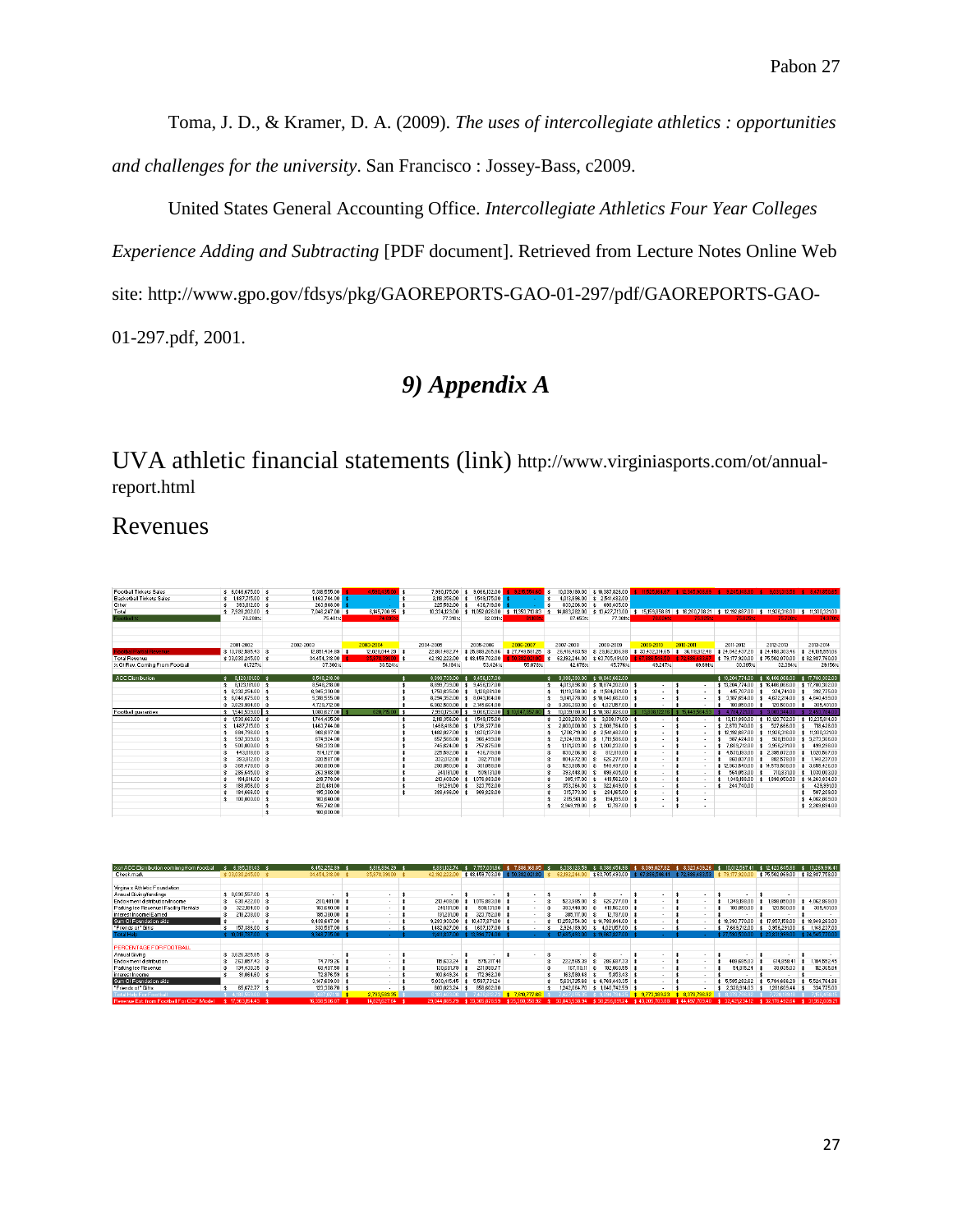|              | Football%           |  |                 |                               |           |                 |   |                   |                                               |                                                                              |                |                                                                   |           |           |        |                            |                           |  |
|--------------|---------------------|--|-----------------|-------------------------------|-----------|-----------------|---|-------------------|-----------------------------------------------|------------------------------------------------------------------------------|----------------|-------------------------------------------------------------------|-----------|-----------|--------|----------------------------|---------------------------|--|
|              | For tickets         |  |                 |                               |           |                 |   |                   |                                               |                                                                              |                |                                                                   |           |           |        |                            |                           |  |
|              |                     |  |                 |                               |           |                 |   |                   |                                               |                                                                              |                |                                                                   |           |           |        |                            |                           |  |
|              |                     |  |                 |                               |           |                 |   |                   |                                               |                                                                              |                |                                                                   |           |           |        |                            |                           |  |
|              | 1 2001-2002 76.268% |  | vear 3          |                               |           |                 |   |                   |                                               |                                                                              | vear9          |                                                                   |           |           |        |                            |                           |  |
|              | 2 2002-2003 75.481% |  |                 |                               |           |                 |   |                   |                                               |                                                                              |                |                                                                   |           |           |        |                            |                           |  |
| 3 2003-2004  | 74.693%             |  |                 | SUMMARY OUTPUT                |           |                 |   |                   |                                               |                                                                              | SUMMARY OUTPUT |                                                                   |           |           |        |                            |                           |  |
|              | 4 2004-2005 77.318% |  |                 |                               |           |                 |   |                   |                                               |                                                                              |                |                                                                   |           |           |        |                            |                           |  |
|              | 5 2005-2006 82.031% |  |                 | <b>Fiegression Statistics</b> |           |                 |   |                   |                                               |                                                                              |                | Regression Statistics                                             |           |           |        |                            |                           |  |
| 6 2006-2007  | 81.168%             |  | Multiple F      |                               |           |                 |   |                   |                                               |                                                                              |                | Multple F 0.054460825                                             |           |           |        |                            |                           |  |
|              | 7 2007-2008 67.453% |  | <b>R</b> Square |                               |           |                 |   |                   |                                               |                                                                              |                | R Square 0.002965981                                              |           |           |        |                            |                           |  |
|              | 8 2008-2009 77.361% |  | Adjusted        | 65535                         |           |                 |   |                   |                                               |                                                                              |                | Adjusted -0.163206355                                             |           |           |        |                            |                           |  |
| 9 2009-2010  | 76.024%             |  | Standard        | $\overline{0}$                |           |                 |   |                   |                                               |                                                                              |                | Standard 0.048232665                                              |           |           |        |                            |                           |  |
| 10 2010-2011 | 75.925%             |  | Observat        | $\overline{2}$                |           |                 |   |                   |                                               |                                                                              | Observat       |                                                                   |           |           |        |                            |                           |  |
| 11 2011-2012 | 75.825%             |  |                 |                               |           |                 |   |                   |                                               |                                                                              |                |                                                                   |           |           |        |                            |                           |  |
| 12 2012-2013 | 75.726%             |  | <b>ANOVA</b>    |                               |           |                 |   |                   |                                               |                                                                              | <b>ANOVA</b>   |                                                                   |           |           |        |                            |                           |  |
| 13 2013-2014 | 74.970%             |  |                 | ₩                             | 55        | MS <sup>-</sup> | F | milicance F       |                                               |                                                                              |                | ď                                                                 | 55        | MS        | F      | milioance F                |                           |  |
| 14 2014-2015 |                     |  | Regressi        |                               | $3E - 05$ |                 |   | 3E-05 #NUM! #NUM! |                                               |                                                                              | Regressi       |                                                                   | $4E - 05$ | $4E - 05$ |        | 0.0178 0.8981              |                           |  |
|              |                     |  | Residual        | $\Omega$                      | 0         | 65535           |   |                   |                                               |                                                                              | Residual       |                                                                   | 0.014     | 0.0023    |        |                            |                           |  |
|              |                     |  | Total           |                               | $3E-05$   |                 |   |                   |                                               |                                                                              | Total          |                                                                   | 0.014     |           |        |                            |                           |  |
|              |                     |  |                 |                               |           |                 |   |                   |                                               |                                                                              |                |                                                                   |           |           |        |                            |                           |  |
|              |                     |  |                 |                               |           |                 |   |                   |                                               | Coefficient and and En 1 Stat P-value, ower 35% Ipper 35% over 35.0per 35.0% |                | Coallicients andard Er. 1 Stat P-wake Jower 95% loper 95% wer 95. |           |           |        |                            |                           |  |
|              |                     |  |                 | htercept 0.7706               |           | 0 65535 #NUM!   |   |                   | 07706 0.7706 0.7706 0.7706                    |                                                                              | Intercept      | 0.769151                                                          | 0.0376    | 20.467    |        | 9E-07 0.6772 0.8612 0.677. |                           |  |
|              |                     |  |                 | X Variabl -0.008              |           |                 |   |                   | 0 65535 #NUM! - 0.008 - 0.008 - 0.008 - 0.008 |                                                                              |                | X Variabl -0.000994303 0.0074                                     |           | $-0.134$  | 0.8981 |                            | $-0.019$ $0.0172$ $-0.01$ |  |



|                              |            |                           |           |           |             |             |       |                             |                                                  | Year 9                |           |           |               |        |               |       |              |                                                                             |
|------------------------------|------------|---------------------------|-----------|-----------|-------------|-------------|-------|-----------------------------|--------------------------------------------------|-----------------------|-----------|-----------|---------------|--------|---------------|-------|--------------|-----------------------------------------------------------------------------|
| 12001-2002 \$6,046,675.00    | Year 3     |                           |           |           |             |             |       |                             |                                                  |                       |           |           |               |        |               |       |              |                                                                             |
| 2 2002-200: \$ 5,318,555.00  |            |                           |           |           |             |             |       |                             |                                                  |                       |           |           |               |        |               |       |              |                                                                             |
| 3 2003-200 \$4.530.435.00    |            | SUMMARY OUTPUT            |           |           |             |             |       |                             |                                                  | SUMMARY OUTPUT        |           |           |               |        |               |       |              |                                                                             |
| 4 2004-200 \$7.990.175.00    |            |                           |           |           |             |             |       |                             |                                                  |                       |           |           |               |        |               |       |              |                                                                             |
| 5 2005-200 \$ 9,066,132.00   |            | Regression Statistics     |           |           |             |             |       |                             |                                                  | Regression Statistics |           |           |               |        |               |       |              |                                                                             |
| 6 2006-200 \$ 9,215,554.60   | Multiple F |                           |           |           |             |             |       |                             |                                                  | Multiple F 0.9006     |           |           |               |        |               |       |              |                                                                             |
| 7 2007-200 \$ 10.039.180.00  | R Square   |                           |           |           |             |             |       |                             |                                                  | R Square 0.8112       |           |           |               |        |               |       |              |                                                                             |
| 8 2008-200 \$10,387,826.00   |            | Adjusted 65535            |           |           |             |             |       |                             |                                                  | Adjusted 0.7797       |           |           |               |        |               |       |              |                                                                             |
| 9 2009-2010 \$ 11.525.164.67 | Standard   | ٥                         |           |           |             |             |       |                             |                                                  | Standard              | $1E + 06$ |           |               |        |               |       |              |                                                                             |
| 10 2010-2011 \$12,345,908.69 | Observat   |                           |           |           |             |             |       |                             |                                                  | Observat              |           |           |               |        |               |       |              |                                                                             |
| 11 2011-2012                 |            |                           |           |           |             |             |       |                             |                                                  |                       |           |           |               |        |               |       |              |                                                                             |
| 12 2012-2013                 | ANOVA      |                           |           |           |             |             |       |                             |                                                  | ANOVA                 |           |           |               |        |               |       |              |                                                                             |
| 13 2013-2014                 |            | A                         | 55        | NS.       |             | milioance F |       |                             |                                                  |                       | ₫¥        | 55        | MS.           |        | anificance F  |       |              |                                                                             |
| 14 2014-2015                 | Regressi   |                           | $3E + 11$ | $3E + 11$ | #NUM!       | #NUM!       |       |                             |                                                  | Regressi              |           | $3E + 13$ | $3E + 13$     |        | 25.772 0.0023 |       |              |                                                                             |
|                              | Residual   | 0                         |           | 65535     |             |             |       |                             |                                                  | Residual              | 6.        | 7E+12     | $TE+12$       |        |               |       |              |                                                                             |
|                              | Total      |                           | $3E + 11$ |           |             |             |       |                             |                                                  | Total                 |           | $3E+13$   |               |        |               |       |              |                                                                             |
|                              |            |                           |           |           |             |             |       |                             |                                                  |                       |           |           |               |        |               |       |              |                                                                             |
|                              |            | CoefficientandandEn tStat |           |           |             |             |       |                             | P-value Jover 95% loper 95% aver 95.0 pper 95.0% |                       |           |           |               |        |               |       |              | Coefficientandard Er. 1 Stat P-walue Jower 95% loper 95% wer 95 Opper 95.0% |
|                              |            | Intercept 7E+06           | 0.        | 65535     | #NUM!       | 7E+06       | 7E+06 | 7E+06                       | 7E+06                                            | Intercept             | 4E+06     | 816400    | 5.0692        | 0.0023 | $2E + 06$     | 6E+06 | 2E+06        | 6E+06                                                                       |
|                              |            | X Variabl -7E+05          | n.        |           | 65535 #NUM! |             |       | -7E+05 -7E+05 -7E+05 -7E+05 |                                                  | XVariabl 820744       |           |           | 161671 5.0766 | 0.0023 | 425149        |       | 1E+06 425149 | $1E+06$                                                                     |
|                              |            |                           |           |           |             |             |       |                             |                                                  |                       |           |           |               |        |               |       |              |                                                                             |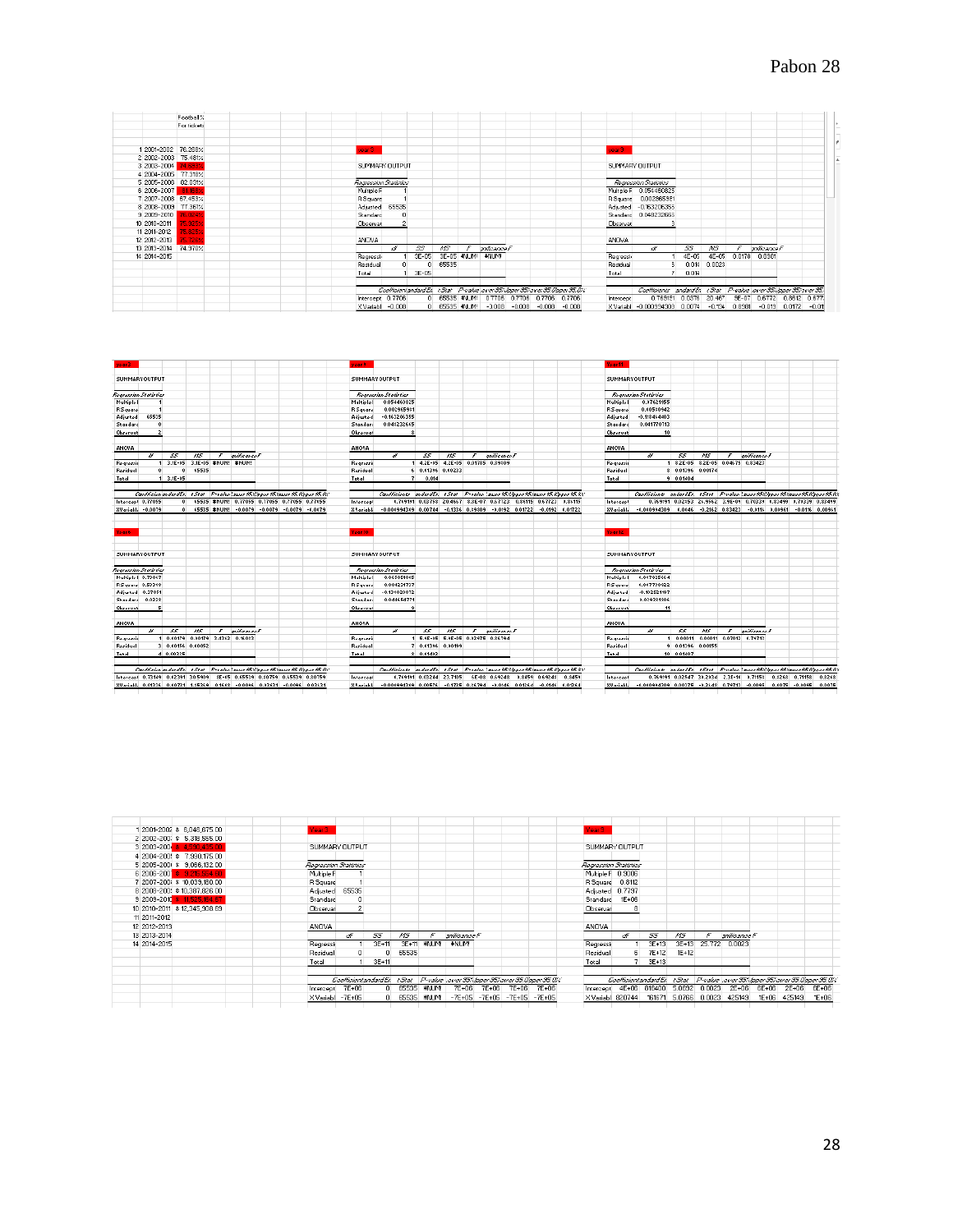|                    |                                | 3rd                   |                       |                |             |         |                |              |              |              |
|--------------------|--------------------------------|-----------------------|-----------------------|----------------|-------------|---------|----------------|--------------|--------------|--------------|
|                    | 4,180,559.00<br>∣\$            | SUMMARY OUTPUT        |                       |                |             |         |                |              |              |              |
| 2 <sub>5</sub>     | 3,487,071.18                   |                       |                       |                |             |         |                |              |              |              |
| 3 <sup>2</sup>     | 2,793,583.35                   |                       | Regression Statistics |                |             |         |                |              |              |              |
|                    | 6,183,403.06<br>4\$            | Multiple R            |                       |                |             |         |                |              |              |              |
|                    | 5 <sub>3</sub><br>7,476,612.73 | <b>R</b> Square       |                       |                |             |         |                |              |              |              |
|                    | $6 - 3$<br>7,610,777.66        | Adjusted R Square     | 65535                 |                |             |         |                |              |              |              |
|                    | $7$ \$<br>7,427,055.35         | <b>Standard Error</b> |                       |                |             |         |                |              |              |              |
|                    | 8 <sup>3</sup><br>9,094,784.25 | <b>Observations</b>   |                       |                |             |         |                |              |              |              |
| $9$ $$$            | 9,773,389.23                   |                       |                       |                |             |         |                |              |              |              |
| $10$ $\frac{1}{2}$ | 10,604,868.88                  | <b>ANOVA</b>          |                       |                |             |         |                |              |              |              |
| 11 <sup>3</sup>    | 8,378,796.92                   |                       | ď                     | $55^{\circ}$   | A/S         | F       | Significance F |              |              |              |
| $12*$              | 7,720,189.18                   | Regression            |                       | 2.40463E+11    | 2.40463E+11 | #NUM!   | #NUM!          |              |              |              |
| $13 - $$           | 7,156,458.15                   | Residual              |                       |                | 65535       |         |                |              |              |              |
|                    |                                | Total                 |                       | 2.40463E+11    |             |         |                |              |              |              |
|                    |                                |                       |                       |                |             |         |                |              |              |              |
|                    |                                |                       | Coefficients          | Standard Error | t Stat      | P-value | Lower SES      | Upper STS:   | Lower 95.05  | Upper SE OS  |
|                    |                                | Intercept             | 4874046.821           | $\theta$       | 65535       | #NUM!   | 4874046.821    | 4874046.821  | 4874046.821  | 4874046.821  |
|                    |                                | X Variable 1          | -693487.8228          | $\theta$       | 65535       | #NUM!   | -693487.8228   | -693487.8228 | -693487.8228 | -693487.8228 |
|                    |                                |                       |                       |                |             |         |                |              |              |              |

| 6th                   |              |                |             |             |                |             |              |             |
|-----------------------|--------------|----------------|-------------|-------------|----------------|-------------|--------------|-------------|
| SUMMARY OUTPUT        |              |                |             |             |                |             |              |             |
| Regression Statistics |              |                |             |             |                |             |              |             |
| Multiple R            | 0.753185872  |                |             |             |                |             |              |             |
| <b>R</b> Square       | 0.567288958  |                |             |             |                |             |              |             |
| Adjusted R Square     | 0.423051944  |                |             |             |                |             |              |             |
| <b>Standard Error</b> | 1481081.461  |                |             |             |                |             |              |             |
| <b>Observations</b>   |              |                |             |             |                |             |              |             |
| <b>ANOVA</b>          |              |                |             |             |                |             |              |             |
|                       | ď            | 55             | AIS.        | F.          | Significance F |             |              |             |
| Regression            |              | 8.62751E+12    | 8.62751E+12 | 3.93303315  | 0.141617921    |             |              |             |
| Residual              |              | 6,58081E+12    | 2.1936E+12  |             |                |             |              |             |
| Total                 |              | 1,52083E+13    |             |             |                |             |              |             |
|                       | Coefficients | Standard Error | t Stat      | P-value     | Lower 95%      | Upper 95%"  | Lower 95.0%  | Upper 95.0% |
| Intercept             | 2037714.06   | 1553371.341    | 1.311800988 | 0.280941168 | -2905806.825   | 6981234.945 | -2905806.825 | 6981234.945 |
| X Variable 1          | 928843.9341  | 468359.0816    | 1.983187624 | 0.141617921 | -561683.6948   | 2419371.563 | -561683.6948 | 2419371.563 |

| 9th                   |              |                |             |             |                |             |             |             |
|-----------------------|--------------|----------------|-------------|-------------|----------------|-------------|-------------|-------------|
|                       |              |                |             |             |                |             |             |             |
| SUMMARY OUTPUT        |              |                |             |             |                |             |             |             |
| Regression Statistics |              |                |             |             |                |             |             |             |
| Multiple R            | 0.894122807  |                |             |             |                |             |             |             |
| R Square              | 0.799455594  |                |             |             |                |             |             |             |
| Adjusted R Square     | 0.766031526  |                |             |             |                |             |             |             |
| <b>Standard Error</b> | 1101815.167  |                |             |             |                |             |             |             |
| Observations          |              |                |             |             |                |             |             |             |
| <b>ANOVA</b>          |              |                |             |             |                |             |             |             |
|                       | ď            | 55             | AIS.        | F           | Significance F |             |             |             |
| Regression            |              | 2.90371E+13    | 2.90371E+13 | 23.91856073 | 0.002736573    |             |             |             |
| Residual              |              | 7.28398E+12    | 1.214E+12   |             |                |             |             |             |
| Total                 |              | 3.6321E+13     |             |             |                |             |             |             |
|                       | Coefficients | Standard Error | t Stat      | P-value     | Lower 95%"     | Upper 95%"  | Lower 95.0% | Upper 95.0% |
| Intercept             | 2290072.415  | 858527.4615    | 2.66744224  | 0.03715314  | 189331.3949    | 4390813.435 | 189331.3949 | 4390813.435 |
| X Variable 1          | 831479.6463  | 170013.7713    | 4.890660562 | 0.002736573 | 415470.9344    | 1247488.358 | 415470.9344 | 1247488.358 |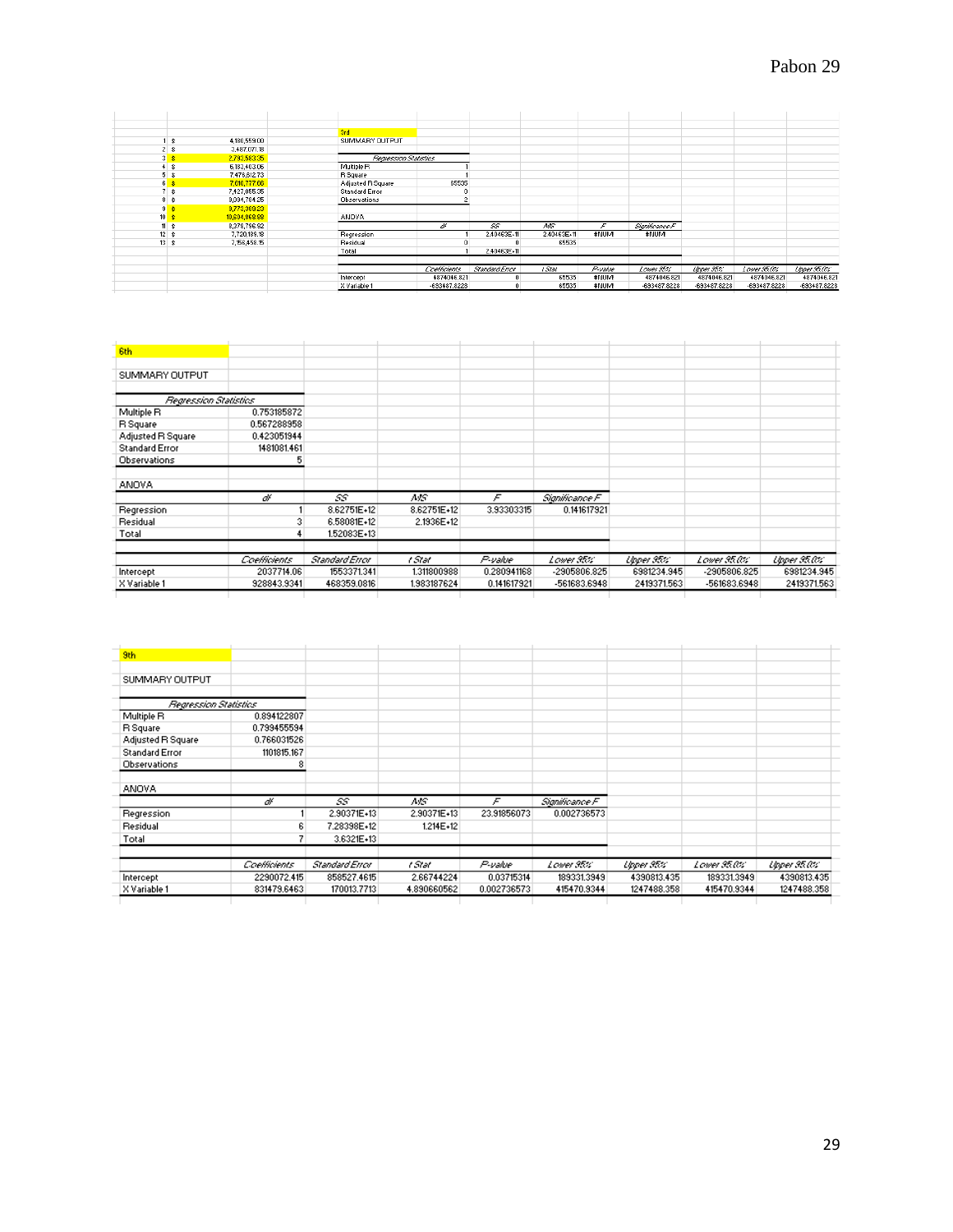| 10th                         |              |                |             |             |                |             |             |             |
|------------------------------|--------------|----------------|-------------|-------------|----------------|-------------|-------------|-------------|
|                              |              |                |             |             |                |             |             |             |
| SUMMARY OUTPUT               |              |                |             |             |                |             |             |             |
|                              |              |                |             |             |                |             |             |             |
| <b>Regression Statistics</b> |              |                |             |             |                |             |             |             |
| Multiple R                   | 0.922297386  |                |             |             |                |             |             |             |
| R Square                     | 0.850632469  |                |             |             |                |             |             |             |
| Adjusted R Square            | 0.82929425   |                |             |             |                |             |             |             |
| <b>Standard Error</b>        | 1020082.628  |                |             |             |                |             |             |             |
| Observations                 |              |                |             |             |                |             |             |             |
| <b>ANOVA</b>                 |              |                |             |             |                |             |             |             |
|                              | ď            | 55             | MS.         | F           | Significance F |             |             |             |
| Regression                   |              | 4.14815E+13    | 4.14815E+13 | 39.86426788 | 0.000398831    |             |             |             |
| Residual                     |              | 7.28398E+12    | 1.04057E+12 |             |                |             |             |             |
| Total                        | 8            | 4.87655E+13    |             |             |                |             |             |             |
|                              | Coefficients | Standard Error | t Stat      | P-value     | Lower 95%"     | Upper 95%"  | Lower 95.0% | Upper 95.0% |
| Intercept                    | 2290072.415  | 741072.8482    | 3.090212279 | 0.017561761 | 537713,5859    | 4042431.244 | 537713,5859 | 4042431.244 |
| X Variable 1                 | 831479.6463  | 131692.101     | 6.313815636 | 0.000398831 | 520077.3106    | 1142881.982 | 520077.3106 | 1142881.982 |

|                  | 1,540,539.00  | 3rd                   |              |                |                  |         |                |           |             |             |
|------------------|---------------|-----------------------|--------------|----------------|------------------|---------|----------------|-----------|-------------|-------------|
|                  | 1,080,627.00  | SUMMARY OUTPUT        |              |                |                  |         |                |           |             |             |
|                  | 620,715.00    |                       |              |                |                  |         |                |           |             |             |
| 45               | 7,990,175.00  | Regression Statistics |              |                |                  |         |                |           |             |             |
|                  | 9,066,132.00  | Multiple R            |              |                |                  |         |                |           |             |             |
| 6 <sub>5</sub>   | 10,647,857.80 | R Square              |              |                |                  |         |                |           |             |             |
|                  | 10,039,180.00 | Adjusted R Square     | 65535        |                |                  |         |                |           |             |             |
| 8 <sub>3</sub>   | 10,387,826.00 | Standard Error        |              |                |                  |         |                |           |             |             |
| 9 <sup>1</sup>   | 13,808,122.16 | Observations          |              |                |                  |         |                |           |             |             |
| 10               | 15,449,564.53 |                       |              |                |                  |         |                |           |             |             |
| 11 <sup>3</sup>  | 4,784,721.00  | <b>ANOVA</b>          |              |                |                  |         |                |           |             |             |
| $12 \pm 3$       | 3,003,344.00  |                       | ď            | 55             | AyS <sup>-</sup> | F       | Significance F |           |             |             |
| $13 \frac{1}{3}$ | 2,453,784.00  | Regression            |              | 1.0576E+11     | 1.0576E+11       | #NUM!   | #NUM!          |           |             |             |
|                  |               | Residual              |              |                | 65535            |         |                |           |             |             |
|                  |               | Total                 |              | 1.0576E+11     |                  |         |                |           |             |             |
|                  |               |                       |              |                |                  |         |                |           |             |             |
|                  |               |                       | Coefficients | Standard Error | t Stat           | P-value | Lower Stor     | Upper SES | Lower 95.0% | Upper 95.0% |
|                  |               | Intercept             | 2000451      |                | 65535            | #NUM!   | 2000451        | 2000451   | 2000451     | 2000451     |
|                  |               | X Variable 1          | -459912      |                | 65535            | #NUM!   | -459912        | -459912   | -459912     | -459912     |
|                  |               |                       |              |                |                  |         |                |           |             |             |
|                  |               |                       |              |                |                  |         |                |           |             |             |

| 6th                          |              |                |                |             |                |             |              |             |
|------------------------------|--------------|----------------|----------------|-------------|----------------|-------------|--------------|-------------|
| SUMMARY OUTPUT               |              |                |                |             |                |             |              |             |
|                              |              |                |                |             |                |             |              |             |
| <b>Regression Statistics</b> |              |                |                |             |                |             |              |             |
| Multiple R                   | 0.844889488  |                |                |             |                |             |              |             |
| <b>R</b> Square              | 0.713838247  |                |                |             |                |             |              |             |
| Adjusted R Square            | 0.618450995  |                |                |             |                |             |              |             |
| <b>Standard Error</b>        | 2538587.351  |                |                |             |                |             |              |             |
| Observations                 |              |                |                |             |                |             |              |             |
| <b>ANOVA</b>                 |              |                |                |             |                |             |              |             |
|                              | ď            | SS             | ΛÆ             | F           | Significance F |             |              |             |
| Regression                   |              | 4.82274E+13    | 4.82274E+13    | 7.483581277 | 0.071601803    |             |              |             |
| Residual                     |              | 1,93333E+13    | 6.44443E+12    |             |                |             |              |             |
| Total                        |              | 6.75607E+13    |                |             |                |             |              |             |
|                              | Coefficients | Standard Error | t Stat         | P-value     | Lower 95%      | Upper 95%   | Lower 95.0%  | Upper 95.0% |
| Intercept                    | $-2528582.6$ | 2662492.875    | $-0.949704926$ | 0.412326266 | -11001823.21   | 5944658.013 | -11001823.21 | 5944658.013 |
| X Variable 1                 | 2196073.4    | 802771.8067    | 2.73561351     | 0.071601803 | -358704.7702   | 4750851.57  | -358704.7702 | 4750851.57  |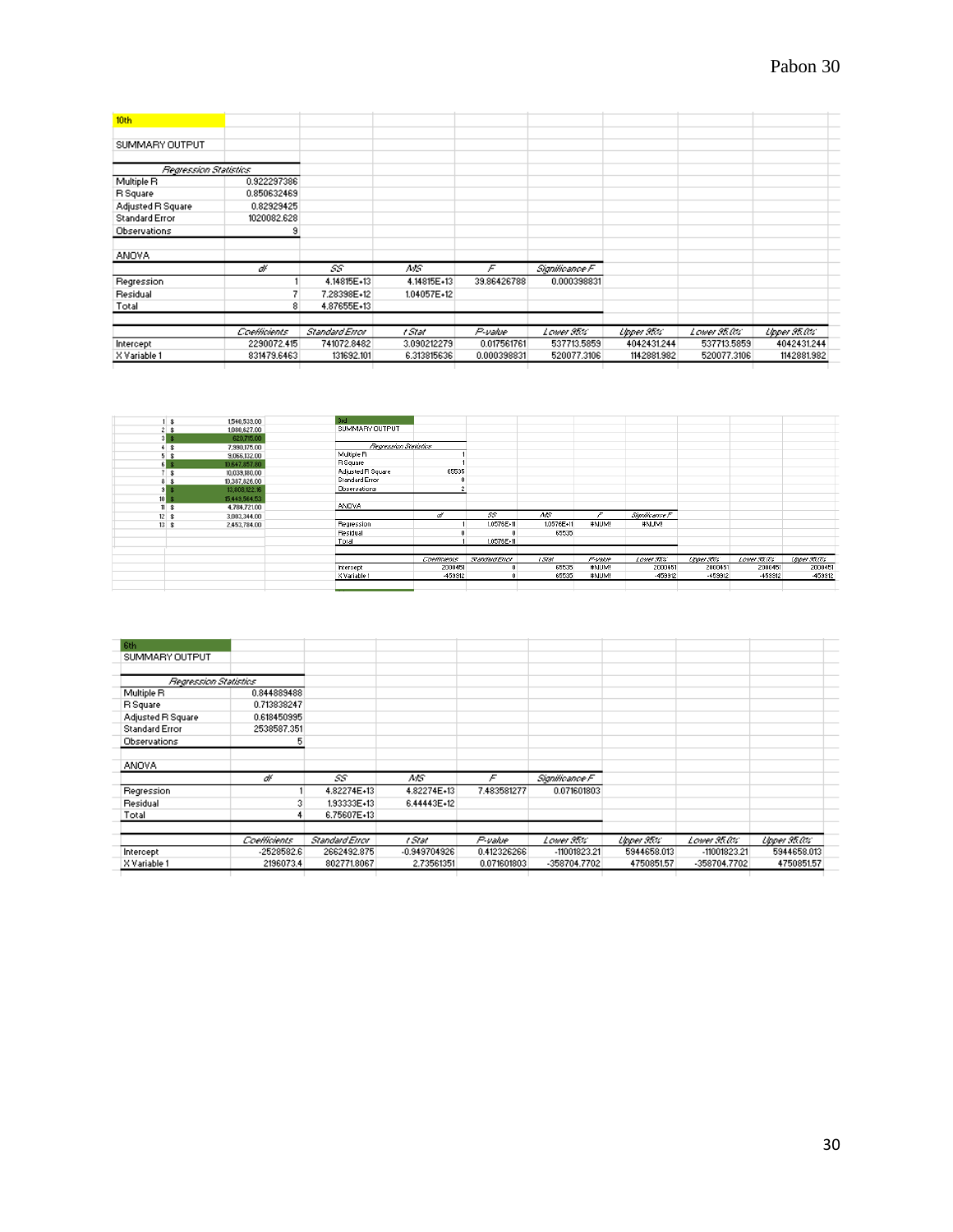| 9th                   |                     |                |              |                |                |             |                   |             |
|-----------------------|---------------------|----------------|--------------|----------------|----------------|-------------|-------------------|-------------|
| SUMMARY OUTPUT        |                     |                |              |                |                |             |                   |             |
| Regression Statistics |                     |                |              |                |                |             |                   |             |
| Multiple R            | 0.892280027         |                |              |                |                |             |                   |             |
| R Square              | 0.796163647         |                |              |                |                |             |                   |             |
| Adjusted R Square     | 0.762190922         |                |              |                |                |             |                   |             |
| <b>Standard Error</b> | 2197426.253         |                |              |                |                |             |                   |             |
| Observations          |                     |                |              |                |                |             |                   |             |
| <b>ANOVA</b>          |                     |                |              |                |                |             |                   |             |
|                       | ď                   | 55             | AVS.         | F              | Significance F |             |                   |             |
| Regression            |                     | 1.13162E+14    | 1.13162E+14  | 23.43537752    | 0.002877829    |             |                   |             |
| Residual              |                     | 2.89721E+13    | 4.82868E+12  |                |                |             |                   |             |
| Total                 |                     | 1.42134E+14    |              |                |                |             |                   |             |
|                       | <b>Coefficients</b> | Standard Error | t Stat       | <b>P-value</b> | Lower 95%"     | Upper SECC  | Lower <b>SECC</b> | Upper 95.0% |
| Intercept             | -964859.2071        | 1712220.742    | -0.563513327 | 0.593504466    | -5154512.432   | 3224794.017 | -5154512.432      | 3224794.017 |
| X Variable 1          | 1641442.374         | 339070.2321    | 4.841009969  | 0.002877829    | 811767.4046    | 2471117.343 | 811767.4046       | 2471117.343 |

| 10 <sub>th</sub>      |              |                |                |             |                |             |              |             |
|-----------------------|--------------|----------------|----------------|-------------|----------------|-------------|--------------|-------------|
| SUMMARY OUTPUT        |              |                |                |             |                |             |              |             |
|                       |              |                |                |             |                |             |              |             |
| Regression Statistics |              |                |                |             |                |             |              |             |
| Multiple R            | 0.920880499  |                |                |             |                |             |              |             |
| R Square              | 0.848020893  |                |                |             |                |             |              |             |
| Adjusted R Square     | 0.826309592  |                |                |             |                |             |              |             |
| <b>Standard Error</b> | 2034421.392  |                |                |             |                |             |              |             |
| Observations          | 9            |                |                |             |                |             |              |             |
| <b>ANOVA</b>          |              |                |                |             |                |             |              |             |
|                       | ď            | 55             | AVS.           | F           | Significance F |             |              |             |
| Regression            |              | 1.6166E+14     | 1.6166E+14     | 39.05896254 | 0.000424268    |             |              |             |
| Residual              |              | 2.89721E+13    | 4.13887E+12    |             |                |             |              |             |
| Total                 | 8            | 1.90632E+14    |                |             |                |             |              |             |
|                       | Coefficients | Standard Error | t Stat         | P-value     | Lower 95%      | Upper 95%"  | Lower 95.0%  | Upper 95.0% |
| Intercept             | -964859.2071 | 1477972.876    | $-0.652826058$ | 0.53471291  | -4459709.714   | 2529991.3   | -4459709.714 | 2529991.3   |
| X Variable 1          | 1641442.374  | 262642.6724    | 6.249716997    | 0.000424268 | 1020391.141    | 2262493.606 | 1020391.141  | 2262493.606 |
|                       |              |                |                |             |                |             |              |             |

|                 | 6,195,381.43<br>- 1 |           | <b>SUMMARY OUTPUT</b>        |                 |                   |                                                                          |  |                                                                          |
|-----------------|---------------------|-----------|------------------------------|-----------------|-------------------|--------------------------------------------------------------------------|--|--------------------------------------------------------------------------|
| 2.5             | 4,452,252.89        |           |                              |                 |                   |                                                                          |  |                                                                          |
| 3 <sub>5</sub>  | 6.816.894.29        |           | <b>Expression Statistics</b> |                 |                   |                                                                          |  |                                                                          |
| 4 <sub>5</sub>  | 6,881,132.74        |           | Multiple   0.94694           |                 |                   |                                                                          |  |                                                                          |
| 5 <sub>5</sub>  | 7,757,001.86        |           | RSquare 0.8967               |                 |                   |                                                                          |  |                                                                          |
|                 | 7,886,168.85        |           | Adjusted 0.86227             |                 |                   |                                                                          |  |                                                                          |
| 7.5             | 6,338,123.59        |           | Standard 220112              |                 |                   |                                                                          |  |                                                                          |
| 8 S             | 8,386,454.98        | Obzervat  |                              |                 |                   |                                                                          |  |                                                                          |
|                 | 8,099,027.82        |           |                              |                 |                   |                                                                          |  |                                                                          |
|                 | 8,323,439.26        | ANOVA     |                              |                 |                   |                                                                          |  |                                                                          |
| 11 <sup>2</sup> | 10,012,567.41       |           |                              |                 |                   | at 55 MS I quilicanced                                                   |  |                                                                          |
| 12 <sub>5</sub> | 12,423,645.88       | Regrezzio |                              |                 |                   | 1.3E+12 1.3E+12 26.0428 0.01455                                          |  |                                                                          |
| 13 <sub>5</sub> | 13,269,916.41       | Rezidual  |                              |                 | 3 1.5E+11 4.8E+10 |                                                                          |  |                                                                          |
|                 |                     | Tatal     |                              | $4 - 1.4E + 12$ |                   |                                                                          |  |                                                                          |
|                 |                     |           |                              |                 |                   |                                                                          |  |                                                                          |
|                 |                     |           |                              |                 |                   |                                                                          |  | Confliction and ard Er. 1 Stat Frederic Louise AS Clopes AS Clopes AS RY |
|                 |                     |           |                              |                 |                   | Intercept 5754896 230856 24.9286 0.00014 5020211 6489582 5020211 6489582 |  |                                                                          |
|                 |                     |           |                              |                 |                   | 2Variabl, 355212 69605.6 5.10321 0.01455 133696 576728 133696 576728     |  |                                                                          |
|                 |                     |           |                              |                 |                   |                                                                          |  |                                                                          |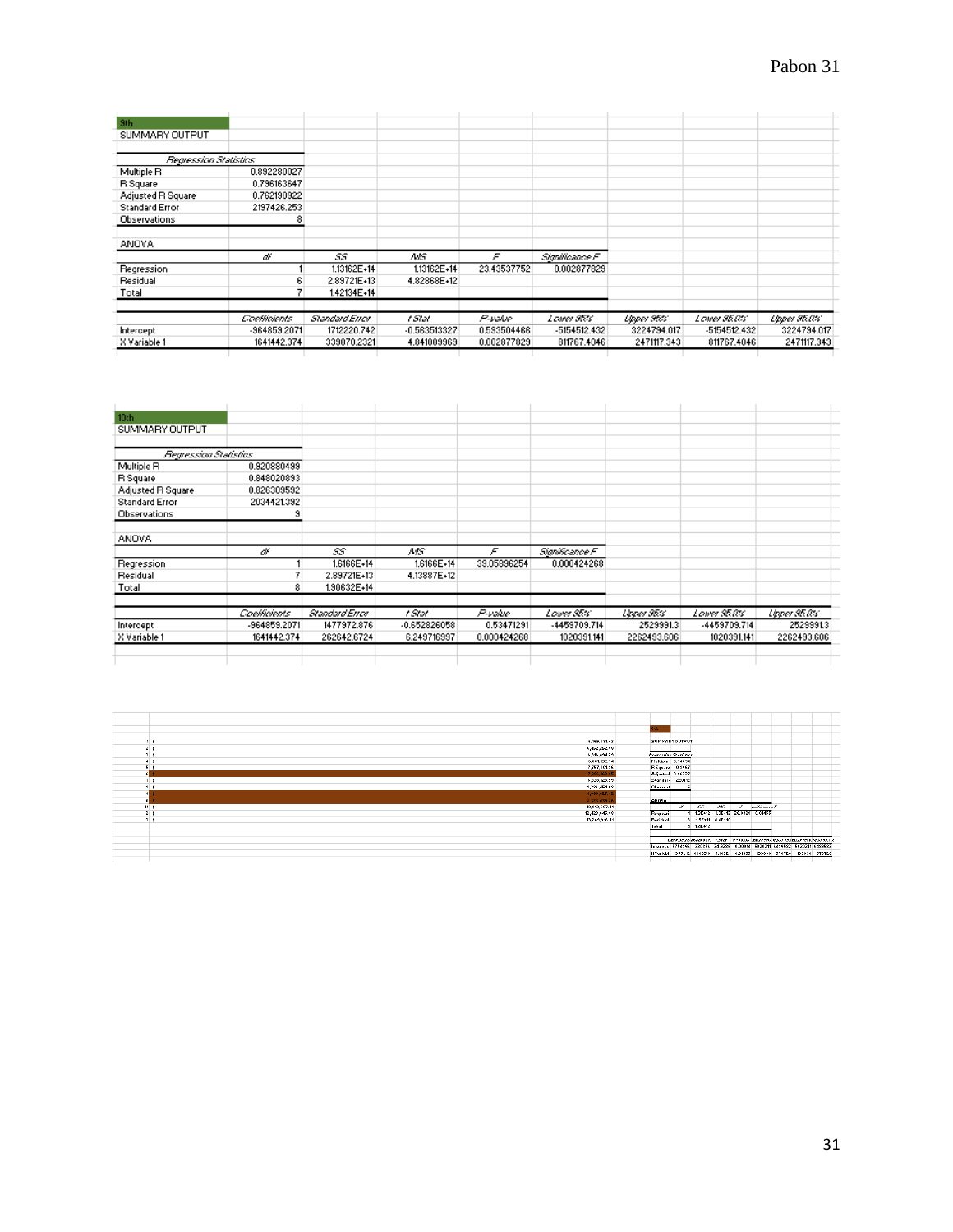| 9th                   |        |                      |        |        |                                                   |        |          |        |
|-----------------------|--------|----------------------|--------|--------|---------------------------------------------------|--------|----------|--------|
| SUMMARY OUTPUT        |        |                      |        |        |                                                   |        |          |        |
|                       |        |                      |        |        |                                                   |        |          |        |
| Regression Statistics |        |                      |        |        |                                                   |        |          |        |
| Multiple              | 0.6744 |                      |        |        |                                                   |        |          |        |
| <b>R</b> Squard       | 0.4549 |                      |        |        |                                                   |        |          |        |
| Adjusted              | 0.364  |                      |        |        |                                                   |        |          |        |
| Standard              | 650003 |                      |        |        |                                                   |        |          |        |
| Observal              | 8      |                      |        |        |                                                   |        |          |        |
| <b>ANOVA</b>          |        |                      |        |        |                                                   |        |          |        |
|                       | ď      | 55.                  | ΛÆ     | F      | mificance F                                       |        |          |        |
| Regress               |        | 2E+12                | 2E+12  | 5.0062 | 3330.0                                            |        |          |        |
| Residual              | 6      | 3E+12                | 4E+11  |        |                                                   |        |          |        |
| Total                 | 7      | 5E+12                |        |        |                                                   |        |          |        |
|                       |        | Coefficienandard Erl | t Stat |        | P-value   ower 953 lpper 953 over 95 Öpper 95.0%. |        |          |        |
| Intercept             | 6E+06  | 506478               | 12.003 | 2E-05  | 5E+06                                             | 7E+06  | 5E+06    | 7E+06  |
| X Variabi             | 224411 | 100298               | 2.2375 | 3330.0 | $-21008$                                          | 469831 | $-21008$ | 469831 |

| SUMMARY OUTPUT        |        |                      | 10th    |           |             |        |       |                                       |
|-----------------------|--------|----------------------|---------|-----------|-------------|--------|-------|---------------------------------------|
| Regression Statistics |        |                      |         |           |             |        |       |                                       |
| Multiple              | 0.7374 |                      |         |           |             |        |       |                                       |
| R Squari              | 0.5438 |                      |         |           |             |        |       |                                       |
| Adjusted              | 0.4786 |                      |         |           |             |        |       |                                       |
| Standard              | 601785 |                      |         |           |             |        |       |                                       |
| Observal              | 9      |                      |         |           |             |        |       |                                       |
| ANOVA.                |        |                      |         |           |             |        |       |                                       |
|                       | ď      | 55                   | ΜS      | F.        | milicance F |        |       |                                       |
| Regress               |        | 3E+12                | $3E+12$ | 8.3437    | 0.0234      |        |       |                                       |
| Residual              | 7      | 3E+12                | 4E+11   |           |             |        |       |                                       |
| Total                 | 8      | 6E+12                |         |           |             |        |       |                                       |
|                       |        | Coefficienandard Erl | t Stat  | P-value l |             |        |       | ower 95% ipper 95% wer 95.0pper 95.0% |
| Intercept             | 6E+06  | 437187               | 13.906  | 2E-06     | 5E+06       | 7E+06  | 5E+06 | 7E+06                                 |
| X Variabl             | 224411 | 77690                | 2.8885  | 0.0234    | 40703       | 408119 | 40703 | 408119                                |

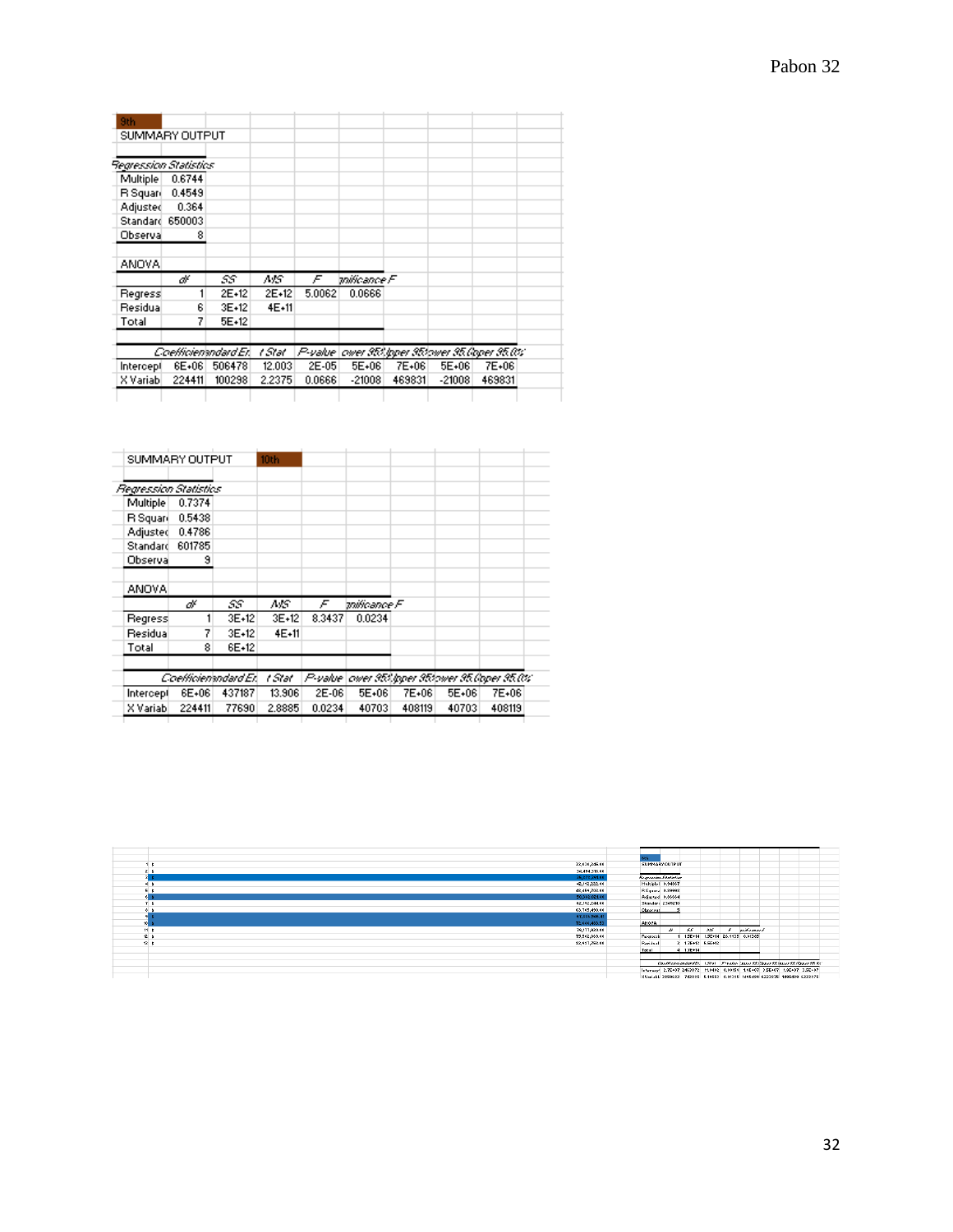| SUMMARY OUTPUT<br>Regression Statistics<br>0.9746<br>0.9499<br>0.9415<br>3E+06<br>8 |         |                      |        |       |           |             |                                                   |
|-------------------------------------------------------------------------------------|---------|----------------------|--------|-------|-----------|-------------|---------------------------------------------------|
|                                                                                     |         |                      |        |       |           |             |                                                   |
|                                                                                     |         |                      |        |       |           |             |                                                   |
|                                                                                     |         |                      |        |       |           |             |                                                   |
|                                                                                     |         |                      |        |       |           |             |                                                   |
|                                                                                     |         |                      |        |       |           |             |                                                   |
|                                                                                     |         |                      |        |       |           |             |                                                   |
|                                                                                     |         |                      |        |       |           |             |                                                   |
|                                                                                     |         |                      |        |       |           |             |                                                   |
|                                                                                     |         |                      |        |       |           |             |                                                   |
| ď                                                                                   | 55.     | ΛÆ                   | F      |       |           |             |                                                   |
| 1                                                                                   | 1E+15   | 1E+15                | 113.67 | 4E-05 |           |             |                                                   |
| 6                                                                                   | 5E+13   | 9E+12                |        |       |           |             |                                                   |
| 7                                                                                   | $1E+15$ |                      |        |       |           |             |                                                   |
|                                                                                     |         | t Stat.              |        |       |           |             |                                                   |
| 2E+07                                                                               | 2E+06   | 10.859               | 4E-05  | 2E+07 | $3E + 07$ | 2E+07       | 3E+07                                             |
| 5E+06                                                                               | 450203  | 10.662               |        | 4E+06 | 6E+06     | 4E+06       | 6E+06                                             |
|                                                                                     |         | Coefficienandard Erl |        |       | 4E-05     | milicance F | P-value   ower 95% (pper 95% ower 95.00per 95.0%) |

| Regression Statistics<br>0.982<br>0.9644<br>0.9593<br>3E+06<br>9<br>55<br>$1E+15$ | ΛÆ<br>$1E+15$  | F                                       | milicance F     |                |                |                                                  |
|-----------------------------------------------------------------------------------|----------------|-----------------------------------------|-----------------|----------------|----------------|--------------------------------------------------|
|                                                                                   |                |                                         |                 |                |                |                                                  |
|                                                                                   |                |                                         |                 |                |                |                                                  |
|                                                                                   |                |                                         |                 |                |                |                                                  |
|                                                                                   |                |                                         |                 |                |                |                                                  |
|                                                                                   |                |                                         |                 |                |                |                                                  |
|                                                                                   |                |                                         |                 |                |                |                                                  |
|                                                                                   |                |                                         |                 |                |                |                                                  |
|                                                                                   |                |                                         |                 |                |                |                                                  |
|                                                                                   |                | 189.45                                  | 3E-06           |                |                |                                                  |
| 7<br>5E+13                                                                        | 7E+12          |                                         |                 |                |                |                                                  |
| 8<br>1E+15                                                                        |                |                                         |                 |                |                |                                                  |
|                                                                                   | t Stat         |                                         |                 |                |                |                                                  |
|                                                                                   |                |                                         |                 | 3E+07          | 2E+07          | 3E+07                                            |
|                                                                                   |                |                                         |                 | 6E+06          | 4E+06          | 6E+06                                            |
|                                                                                   | 2E+07<br>5E+06 | Coefficienandard Erl<br>2E+06<br>348726 | 12.58<br>13.764 | 5E-06<br>3E-06 | 2E+07<br>4E+06 | P-value   ower 953 Ipper 953ower 95 Opper 95.0%" |

# Expenses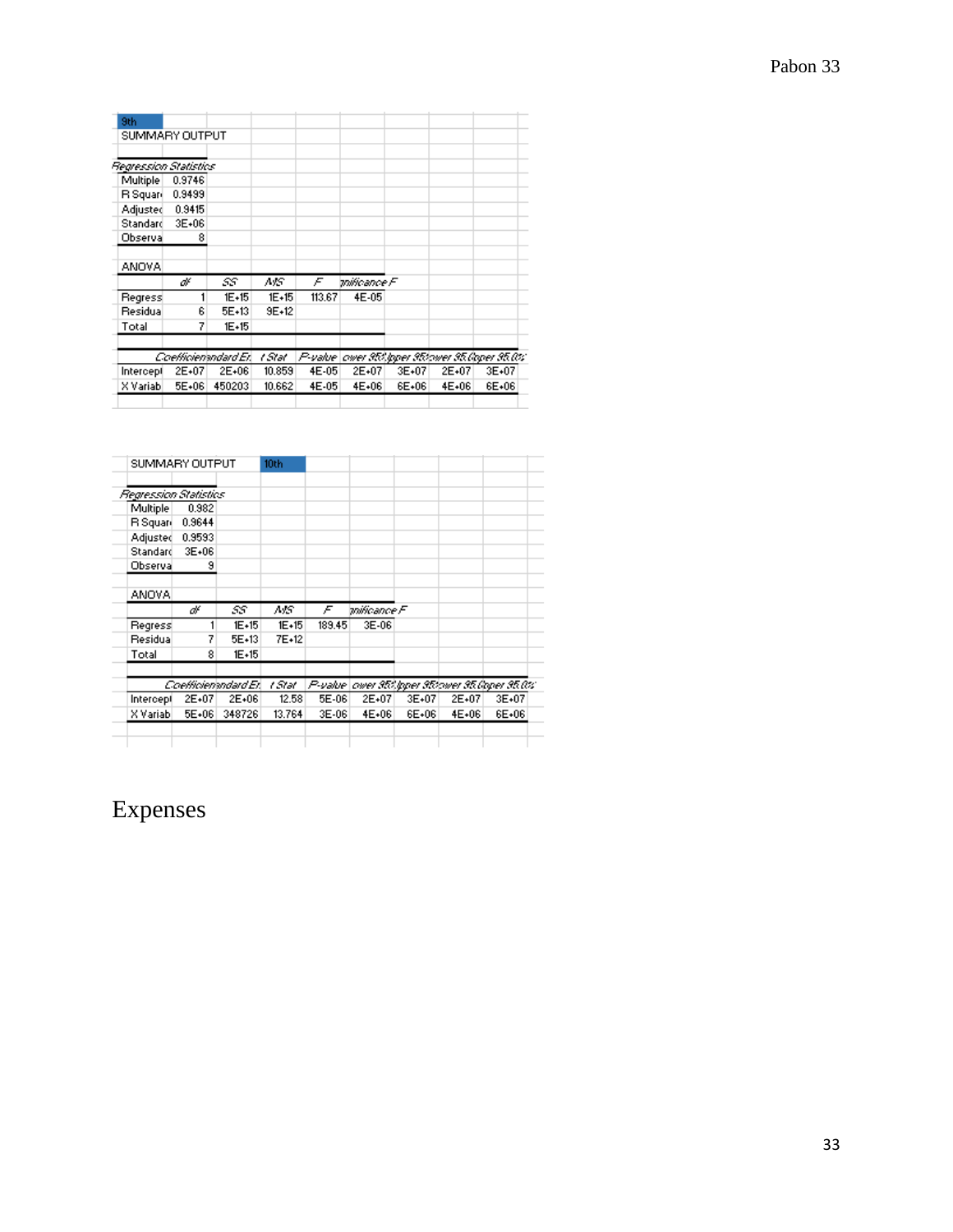|                                                                                |     | 2001-2002                             |                    | 2002-2003                |                            | 2003-2004                | 2004-2005                         | 2005-2006                                     |                            | 2006-2007                | 2007-2008                                      |                    | 2008-2009    | 2009-2010                                  | 2010-2011                              | 2011-2012                                       | 2012-2013                                             |                    | 2013-2014               |
|--------------------------------------------------------------------------------|-----|---------------------------------------|--------------------|--------------------------|----------------------------|--------------------------|-----------------------------------|-----------------------------------------------|----------------------------|--------------------------|------------------------------------------------|--------------------|--------------|--------------------------------------------|----------------------------------------|-------------------------------------------------|-------------------------------------------------------|--------------------|-------------------------|
| Salaries                                                                       |     | \$9.594,963.00                        |                    | $$3,729.593.00$ \$       |                            |                          | \$13,664,474.00                   | \$17,558,577.00                               |                            |                          |                                                |                    |              |                                            |                                        |                                                 |                                                       |                    |                         |
| Scholarships                                                                   |     | 6.332.254.00 \$ 6.945.390.00 \$       |                    |                          |                            | $\sim$                   | \$7.926,552.00                    | \$ 8,728,136.00                               |                            |                          | \$ 9,777,809.00 \$ 11,881,665.00 \$            |                    |              | $\overline{\phantom{a}}$                   | 朱                                      |                                                 | \$12,800,494.00 \$13,311,913.00 \$14,444,793.00       |                    |                         |
| Contraactual Services                                                          |     | 4,373,108.00 \$4,236,514.00 \$        |                    |                          |                            |                          | 5.291.066.00<br>\$                | \$ 6,331,688.00                               |                            |                          | $$3.362,086.00$$ $$3.007,330.00$$ $$$          |                    |              |                                            | $\ast$                                 |                                                 |                                                       |                    |                         |
| travel                                                                         |     | 2,820,434.00 \$ 3,379,220.00 \$       |                    |                          |                            |                          | 4,549,178.00<br>$\ast$            | 4,944,903.00<br>$\hat{\mathbf{x}}$            |                            |                          | $$6,448,655,00$ $$5,125,382,00$ $$$            |                    |              |                                            |                                        | \$ 6,579,260.00                                 | $$5.957.377.00$ \$                                    |                    | 6,361,193,00            |
| Supplies and Equipement                                                        |     | 2,485,648.00 \$ 2,636,352.00 \$       |                    |                          |                            | $\overline{\phantom{a}}$ | 2.587.606.00<br>\$                | 3.115.570.00<br>-\$                           |                            |                          | $$3.585.597.00 \t\t $2.741.656.00 \t\t $$      |                    |              | $\overline{\phantom{a}}$                   | 朱                                      | 4.102.867.00<br>素                               | \$4.001.945.00\$                                      |                    | 3.971,103.00            |
| <b>Fringe Benefits</b>                                                         |     | 2.317.832.00                          |                    | $$2,210,627.00$ \$       |                            |                          | 3,390,801.00<br>金                 | 3,807,154.00                                  |                            |                          | $$4,246,275.00$ $$4,650,170.00$ $$$            |                    |              | ٠                                          | $\ast$                                 | 5,327,887.00<br>\$                              | $\frac{1}{2}$ 6,103,557.00 $\frac{1}{2}$ 5,942,182.00 |                    |                         |
| <b>Tranfers</b>                                                                |     | 1874,000.00                           |                    | $\pm$ 1,379,000,00 $\pm$ |                            | $\sim$                   | 500,000.00<br>$\mathbf{\ast}$     | 500,000.00                                    |                            |                          | 素                                              | 类                  | 322,540.00   | $\hat{z}$                                  | -3.                                    | 5,332,380.00<br>金                               | \$2.969.981.00                                        |                    | \$3,653,931.00          |
| Wages                                                                          | 素   | 1277.642.00                           |                    | \$1545.489.00\$          |                            | $\sim$                   | -\$                               | 读<br>٠                                        |                            |                          | 査                                              | -\$                |              | \$<br>$\sim$                               | 素<br>$\overline{\phantom{a}}$          |                                                 |                                                       |                    |                         |
| University Overhead/ and contibutions                                          |     | 1,146,396.00                          | -\$                | 1.364.100.00 \$          |                            | $\overline{\phantom{a}}$ | 1,721,900.00<br>\$                | 1,881,567.00<br>$\ast$                        |                            |                          | \$2.968.980.00                                 | $\hat{z}$          | 2.416.644.00 | -\$<br>$\sim$                              | $\mathbf{\hat{z}}$                     | 1,712.300.00<br>\$                              | 1.927.780.00 \$ 2.520.380.00<br>$\hat{z}$             |                    |                         |
| Continuos Charges                                                              |     | 268,622.00                            |                    | 917,817,00               | $\mathbf{\hat{z}}$         | ۰.                       | 1731060.00<br>素                   | 1,650,782.00                                  |                            |                          | \$2,772,791,00                                 | $\hat{z}$          | 2,473,717.00 | ٠                                          |                                        | 1,995,904.00<br>\$                              | 1.584.408.00<br>t.                                    | 素                  | 2.542.340.00            |
| <b>Debt Services</b>                                                           |     |                                       |                    |                          |                            |                          | 706.800.00<br>\$                  | 690,000.00<br>素                               |                            |                          | $$4.459,006.00$$ $$4.108.350.00$$ $$$          |                    |              | $\overline{\phantom{a}}$                   | - 1                                    | 6,487,013,00<br>\$                              | \$ 3,627,298.00                                       |                    | \$4,505,657.00          |
| Salaries and Wages                                                             |     |                                       |                    |                          |                            |                          |                                   |                                               |                            |                          | \$17,815,417.00 \$20,003,498.00                |                    |              | - \$<br>٠                                  | 朱                                      | \$25,267,357.00                                 | \$25,083,367.00                                       |                    | \$27,042,979.00         |
| Services                                                                       |     |                                       |                    |                          |                            |                          |                                   |                                               |                            |                          |                                                |                    |              | *                                          |                                        | \$9,572,458.00                                  | 9,971,084.00 \$ 10,303,203.00<br>\$                   |                    |                         |
| FOOTBALL AND BASKEBALL GUARANTEE                                               |     |                                       |                    |                          |                            |                          |                                   |                                               |                            |                          |                                                |                    |              |                                            |                                        |                                                 |                                                       |                    | \$1700.000.00           |
| Subtotal                                                                       |     | $$32,490.899.00 \t$34.344.102.00 \t$$ |                    |                          |                            |                          |                                   | \$42,069,437.00 \$49,208,377.00               |                            |                          | \$ 61,436,616.00 \$ 62,731,552.00              |                    |              |                                            |                                        |                                                 | \$79.177.920.00 \$74.538.710.00 \$82.987.761.00       |                    |                         |
|                                                                                |     |                                       |                    |                          |                            |                          |                                   |                                               |                            |                          |                                                |                    |              |                                            |                                        |                                                 |                                                       |                    |                         |
| <b>Total Expense</b>                                                           |     | \$30,616,899.00                       |                    | \$32,965,102.00          |                            |                          | \$35,313,305,00 \$41,569,437,00   | \$48,708,377.00                               |                            | \$51,270.811.30          | $$61,436,616,00$ $$62,409,012,00$              |                    |              | \$68,031,578.12                            | \$73,030,552.17                        | \$79,177,920.00                                 | \$74,538,710.00 \$82,987,761.00                       |                    |                         |
| Estimate percentage coming from rev                                            |     | 20.000%                               |                    | 20.000%                  |                            | 20.000%                  | 20.000%                           | 20.000%                                       |                            | 20.000%                  | 20.000%                                        |                    | 20.000%      | 20.000%                                    | 20,000%                                | 20.000%                                         | 20.000%                                               |                    | 20.000%                 |
| <b>Total Expenses Coming From Football</b>                                     |     | \$ 6,123,379.80                       |                    | \$ 6,593,020.40          |                            | \$7,062,661.00           | \$ 8,313,887.40                   | \$9,741,675.40                                |                            | \$10,254,162.26          | \$12,287,323.20 \$12,481,802.40                |                    |              | \$13,606,315.62                            | \$14,606,110.43                        | \$15,835,584.00 \$14,907,742.00 \$16,597,552.20 |                                                       |                    |                         |
|                                                                                |     |                                       |                    |                          |                            |                          |                                   |                                               |                            |                          |                                                |                    |              |                                            |                                        |                                                 |                                                       |                    |                         |
| <b>VSAF</b>                                                                    |     |                                       |                    |                          |                            |                          |                                   |                                               |                            |                          |                                                |                    |              |                                            |                                        |                                                 |                                                       |                    |                         |
| Scholarships                                                                   | \$. | 6.197.570.00 \$                       |                    | $\blacksquare$           | \$                         | $\overline{\phantom{a}}$ | -\$<br>$\sim$                     | €<br>$\overline{\phantom{a}}$                 | \$                         | ٠                        | \$<br>$\ddot{\phantom{0}}$                     | -\$                |              | 全<br>$\overline{\phantom{a}}$              | -33                                    | \$12,688,414.00                                 | \$13,437,612.00 \$14,371,819.00                       |                    |                         |
| Personnel                                                                      | ۰   | 659,707.00                            | 素                  |                          | s.                         | $\overline{\phantom{a}}$ | $\mathbf{\hat{x}}$<br>$\sim$      | $\sim$                                        | 朱                          | ٠                        | $\mathbf{\hat{x}}$<br>×.                       | $\hat{\mathbf{s}}$ |              | $\mathbf{\hat{x}}$<br>$\sim$               | -33                                    | 1,949.921.00<br>金                               | 1,989,100.00<br>s.                                    | <b>s</b>           | 2.096.581.00            |
| General and administrative                                                     |     |                                       | $\mathbf{\ast}$    | ٠                        | $\mathbf{\hat{z}}$         | $\epsilon$               | $\mathbf{\hat{z}}$<br>$\sim$      | $\ast$<br>٠                                   | $\bullet$                  | ٠                        | \$<br>٠                                        | $\mathbf{\hat{z}}$ | $\sim$       | $\mathbf{\hat{z}}$<br>٠                    | -3                                     | 402.248.00<br>\$                                | 365,063.00<br>$\mathbf{\hat{z}}$                      | *                  | 329,625.00              |
| Academic Advising Support/Academic Affairs Support                             |     | 500,000.00                            |                    | $\sim$                   | \$                         | $\overline{\phantom{a}}$ | \$<br>$\sim$                      | $\sim$                                        | 金                          | ٠.                       | 杢<br>٠.                                        | -\$                | $\sim$       | 素                                          | 素                                      | 1,074,145.00<br>\$                              | 1,044,150.00<br>\$                                    | ∣ ≴                | 1,128,949.00            |
| Administrative                                                                 |     | 245.094.00                            | -33                | $\sim$                   | ÷.                         | $\sim$                   | 3<br>$\sim$                       | $\mathbf{r}$                                  | 素                          | $\sim$                   | 査<br>$\overline{\phantom{a}}$                  | <b>s</b>           |              | \$<br>$\sim$                               | 朱<br>$\overline{\phantom{a}}$          |                                                 | 3                                                     | $\hat{\mathbf{x}}$ | - 20                    |
| Parking Expenses                                                               |     | 195,816.00                            |                    |                          | <b>s</b>                   |                          | $\mathbf{\hat{z}}$                |                                               | $\boldsymbol{\mathcal{R}}$ | ٠                        | $\star$                                        |                    |              | $\ast$                                     |                                        | 250.712.00                                      | 228.238.00                                            | $\mathbf{A}$       | 236,260.00              |
| Publications/Publications and stewardships                                     |     | 127,983.00                            | \$                 |                          | \$                         |                          | $\mathbf{\hat{z}}$                |                                               | $\boldsymbol{3}$           | $\overline{\phantom{a}}$ | $\mathbf{\hat{x}}$                             | -3                 |              | $\star$                                    |                                        | 299,480.00                                      | 247.864.00                                            | - 1                | 310,708.00              |
| McCue Center Renovation                                                        |     |                                       |                    |                          | 3                          | $\overline{\phantom{a}}$ | $\mathbf{\hat{z}}$<br>$\sim$      | ÷                                             | 朱                          | $\bullet$                | 査<br>$\mathbf{r}$                              | <b>s</b>           |              | 全<br>$\mathbf{r}$                          | 读<br>٠                                 | \$                                              |                                                       | \$                 |                         |
|                                                                                |     | 100,000.00                            | 素                  |                          |                            |                          |                                   |                                               |                            |                          |                                                |                    |              |                                            |                                        |                                                 |                                                       | $\star$            |                         |
| <b>Conversion Of Perry Foundation</b>                                          |     |                                       | $\mathbf{\hat{x}}$ |                          | $\mathbf{s}$               | $\cdot$                  | $\mathbf{\hat{z}}$<br>$\cdot$     | ٠                                             | $\boldsymbol{\mathcal{R}}$ | ٠                        | <b>A</b><br>×.                                 | $\mathbf{A}$       | $\cdot$      | $\mathbf{\hat{z}}$                         | 朱                                      | $\boldsymbol{\hat{x}}$                          | $\cdot$                                               |                    |                         |
| Sponsored Events                                                               |     | 90.113.00                             |                    |                          |                            | $\overline{\phantom{a}}$ | $\mathbf{\hat{z}}$<br>$\sim$      | ٠                                             | $\boldsymbol{3}$           |                          | $\mathbf{\hat{z}}$<br>٠                        | \$                 |              | $\mathbf{\hat{x}}$                         |                                        | 322 537.00                                      | 352 681.00                                            | $\hat{z}$          | 819,683.00              |
| "Friends Of" Distribution/"Friends of" Operational transfer                    |     | 85,635.00                             | -\$                | $\sim$                   | \$                         | $\sim$                   | $\ddot{\bm{x}}$<br>$\overline{a}$ | 素<br>÷.                                       | 柰                          | $\overline{a}$           | \$<br>$\sim$                                   | -\$                | $\sim$       | $\hat{\mathbf{z}}$<br>$\sim$               | 素                                      | 1,125,846.00 \$<br>金                            | 1,133,743.00 \$                                       |                    | 1139.934.00             |
| Travel Expenses/Development and travel                                         | 朱   | 53.174.00                             | $\mathbf{\hat{z}}$ | $\sim$                   | $\ddot{\bm{x}}$            | ٠                        | $\ddot{\bm{x}}$<br>$\sim$         | $\ast$<br>٠                                   | 金                          | $\sim$                   | $\ddot{\bm{x}}$<br>$\sim$                      | s.                 | $\sim$       | $\hat{\mathbf{x}}$<br>$\ddot{\phantom{0}}$ | 李<br>٠                                 | 192,515.00<br>$\mathbf{\hat{z}}$                | 186,225.00 \$                                         |                    | 201,666.00              |
| <b>Website and Database Maintenance</b><br><b>Athletic Operational Support</b> |     |                                       | \$<br>素            | л.                       | $\mathbf{\hat{z}}$<br>- 33 | $\mathbf{r}$             | $\ddot{\bm{x}}$<br>х.<br>素        | $\mathbf{\hat{z}}$<br>٠<br>$\hat{\mathbf{x}}$ | $\bullet$<br>$\Lambda$     | ×.                       | $\mathbf{\hat{z}}$<br>×.<br>$\hat{\mathbf{x}}$ | \$<br>$\hat{z}$    | . .          | $\bullet$<br>$\hat{\mathbf{x}}$            | - \$<br>$\mathbf{r}$<br>- <del>↑</del> | 2.517.179.00                                    | 86.239.00<br>$4 - 2.883$ GSS 00                       |                    | 86,094.00<br>882.368.00 |

| <b>Depreciation</b>                       | $4.664.32$ \$ |  | 5,066.01 \$ 5,387.27 \$ 6,388.30 \$                                                                                                                                                                                      |  |  |  |  | 7,485.40 \$ 7,821.69 \$ 9,441.45 \$ 9,590.89 \$ 10,378.65 \$ 11,691.03 \$ 11,863.00 \$ 12,031.00 \$ 12,494.00 |  |  |  |  |  |
|-------------------------------------------|---------------|--|--------------------------------------------------------------------------------------------------------------------------------------------------------------------------------------------------------------------------|--|--|--|--|---------------------------------------------------------------------------------------------------------------|--|--|--|--|--|
|                                           |               |  |                                                                                                                                                                                                                          |  |  |  |  |                                                                                                               |  |  |  |  |  |
| Total                                     |               |  | \$ 8,255,092.00 \$ 8,966,014.69 \$ 9,534,592.35 \$ 11,306,265.11 \$ 13,247,950.01 \$ 13,843,119.05 \$ 16,709,840.65 \$ 16,974,317.81 \$18,368,526.09 \$ 20,691,230.00 \$ 20,834,860.00 \$ 21,866,612.00 \$ 21,616,181.00 |  |  |  |  |                                                                                                               |  |  |  |  |  |
| <b>Total Expense From football</b>        |               |  | \$ 1,551,018,40 \$ 1,793,202,94 \$ 1,906,918,47 \$ 2,261,253,02 \$ 2,649,590,00 \$ 2,768,623,81 \$ 3,341,968,13 \$ 3,394,863,56 \$ 3,673,705,22 \$ 4,138,246.00 \$ 6,326,52150 \$ 7,115,911,69 \$ 6,308,319,90           |  |  |  |  |                                                                                                               |  |  |  |  |  |
|                                           |               |  |                                                                                                                                                                                                                          |  |  |  |  |                                                                                                               |  |  |  |  |  |
| Expenses Est, from Football For OCF Model |               |  | \$7,774,398.20 \$8,386,223.34 \$8,969,579.47 \$10,575,140.42 \$12,391,265.40 \$13,022,786.07 \$15,629,291.33 \$15,876,665.96 \$17,280,020.84 \$18,744,356.43 \$2,02162,105.50 \$22,023,653.69 \$22,939,872.10            |  |  |  |  |                                                                                                               |  |  |  |  |  |

|                 | Total expenses      |                       |                         |         |        |             |                                                   |       |           |       |  |
|-----------------|---------------------|-----------------------|-------------------------|---------|--------|-------------|---------------------------------------------------|-------|-----------|-------|--|
|                 |                     |                       |                         |         |        |             |                                                   |       |           |       |  |
|                 | 30,616,899.00<br>\$ | SUMMARY OUTPUT        |                         |         |        |             |                                                   |       |           |       |  |
|                 | 32,965,102.00<br>\$ |                       |                         |         |        |             |                                                   |       |           |       |  |
| 31              | 35,313,305.00<br>\$ | Regression Statistics |                         |         |        |             |                                                   |       |           |       |  |
|                 | 41,569,437.00<br>\$ | Multiple R            |                         |         |        |             |                                                   |       |           |       |  |
| 5.              | 48,708,377.00<br>\$ | <b>R</b> Square       |                         |         |        |             |                                                   |       |           |       |  |
| 6               | 51,270,811.30<br>\$ | Adjusted R Square     | 65535                   |         |        |             |                                                   |       |           |       |  |
|                 | 61,436,616.00<br>\$ | <b>Standard Error</b> |                         |         |        |             |                                                   |       |           |       |  |
| 8               | 62,409,012.00<br>\$ | Observations          |                         |         |        |             |                                                   |       |           |       |  |
| 9               | 68,031,578.12<br>\$ |                       |                         |         |        |             |                                                   |       |           |       |  |
| 10 <sup>1</sup> | \$<br>73,030,552.17 | <b>ANOVA</b>          |                         |         |        |             |                                                   |       |           |       |  |
| 11              | 79,177,920.00<br>\$ |                       | ď                       | 55      | ΛS     | F           | milicance F                                       |       |           |       |  |
| 12              | 74,538,710.00<br>\$ | Regression            |                         | 3E+12   |        | 3E+12 #NUM! | #NUM!                                             |       |           |       |  |
| 13              | 82,987,761.00<br>\$ | Residual              |                         | 0.      | 65535  |             |                                                   |       |           |       |  |
|                 |                     | Total                 |                         | $3E+12$ |        |             |                                                   |       |           |       |  |
|                 |                     |                       |                         |         |        |             |                                                   |       |           |       |  |
|                 |                     |                       | Coefficients andard Er. |         | t Stat |             | P-value   ower 953 Ipper 95 lower 95 Opper 95.033 |       |           |       |  |
|                 |                     | Intercept             | 28268696                | 0.      |        | 65535 #NUM! | $3E + 07$                                         | 3E+07 | $3E + 07$ | 3E+07 |  |
|                 |                     | X Variable 1          | 2348203                 | 0.      |        | 65535 #NUM! | 2E+06                                             | 2E+06 | 2E+06     | 2E+06 |  |

| SUMMARY OUTPUT        |                       |                |             |             |             |                    |             |             |
|-----------------------|-----------------------|----------------|-------------|-------------|-------------|--------------------|-------------|-------------|
|                       |                       |                |             |             |             |                    |             |             |
|                       |                       |                |             |             |             |                    |             |             |
|                       | Regression Statistics |                |             |             |             |                    |             |             |
| Multiple R            | 0.989575883           |                |             |             |             |                    |             |             |
| <b>R</b> Square       | 0.979260428           |                |             |             |             |                    |             |             |
| Adjusted R Squa       | 0.976297632           |                |             |             |             |                    |             |             |
| <b>Standard Error</b> | 2129895.432           |                |             |             |             |                    |             |             |
| <b>Observations</b>   | 9                     |                |             |             |             |                    |             |             |
|                       |                       |                |             |             |             |                    |             |             |
| ANOVA                 |                       |                |             |             |             |                    |             |             |
|                       | ď                     | 55.            | ΑÆ          | F           | milicance F |                    |             |             |
| Regression            |                       | 1,49938E+15    | 1,49938E+15 | 330.5190152 | 4E-07       |                    |             |             |
| Residual              |                       | 3.17552E+13    | 4.53645E+12 |             |             |                    |             |             |
| Total                 | 8                     | 1.53114E+15    |             |             |             |                    |             |             |
|                       |                       |                |             |             |             |                    |             |             |
|                       | Coefficients          | Standard Error | t Stat      | P-value     |             | ower 951 Upper 95% | Lower 95.0% | Upper 95.0% |
| Intercept             | 23040811.7            | 1547333.158    | 14.89065983 | 1,47696E-06 | 2E+07       | 26699673           | 19381950.19 | 26699673.21 |
| X Variable 1          | 4998974.046           | 274968.3179    | 18.18018193 | 3.76934E-07 | 4E+06       | 5649171            | 4348777.293 | 5649170.799 |
|                       |                       |                |             |             |             |                    |             |             |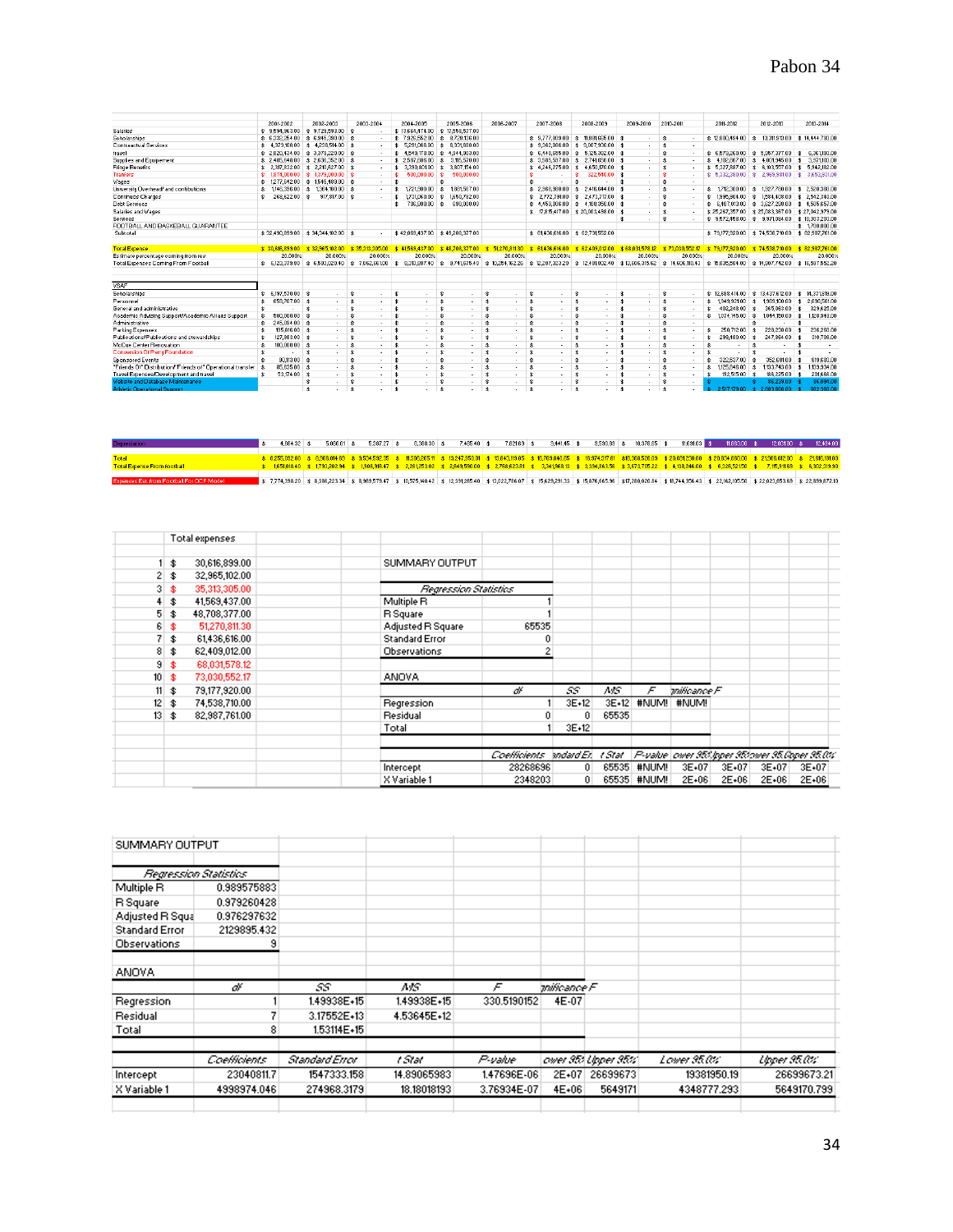| SUMMARY OUTPUT        |              |            |        |        |             |       |                                                    |       |  |
|-----------------------|--------------|------------|--------|--------|-------------|-------|----------------------------------------------------|-------|--|
|                       |              |            |        |        |             |       |                                                    |       |  |
| Regression Statistics |              |            |        |        |             |       |                                                    |       |  |
| Multiple R            | 0.96736605   |            |        |        |             |       |                                                    |       |  |
| R Square              | 0.935797074  |            |        |        |             |       |                                                    |       |  |
| Adjusted R Square     | 0.914396099  |            |        |        |             |       |                                                    |       |  |
| <b>Standard Error</b> | 2141808.98   |            |        |        |             |       |                                                    |       |  |
| <b>Observations</b>   | 5            |            |        |        |             |       |                                                    |       |  |
| <b>ANOVA</b>          |              |            |        |        |             |       |                                                    |       |  |
|                       | ď            | 55         | ΛS     | F      | mificance F |       |                                                    |       |  |
| Regression            |              | 2E+14      | 2E+14  | 43.727 | 0.007       |       |                                                    |       |  |
| Residual              | 3            | $1E+13$    | 5E+12  |        |             |       |                                                    |       |  |
| Total                 | 4            | 2E+14      |        |        |             |       |                                                    |       |  |
|                       | Coefficients | andard Erl | t Stat |        |             |       | P-value   ower 953 loper 953 over 95 Ooper 95.0%". |       |  |
| Intercept             | 24398436.7   | 2E+06      | 10.861 | 0.0017 | 2E+07       | 3E+07 | 2E+07                                              | 3E+07 |  |
| X Variable 1          | 4478729.1    | 677299     | 6.6126 | 0.007  | 2E+06       | 7E+06 | 2E+06                                              | 7E+06 |  |
|                       |              |            |        |        |             |       |                                                    |       |  |

| SUMMARY OUTPUT        |              |            |        |         |             |       |       |                                                  |
|-----------------------|--------------|------------|--------|---------|-------------|-------|-------|--------------------------------------------------|
|                       |              |            |        |         |             |       |       |                                                  |
| Regression Statistics |              |            |        |         |             |       |       |                                                  |
| Multiple R            | 0.985207117  |            |        |         |             |       |       |                                                  |
| R Square              | 0.970633064  |            |        |         |             |       |       |                                                  |
| Adjusted R Square     | 0.965738575  |            |        |         |             |       |       |                                                  |
| <b>Standard Error</b> | 2300550.002  |            |        |         |             |       |       |                                                  |
| Observations          | 8            |            |        |         |             |       |       |                                                  |
| ANOVA                 |              |            |        |         |             |       |       |                                                  |
|                       | ď            | 55         | ΛÆ     | F       | milicance F |       |       |                                                  |
| Regression            |              | 1E+15      | 1E+15  | 198.31  | 8E-06       |       |       |                                                  |
| Residual              | 6            | 3E+13      | 5E+12  |         |             |       |       |                                                  |
| Total                 | 7            | 1E+15      |        |         |             |       |       |                                                  |
|                       | Coefficients | andard Er. | t Stat |         |             |       |       | P-value   ower 953 Ipper 953 over 95 Opper 95.0% |
| Intercept             | 23040811.7   | 2E+06      | 12.853 | $IE-05$ | 2E+07       | 3E+07 | 2E+07 | 3E+07                                            |
| X Variable 1          | 4998974.046  | 354983     | 14.082 | 8E-06   | 4E+06       | 6E+06 | 4E+06 | 6E+06                                            |

# Depreciation

| $\vert$ Orinal Dep $\vert$ \$4,664.32 $\vert$ \$ |         |  |  |  |  |                                                                 |         | 5,066.01 \$5,387.27 \$6,388.30 \$7,485.40 \$7,821.69 \$9,441.45 \$9,590.89 \$10,378.65 \$11,691.03 \$11,863.00 |
|--------------------------------------------------|---------|--|--|--|--|-----------------------------------------------------------------|---------|----------------------------------------------------------------------------------------------------------------|
|                                                  | 41.727% |  |  |  |  | 37.300% 33.524% 54.184% 53.424% 55.078% 42.476% 45.776% 49.247% | 49.691% | 30.365%                                                                                                        |
| $aprox dep.$ $$1,946.29$ $$$                     |         |  |  |  |  |                                                                 |         | 2,113.90 \$2,247.96 \$2,665.66 \$3,123.45 \$3,263.77 \$3,939.65 \$4,002.01 \$4,330.72 \$4,878.34 \$4,950.10    |
|                                                  |         |  |  |  |  |                                                                 |         |                                                                                                                |

|           |        | $$4,664.32$ $$30,616,899.00$ | \$1,946.29 | \$4,664.32 |
|-----------|--------|------------------------------|------------|------------|
| Estimate  | 0.015% | 100%                         | 42%        | 100%       |
|           |        |                              |            |            |
| total dep |        | $$5,066.01$ $$32,965,102.00$ | \$2,113.90 | \$5,066.01 |
|           | 0.015% | 100%                         | 42%        | 100%       |
|           |        |                              |            |            |
|           |        |                              |            |            |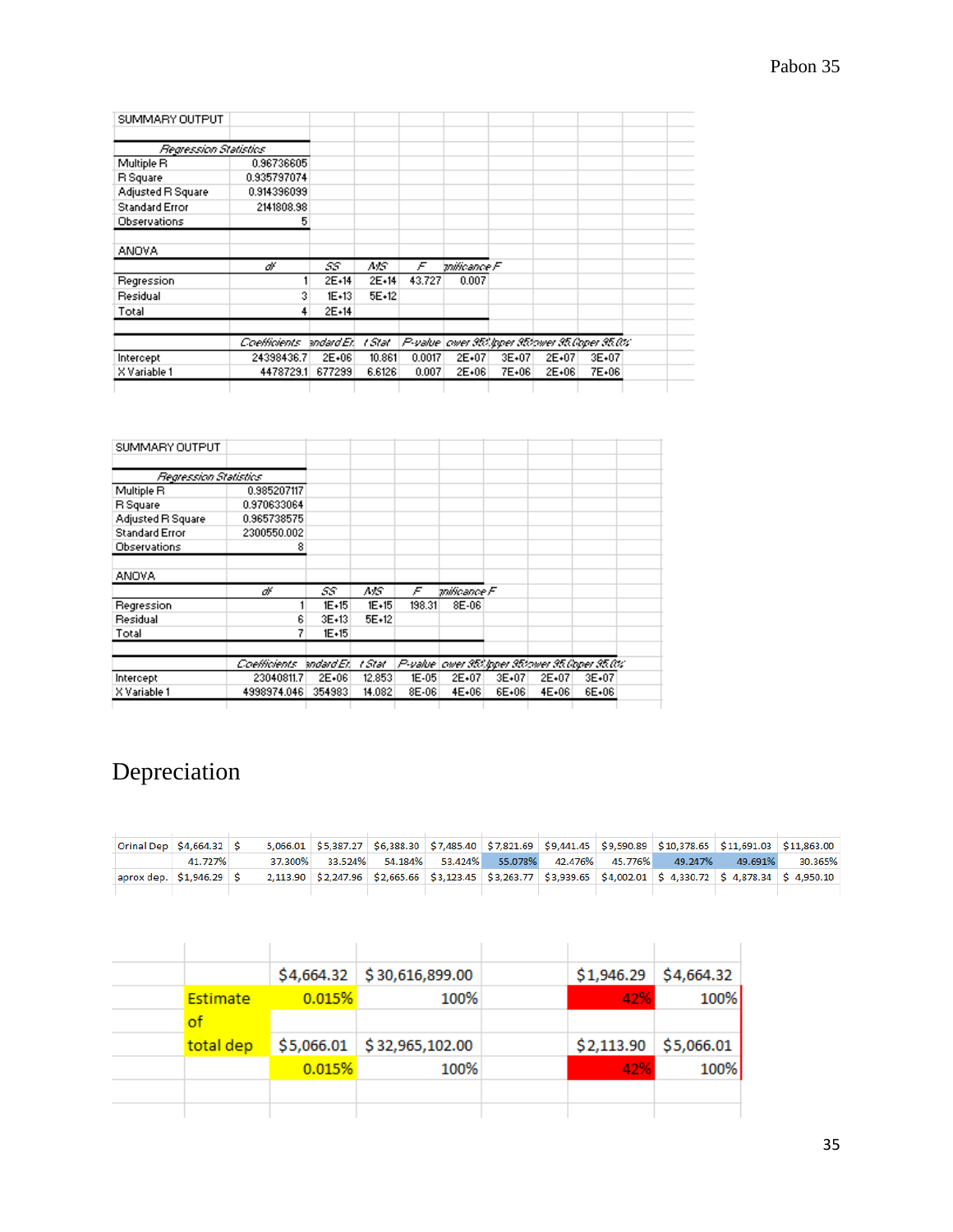# Original spreadsheet for without percentage changes

|                     | Year      |    |          |
|---------------------|-----------|----|----------|
|                     |           |    |          |
| <b>SALES</b>        | (REVENUE) | \$ | 60,000   |
| COST                | (EXPENSES | Ś  | (25,000) |
| <b>DEPRECIATION</b> |           | \$ |          |
| EBT                 |           | \$ | 35,000   |
| <b>TAXES</b>        |           | \$ |          |
| <b>ATOINC</b>       |           | \$ | 35,000   |
| <b>DEPRECIATION</b> |           | \$ |          |
| ATCF                | (OPC)     | \$ | 35,000   |

# Example of the Operating Cash Flows Analysis

| Clemson<br><b>University</b> |                       |                   |                              |                 |                                 |                                                                                                |                                   |          |             |      |      |                                                                                 |      |      |
|------------------------------|-----------------------|-------------------|------------------------------|-----------------|---------------------------------|------------------------------------------------------------------------------------------------|-----------------------------------|----------|-------------|------|------|---------------------------------------------------------------------------------|------|------|
|                              |                       |                   | 2015                         | 2014            | 2013                            | 2012                                                                                           | 2011                              |          |             |      |      |                                                                                 |      |      |
|                              |                       |                   |                              |                 |                                 |                                                                                                |                                   |          | Multipliers | 2011 | 2012 | 2013                                                                            | 2014 | 2019 |
|                              | SALES                 | (REVENUE)         |                              |                 |                                 | \$43,959,747 \$39,207,780.00 \$42,427,250.00 \$41,273,517.00 \$39,207,780.00                   |                                   |          |             |      |      | \$31,656,075.29 \$36,786,037.40 \$33,567,368.85 \$29,320,843.63 \$34,519,389.88 |      |      |
|                              | cost                  | (EXPENSES) :      | (24.191.774)                 |                 |                                 |                                                                                                | (19,969,497.00) \$ (23,652,472.00 | к        | 0.02085     |      |      |                                                                                 |      |      |
|                              | DEPRECIATION          |                   |                              |                 | ∣\$                             | ×.                                                                                             |                                   | $1 + K$  | 1.02085     |      |      |                                                                                 |      |      |
|                              | EBT                   |                   |                              |                 |                                 | 19,767,973 \$ 15,016,006.00 \$ 17,679,093.00 \$ 21,304,020.00 \$ 15,555,308.00                 |                                   | $(1+k)n$ | 1,08604478  |      |      |                                                                                 |      |      |
|                              | TAXES                 |                   |                              |                 | -\$<br>$\overline{\phantom{a}}$ | ÷.                                                                                             |                                   |          | 1.063863231 |      |      |                                                                                 |      |      |
|                              | <b>ATOINC</b>         |                   |                              |                 |                                 | 19,767,973 \$ 15,016,006.00 \$ 17,679,093.00 \$ 21,304,020.00 \$ 15,555,308.00                 |                                   |          | 1.042134723 |      |      |                                                                                 |      |      |
|                              | DEPRECIATION          |                   |                              |                 | $\bullet$                       |                                                                                                |                                   |          | 1,02085     |      |      |                                                                                 |      |      |
|                              | ATCF                  | (OPC)             |                              |                 |                                 | 19,767,973 \$ 15,016,006.00 \$ 17,679,093.00 \$ 21,304,020.00 \$ 15,555,308.00                 |                                   |          |             |      |      |                                                                                 |      |      |
|                              |                       |                   |                              |                 |                                 |                                                                                                |                                   |          |             |      |      |                                                                                 |      |      |
|                              | Modification REVENUES |                   |                              |                 |                                 |                                                                                                |                                   |          |             |      |      |                                                                                 |      |      |
|                              |                       | 22% More          |                              |                 |                                 |                                                                                                |                                   |          |             |      |      |                                                                                 |      |      |
|                              | percentage: EXPENSES  | 21% Less          |                              |                 |                                 |                                                                                                |                                   |          |             |      |      |                                                                                 |      |      |
|                              |                       |                   |                              |                 |                                 |                                                                                                |                                   |          |             |      |      |                                                                                 |      |      |
|                              |                       |                   | 2015                         | 2014            | 2013                            | 2012                                                                                           | 2011                              |          |             |      |      |                                                                                 |      |      |
|                              |                       | <b>I</b> Revenues | \$53,630,891.34              | \$47,833,491.60 | \$51,761,245.00                 | \$50,353,690.74                                                                                | \$47,833,491.60                   |          |             |      |      |                                                                                 |      |      |
|                              |                       | Expenses          |                              |                 |                                 | \$ (19.111.501.46) \$ (19.111.501.46) \$ (19.551.044.03) \$ (15.775.902.63) \$ (18.685.452.88) |                                   |          |             |      |      |                                                                                 |      |      |
|                              |                       |                   | OPC Estimate \$34,519,389.88 |                 |                                 | \$28,721,990.14 \$32,210,200.97 \$34,577,788.11                                                | \$29,148,038.72                   |          |             |      |      |                                                                                 |      |      |

| <b>Stanford</b>   |                       |                   |     |               |      |                                          |     |                                                                                                         |                                 |                          |          |             |      |      |                                                                 |      |                 |
|-------------------|-----------------------|-------------------|-----|---------------|------|------------------------------------------|-----|---------------------------------------------------------------------------------------------------------|---------------------------------|--------------------------|----------|-------------|------|------|-----------------------------------------------------------------|------|-----------------|
| <b>University</b> |                       |                   |     |               |      |                                          |     |                                                                                                         |                                 |                          |          |             |      |      |                                                                 |      |                 |
|                   |                       |                   |     | 2015          |      | 2014                                     |     | 2013                                                                                                    | 2012                            | 2011                     |          |             |      |      |                                                                 |      |                 |
|                   |                       |                   |     |               |      |                                          |     |                                                                                                         |                                 |                          |          | Multiplier: | 2011 | 2012 | 2013                                                            | 2014 | 2015            |
|                   | <b>SALES</b>          | <b>REVENUE \$</b> |     | 37,519,312 \$ |      | 37,519,312                               |     | 36,745,030                                                                                              | 24,839,939                      | 25,564,646               |          |             |      |      | \$12,234,568.05 \$13,140,752.21 \$22,704,732.34 \$24,141,269.85 |      | \$23,824,828.48 |
|                   | <b>COST</b>           | <b>EXPENSE</b>    |     | (19.912.411)  |      | 19.912.                                  |     |                                                                                                         |                                 | 18,738,73                | Κ        | 0.0133      |      |      |                                                                 |      |                 |
|                   | <b>DEPRECIATION</b>   |                   |     | $-$ \$        |      | $\sim$                                   | -\$ |                                                                                                         | $\sim$                          |                          | $1 + K$  | 1.0133      |      |      |                                                                 |      |                 |
|                   | EBT                   |                   | -3  | 17,606,901    | - \$ | 17,606,901                               |     | 15,880,703 \$                                                                                           | 8,145,437                       | \$<br>6,825,915          | $(1+k)n$ | 1.0542      |      |      |                                                                 |      |                 |
|                   | <b>TAXES</b>          |                   |     | ۰             | - \$ |                                          | -\$ |                                                                                                         | -                               |                          |          | 1.0404      |      |      |                                                                 |      |                 |
|                   | <b>ATOINC</b>         |                   | . ≴ | 17,606,901 \$ |      | 17,606,901 \$                            |     | 15,880,703 \$                                                                                           | $8,145,437$ \$                  | 6,825,915                |          | 1.0267      |      |      |                                                                 |      |                 |
|                   | DEPRECIATION          |                   |     | ۰             |      |                                          |     |                                                                                                         |                                 | $\overline{\phantom{a}}$ |          | 1.0133      |      |      |                                                                 |      |                 |
|                   | <b>ATCF</b>           | $(DPC)$   \$      |     | 17,606.901 \$ |      | 17,606,901 \$                            |     | 15,880,703 \$                                                                                           | 8,145,437 \$                    | 6,825,915                |          |             |      |      |                                                                 |      |                 |
|                   |                       |                   |     |               |      |                                          |     |                                                                                                         |                                 |                          |          |             |      |      |                                                                 |      |                 |
|                   |                       |                   |     |               |      |                                          |     |                                                                                                         |                                 |                          |          |             |      |      |                                                                 |      |                 |
|                   | Modification REVENUES | 22% More          |     |               |      |                                          |     |                                                                                                         |                                 |                          |          |             |      |      |                                                                 |      |                 |
|                   | percentage EXPENSES   | 21% Less          |     |               |      |                                          |     |                                                                                                         |                                 |                          |          |             |      |      |                                                                 |      |                 |
|                   |                       |                   |     |               |      |                                          |     |                                                                                                         |                                 |                          |          |             |      |      |                                                                 |      |                 |
|                   |                       |                   |     | 2015          |      | 2014                                     |     | 2013                                                                                                    | 2012                            | 2011                     |          |             |      |      |                                                                 |      |                 |
|                   |                       |                   |     |               |      | Revenue \$41,646,436.32 \$41,646,436.32  |     | \$40,786,983.30                                                                                         | \$27,572,332,29 \$28,376,757.06 |                          |          |             |      |      |                                                                 |      |                 |
|                   |                       |                   |     |               |      |                                          |     | Expense: \$ (17,821,607.85) \$ (17,821,607.85) \$ (18,673,572.67) \$ (14,941,579.29) \$ (16,771,164.25) |                                 |                          |          |             |      |      |                                                                 |      |                 |
|                   |                       |                   |     |               |      |                                          |     |                                                                                                         |                                 |                          |          |             |      |      |                                                                 |      |                 |
|                   |                       |                   |     |               |      | OPC Esti \$23,824,828.48 \$23,824,828.48 |     | \$22,113,410.64 \$12,630,753.00 \$11,605,592.82                                                         |                                 |                          |          |             |      |      |                                                                 |      |                 |
|                   |                       |                   |     |               |      |                                          |     |                                                                                                         |                                 |                          |          |             |      |      |                                                                 |      |                 |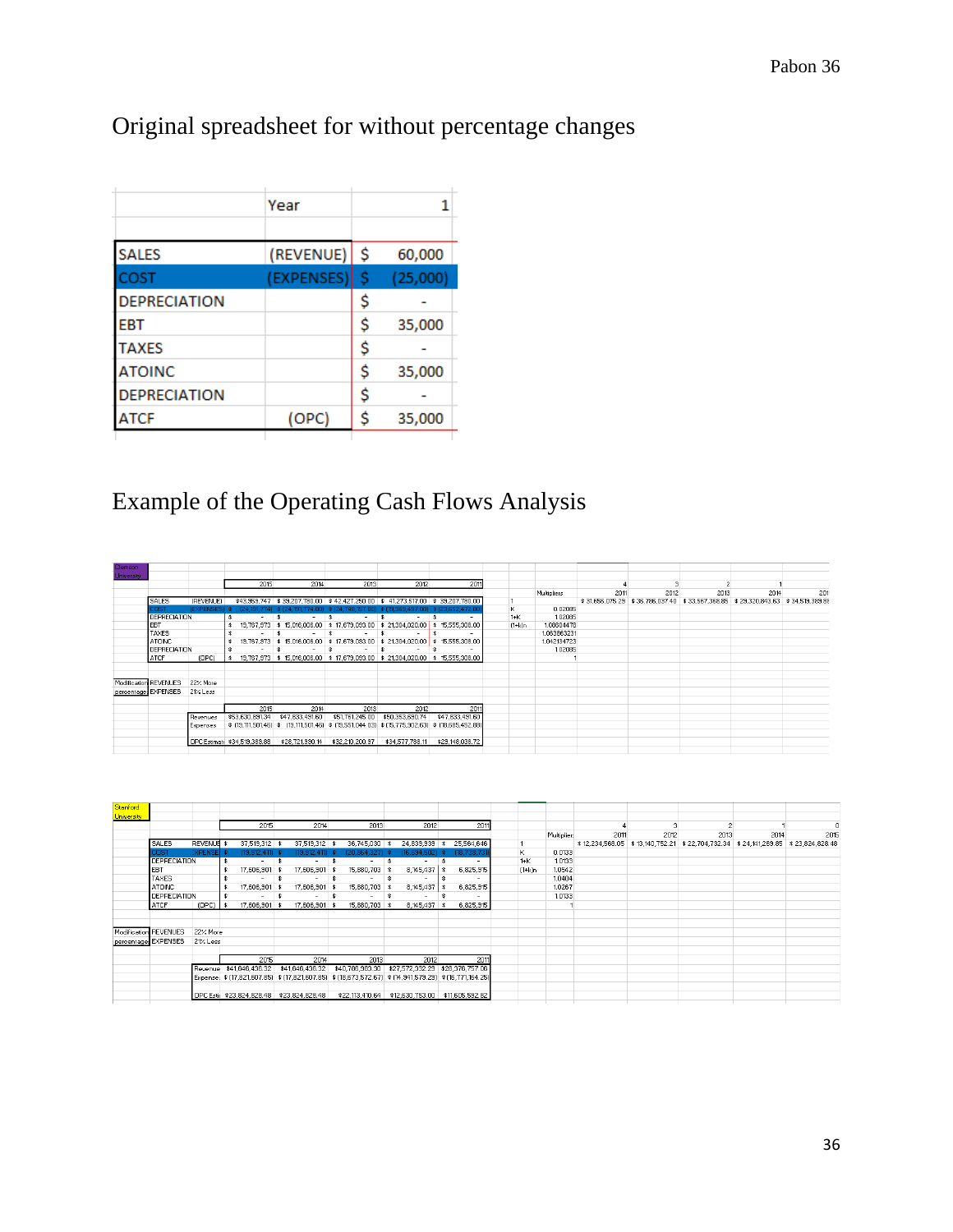| Auburn               |                       |                     |                          |                          |                                                 |                 |                                                                                                |          |             |      |      |                                                                 |      |                 |
|----------------------|-----------------------|---------------------|--------------------------|--------------------------|-------------------------------------------------|-----------------|------------------------------------------------------------------------------------------------|----------|-------------|------|------|-----------------------------------------------------------------|------|-----------------|
| <b>University</b>    |                       |                     | 2015                     | 2014                     | 2013                                            | 2012            | 2011                                                                                           |          |             |      |      |                                                                 |      |                 |
|                      |                       |                     |                          |                          |                                                 |                 | 18627                                                                                          |          | Multiplier: | 2011 | 2012 | 2013                                                            | 2014 | 2015            |
|                      | <b>SALES</b>          | (REVENUE) \$        | 86,742,256 \$            | 86,742,256               | 77.170.242 \$                                   | 75,092,576      | 77,170,242                                                                                     |          |             |      |      | \$61,571,730.00 \$54,737,135.60 \$43,302,292.72 \$61,912,958.04 |      | \$60,414,674.12 |
|                      | COST.                 | <b>(EXPENSES)</b>   | (40,077,352)             | 40.077<br>.3521          | .2561                                           | (36,306,282)    | (33,334,595                                                                                    | Κ        | 0.0248      |      |      |                                                                 |      |                 |
|                      | DEPRECIATION          |                     | $\sim$                   | $\sim$ $-$               | $\sim$                                          | $\sim$          | ٠                                                                                              | $1+K$    | 1.0248      |      |      |                                                                 |      |                 |
|                      | EBT                   |                     | 46,664,904               | 46,664,904               | 27,530,986                                      | 38,786,294      | 43,835,647                                                                                     | $(1+k)n$ | 1.103       |      |      |                                                                 |      |                 |
|                      | TAXES                 |                     | $\overline{\phantom{a}}$ | $\overline{\phantom{a}}$ | $\sim$                                          |                 | $\overline{\phantom{a}}$                                                                       |          | 1.0763      |      |      |                                                                 |      |                 |
|                      | <b>ATOINC</b>         |                     | 46,664,904 \$<br>٠       | 46,664,904               | 27,530,986<br>∣\$                               | 38,786,294      | 43,835,647                                                                                     |          | 1.0502      |      |      |                                                                 |      |                 |
|                      | DEPRECIATION          |                     |                          |                          |                                                 |                 | ۰                                                                                              |          | 1.0248      |      |      |                                                                 |      |                 |
|                      | LATCE.                | (DPC)               | 46,664,904 \$            | 46,664,904 \$            | 27,530,986                                      | 38,786,294 \$   | 43,835,647                                                                                     |          |             |      |      |                                                                 |      |                 |
|                      |                       |                     |                          |                          |                                                 |                 |                                                                                                |          |             |      |      |                                                                 |      |                 |
|                      | Modification REVENUES | 22% More            |                          |                          |                                                 |                 |                                                                                                |          |             |      |      |                                                                 |      |                 |
| percentage: EXPENSES |                       | 21% Less            |                          |                          |                                                 |                 |                                                                                                |          |             |      |      |                                                                 |      |                 |
|                      |                       |                     | 2015                     | 2014                     | 2013                                            | 2012            | 2011                                                                                           |          |             |      |      |                                                                 |      |                 |
|                      |                       | Revenues            | \$96,283,904.16          |                          | \$96,283,904,16 \$85,658,968,62 \$83,352,759.36 |                 | \$85,658,968.62                                                                                |          |             |      |      |                                                                 |      |                 |
|                      |                       | Expenses            |                          |                          |                                                 |                 | \$ (35,869,230.04) \$ (35,869,230.04) \$ (44,427,134.12) \$ (32,494,122.39) \$ (29,834,462.53) |          |             |      |      |                                                                 |      |                 |
|                      |                       | <b>OPC</b> Estimate | \$60,414,674.12          | \$60,414,674.12          | \$41,231,834.50                                 | \$50,858,636.97 | \$55,824,506.10                                                                                |          |             |      |      |                                                                 |      |                 |

## *10) Appendix B*

The first step in the spreadsheet was to connect some of the items in the athletic financial statement such as "Football tickets" to its contribution to the total revenue of the institution during a fiscal year. By calculating the contribution (in percentage) of the total football tickets sales of the total tickets sales, we were able to identify the percentage estimate of total tickets sales coming from the football program as shown in table 1.

|                                 | 2001-2002      | 2002-2003                           |
|---------------------------------|----------------|-------------------------------------|
| <b>Football Tickets Sales</b>   | \$6,046,675,00 | \$<br>5,318,555.00                  |
| <b>Basketball Tickets Sales</b> | 1,487,715.00   | \$<br>1,463,744.00                  |
| Other                           | 393,812.00     | \$<br>263,948.00                    |
| Total                           | \$7,928,202.00 | \$<br>7,046,247.00                  |
| Football X                      | 76.268%        | $\frac{75.481\times}{70}$ (Table 1) |
|                                 |                |                                     |

For increasing the accuracy of the estimates, this analysis was done from the year 2001 to 2014. Most of the data was easily found and was consistent through all the fiscal years.

The next step was to create a "formula (1)" which provides a closer look into the data and allows us to find a good estimate of how much revenue is really coming from the football program. This variable is represented in the spreadsheet as "Revenue estimate from football for OCF model". In order to find this estimate, we had to create the mentioned formula which we named "formula (1)". The formula (1) is also composed of two sub-variables. The first sub variable is referred in the spreadsheet as "Football Partial revenue". This sub-variable has components that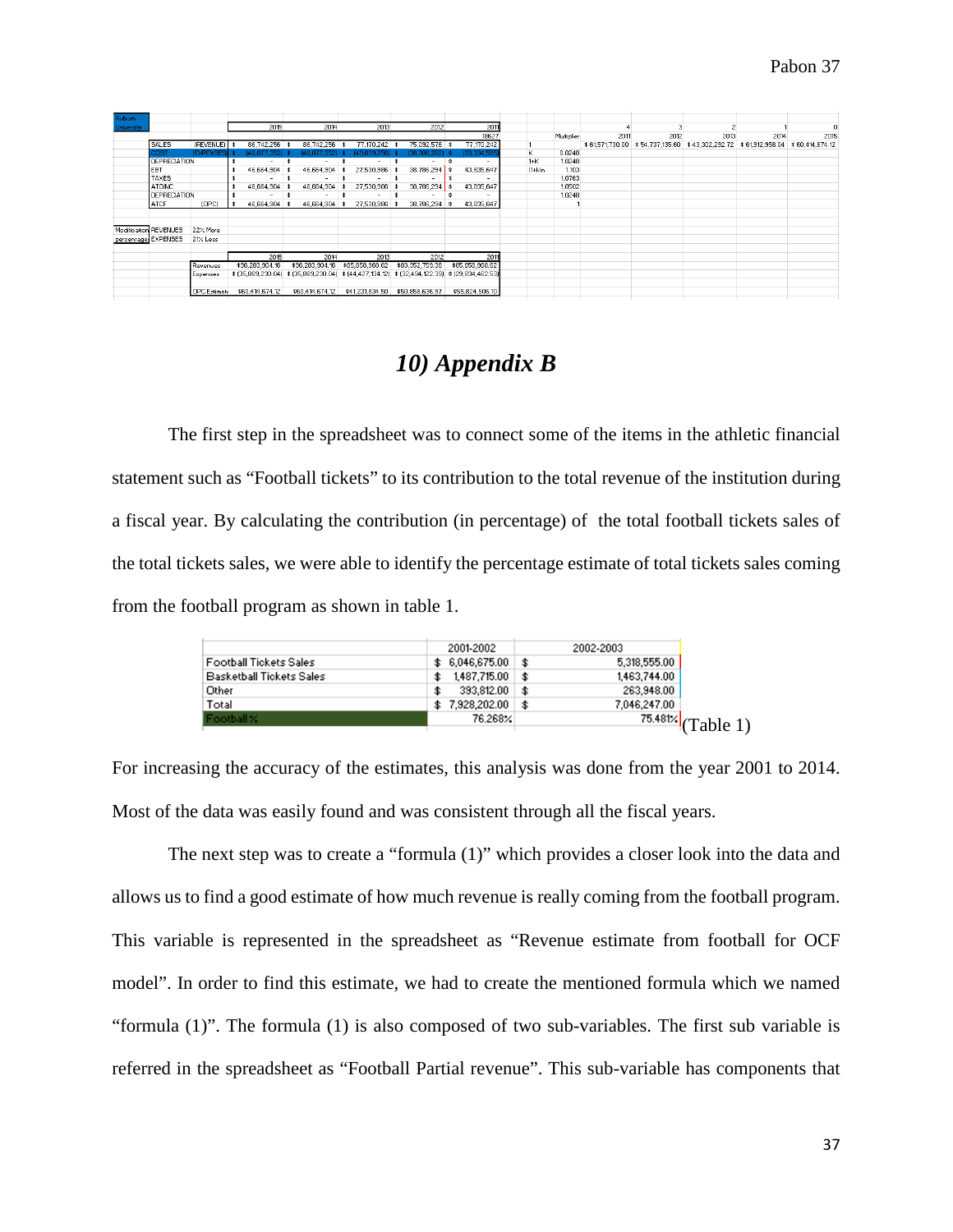add value to the final revenue reported by UVA. There are three components. The first one is the "ACC Distribution percentage for football" category. It tells us how much money is given by the conferences to be distributed to all athletic programs within the ACC conference. To create this component, we took the total amount of money received by the institution each year and multiplied it by the percentage of contribution of football tickets calculated before. The multiplication of these two numbers gave the percentage that football gains from this inflow which was coming from the ACC (for 2001 this value was \$6,195,381.43 as shown in the graph below (lower left corner number).

| <b>ACC Distribution</b>                     | \$<br>8,123,181.00 | \$<br>8,548,218.00              |
|---------------------------------------------|--------------------|---------------------------------|
|                                             | \$<br>8,123,181.00 | \$<br>8,548,218.00              |
|                                             | \$<br>6,332,254.00 | \$<br>6,945,390.00              |
|                                             | \$<br>6,046,675.00 | \$<br>5,318,555.00              |
|                                             | \$<br>3,829,994.00 | \$<br>4,729,712.00              |
| Football guaranties                         | \$<br>1,540,539.00 | \$<br>1,080,627.00              |
|                                             | \$<br>1,530,663.00 | \$<br>1,744,435.00              |
|                                             | \$<br>1,487,715.00 | \$<br>1,463,744.00              |
|                                             | \$<br>884,796.00   | \$<br>966,697.00                |
|                                             | \$<br>597,339.00   | \$<br>674,924.00                |
|                                             | \$<br>500,000.00   | \$<br>518,333.00                |
|                                             | \$<br>443,018.00   | \$<br>514,127.00                |
|                                             | \$<br>393,812.00   | \$<br>330,587.00                |
|                                             | \$<br>365,478.00   | \$<br>300,000.00                |
|                                             | \$<br>286,645.00   | \$<br>263,948.00                |
|                                             | \$<br>194,614.00   | \$<br>219,778.00                |
|                                             | \$<br>188,856.00   | \$<br>200,481.00                |
|                                             | \$<br>184,666.00   | \$<br>195,380.00                |
|                                             | \$<br>100,000.00   | \$<br>183,640.00                |
|                                             |                    | \$<br>155,742.00                |
|                                             |                    | \$<br>100,000.00                |
|                                             |                    |                                 |
| % Xof ACC Distribution cominng from footbal | \$<br>6,195,381.43 | \$<br>6,452,252.89<br>(Table 2) |

The second component is one called "Football Guaranties" which is the guarantee money that football received coming from its operations (like contracts). This component can be visualized also in the graphic above in the bold cell.

The third component for the "Football Partial Revenue" is the total "Football ticket sales" which was reported in the athletic financial statements of UVA as shown below.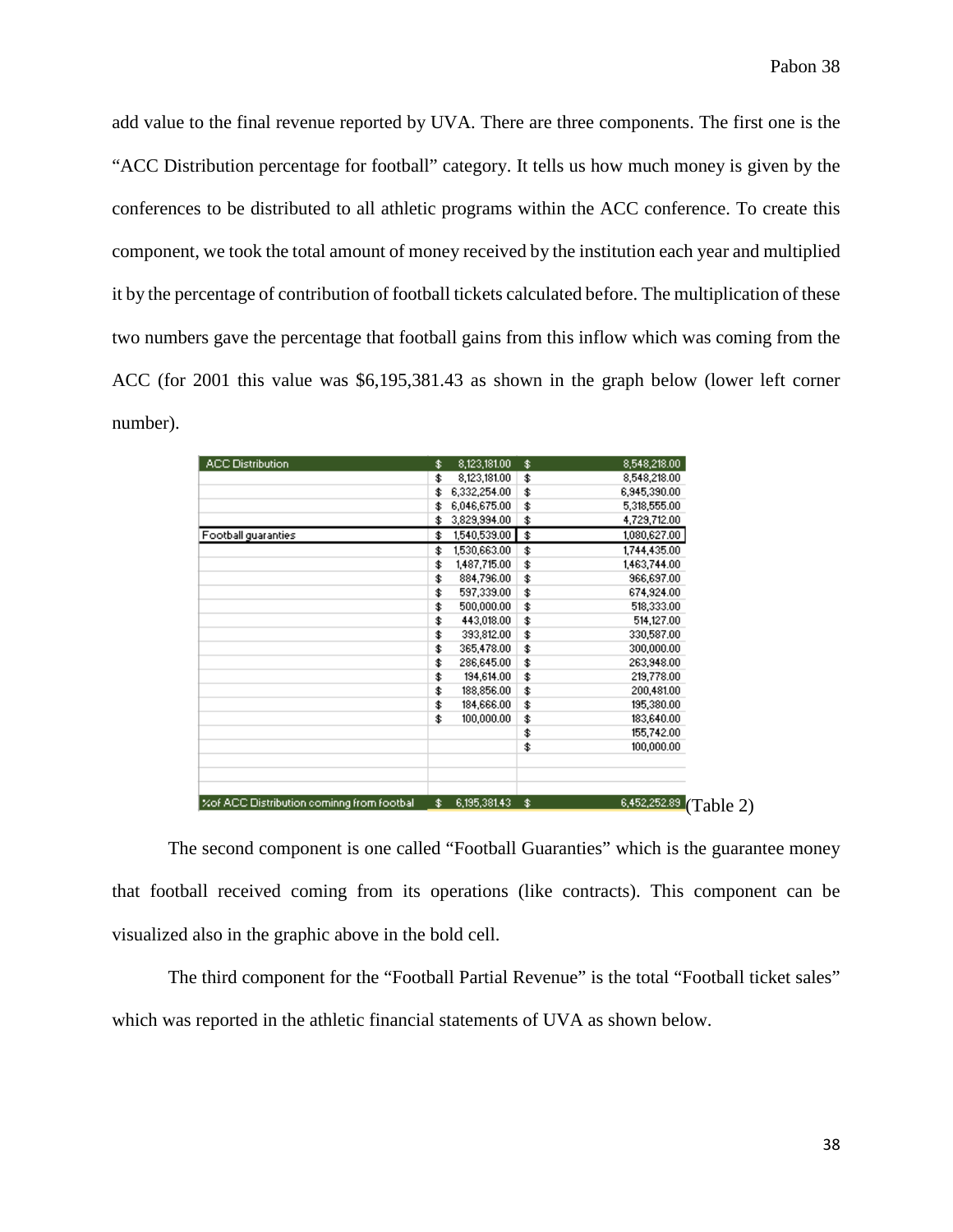| Football Tickets Sales          |     |                     | 5,318,555,00              |
|---------------------------------|-----|---------------------|---------------------------|
| <b>Basketball Tickets Sales</b> | \$. | $1.487.715.00$   \$ | 1,463,744.00              |
| Other                           |     | $393.812.00$   \$   | 263,948.00                |
| Total                           |     |                     | 7.046.247.00              |
| Football X                      |     | 76.268%             | $75.481 \times (Table 3)$ |

Now that all the components are ready, the final step was to add them together as the following image shows.

```
$13,782,595.43 \$
                               12,851,434.89 (Table 4)
```
By finding this variable, another piece of useful information was found. In the excel spreadsheet this variable can be identified as "% of Revenue coming from football" shown in table 5.

|                                       | 2001-2002           | 2002-2003     |                                     |
|---------------------------------------|---------------------|---------------|-------------------------------------|
| <b>Footbal Partial Revenue</b>        | $$13,782,595,43$ \$ | 12,851,434.89 |                                     |
| Total Revenue                         |                     | 34,454,318,00 |                                     |
| $\times$ Of Rev. Coming From Football | 41.727%             |               | $\frac{37.300 \times}{2}$ (Table 5) |
|                                       |                     |               |                                     |

The ability of this category is that it shows what was the contribution of the football program in the total revenue amount of the athletic department. The way to calculate it was by dividing the "football partial revenue" over the "Total revenue" category. The "Total Revenue" category also made by other sub variables that are shown in the spreadsheet. These sub variables make sure that the value given by the UVA athletic financial statement was correct and accurate. It is extremely important to explain that the information that we could not find within the spreadsheet categories was filled out by two different methods. The most common method used was a forecasting regression. This method was applied in the "Total Revenue" as described in the image below (blue cells).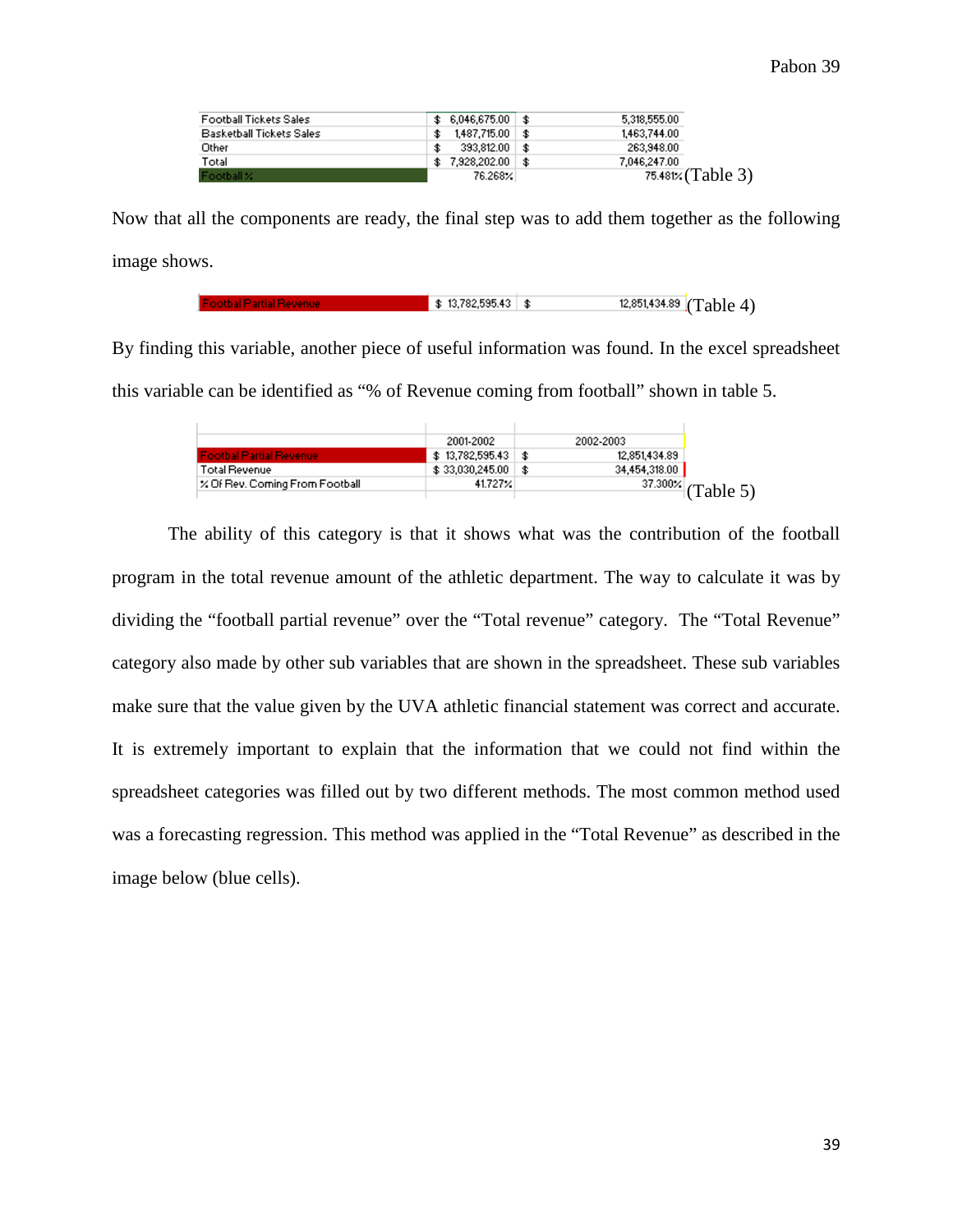|               | 6th                   |        |                      |         |        |             |       |         |                                                   |
|---------------|-----------------------|--------|----------------------|---------|--------|-------------|-------|---------|---------------------------------------------------|
| 33,030,245.00 | SUMMARY OUTPUT        |        |                      |         |        |             |       |         |                                                   |
| 34,454,318.00 |                       |        |                      |         |        |             |       |         |                                                   |
| 35,878,391,00 | Regression Statistics |        |                      |         |        |             |       |         |                                                   |
| 42,192,222.00 | Multiple              | 0.9487 |                      |         |        |             |       |         |                                                   |
| 48,459,703.00 | R Squari              | 0.9    |                      |         |        |             |       |         |                                                   |
| 50,382,021.80 | Adjusted              | 0.8666 |                      |         |        |             |       |         |                                                   |
| 62,192,244.00 | Standard              | 2E+06  |                      |         |        |             |       |         |                                                   |
| 63,705,490.00 | Observal              | 5      |                      |         |        |             |       |         |                                                   |
| 67,886,546.41 |                       |        |                      |         |        |             |       |         |                                                   |
| 72,686,483.53 | ANOVA.                |        |                      |         |        |             |       |         |                                                   |
| 79,177,920.00 |                       | ď      | 55                   | ΛÆ      | F      | mificance F |       |         |                                                   |
| 75,502,069.00 | Regress               |        | $1E+14$              | $1E+14$ | 26.994 | 0.0139      |       |         |                                                   |
| 82,987,758.00 | Residual              | 3      | 2E+13                | 6E+12   |        |             |       |         |                                                   |
|               | Total                 | 4      | 2E+14                |         |        |             |       |         |                                                   |
|               |                       |        | Coefficienandard Erl | t Stat. |        |             |       |         | P-value   ower 953 Ipper 953 over 95 Opper 95.0%" |
|               | Intercept             | 3E+07  | 2E+06                | 11.049  | 0.0016 | 2E+07       | 4E+07 | 2E+07   | 4E+07                                             |
|               | X Variabl             | 4E+06  | 742885               | 5.1955  | 0.0139 | 1E+06       | 6E+06 | $IE+06$ | 6E+06                                             |
|               |                       |        |                      |         |        |             |       |         |                                                   |

In this way, we were able to estimate the total revenue value for each year in which the information was missing. The second component of "formula  $(1)$ " is one that comes from external capital sources. This information is hard to find in any athletic statements. These external cash inflows come from a lot of different sources. In UVA these sources were Annual giving's, Annual funding, Endowment distribution, Income distribution, Parking fee revenue, Facility Rentals and "Friends of" gifts as shown on table 6.

| Virgina's Athletic Foundation         |     |                     |      |                          |  |
|---------------------------------------|-----|---------------------|------|--------------------------|--|
| Annual Giving/fundings                | \$  | $8,690,557.00$ \ \$ |      | $\overline{\phantom{a}}$ |  |
| Endowment distribution/Income         | \$  | 630,422.00          | \$   | 200,481.00               |  |
| Parking fee Revenuel Facility Rentals | \$  | 322,184.00          | \$   | 183,640.00               |  |
| interest Income/Earned                | \$  | 218,238.00          | \$   | 195,380.00               |  |
| Sum Of Foundation aids                | \$  | ٠                   |      | 8,438,647.00             |  |
| "Friends of" Gifts                    | \$. | 157,386.00          | -\$  | 330,587.00               |  |
| <b>Total Help</b>                     |     | 10,018,787.00       | - \$ | $9,348,735.00$ (Table 7) |  |

In the UVA spreadsheet, this external source of inflow is recorded as "Virginia Athletic Foundation". The Virginia Athletic foundation assumes that the total amount of money generated by them is given to all sports programs within the institution. This means that the amount of capital given in the statement has to be weighted in order to attribute them to a specific program. That is one of the reasons why "% of Revenue coming from football" category was vital for this research since it allowed us to increase the accuracy of the final estimate.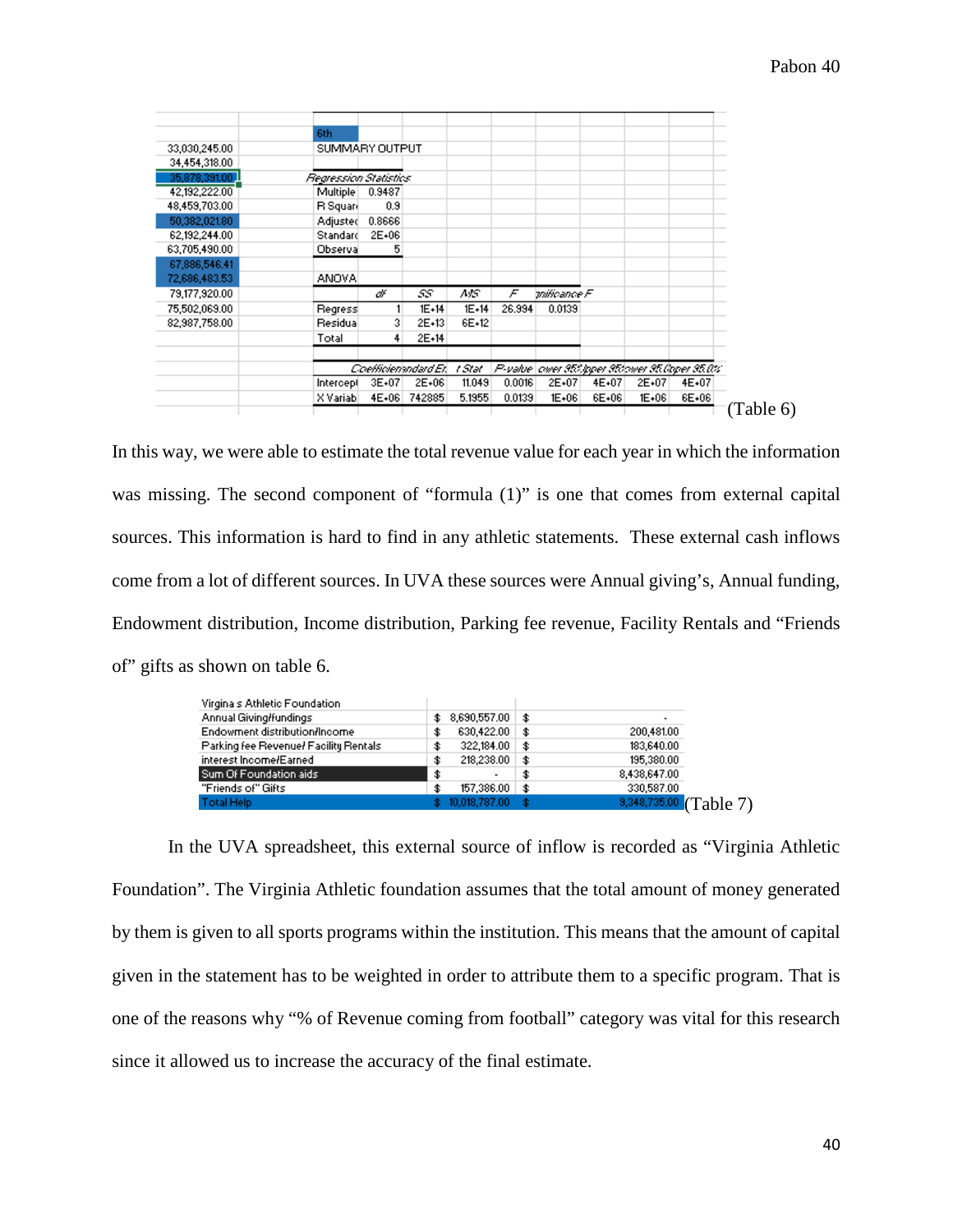The way to find the missing variable in the "formula (1)" is by multiplying the "total help for Football" category (table 9) by the "% of Revenue coming from football" (table 5).

| Virgina's Athletic Foundation         |                           |
|---------------------------------------|---------------------------|
| Annual Giving/fundings                | 8,690,557.00<br>\$        |
| Endowment distribution/Income         | 630,422.00<br>\$          |
| Parking fee Revenuel Facility Rentals | 322,184.00<br>\$          |
| interest Incorne/Earned               | 218,238.00<br>\$          |
| Sum Of Foundation aids                | \$                        |
| "Friends of" Gifts                    | 157,386.00<br>\$          |
| <b>Total Help</b>                     | $10,018,787.00$ (Table 8) |

| PERCENTAGE FOR FOOTBALL       |                        |     |                          |  |
|-------------------------------|------------------------|-----|--------------------------|--|
| Annual Giving                 | $3,626,325.85$ \$      |     | $\overline{\phantom{a}}$ |  |
| <b>Endowment distribution</b> | \$<br>$263,057.43$ \$  |     | 74,779.26                |  |
| Parking fee Revenue           | \$<br>134,438.35       | -\$ | 68,497.58                |  |
| interest Income               | \$<br>91,064.60        | ∣\$ | 72,876.59                |  |
| Sum Of Foundation aids        |                        |     | 3,147,609.03             |  |
| "Friends of" Gifts            | \$<br>$65,672.77$   \$ |     | 123,308.70               |  |
| Total Help For Football       | $$4,180,559,00$ \ \$   |     | $3,487,071.18$ (Table 9) |  |

In this way, we came out with the two components in "formula  $(1)$ ". The next step was to add them together to produce the "Revenue estimate from football for OCF model" shown in the table 9.

Revenue Est. from Football For OCF Model \$17,963,154.43 \$16.38,506.07 (Table 9)

This variable was one of the key variables for the NPV model. It is important to explain that all the information for the "Total help from football" was not available. For that reason a forecast regression was used to calculation the missing data to create table 10.

|                 |                 |               | 3rd                   |              |                |             |         |                |              |              |              |
|-----------------|-----------------|---------------|-----------------------|--------------|----------------|-------------|---------|----------------|--------------|--------------|--------------|
|                 |                 | 4,180,559.00  | SUMMARY OUTPUT        |              |                |             |         |                |              |              |              |
|                 | $2$ \$          | 3,487,071.18  |                       |              |                |             |         |                |              |              |              |
| $\frac{3}{2}$   |                 | 2,793,583.35  | Regression Statistics |              |                |             |         |                |              |              |              |
|                 |                 | 6,183,403.06  | Multiple R            |              |                |             |         |                |              |              |              |
|                 | 5<br>\$         | 7,476,612.73  | R Square              |              |                |             |         |                |              |              |              |
| 6               |                 | 7,610,777.66  | Adjusted R Square     | 65535        |                |             |         |                |              |              |              |
|                 | $7$ \$          | 7,427,055.35  | Standard Error        |              |                |             |         |                |              |              |              |
|                 | 8 <sup>3</sup>  | 9,094,784.25  | Observations          |              |                |             |         |                |              |              |              |
| $\overline{3}$  |                 | 9,773,389.23  |                       |              |                |             |         |                |              |              |              |
| 10 <sup>1</sup> |                 | 10,604,868.88 | <b>ANOVA</b>          |              |                |             |         |                |              |              |              |
|                 | 11 <sup>3</sup> | 8,378,796.92  |                       | ď            | 55             | AIS         | F       | Significance F |              |              |              |
|                 | 12 <sub>3</sub> | 7,720,189.18  | Regression            |              | 2.40463E+11    | 2.40463E+11 | #NUM!   | #NUM!          |              |              |              |
|                 | 13 <sup>3</sup> | 7,156,458.15  | Residual              |              | 0              | 65535       |         |                |              |              |              |
|                 |                 |               | Total                 |              | 2.40463E+11    |             |         |                |              |              |              |
|                 |                 |               |                       |              |                |             |         |                |              |              |              |
|                 |                 |               |                       | Coefficients | Standard Error | t Stat      | P-value | Lower 95%      | Upper 95%    | Lower SE OS  | Upper 95.0%  |
|                 |                 |               | Intercept             | 4874046.821  |                | 65535       | #NUM!   | 4874046.821    | 4874046.821  | 4874046.821  | 4874046.821  |
|                 |                 |               | X Variable 1          | -693487.8228 |                | 65535       | #NUM!   | -693487.8228   | -693487.8228 | -693487.8228 | -693487.8228 |
|                 |                 |               |                       |              |                |             |         |                |              |              |              |

(Table 10)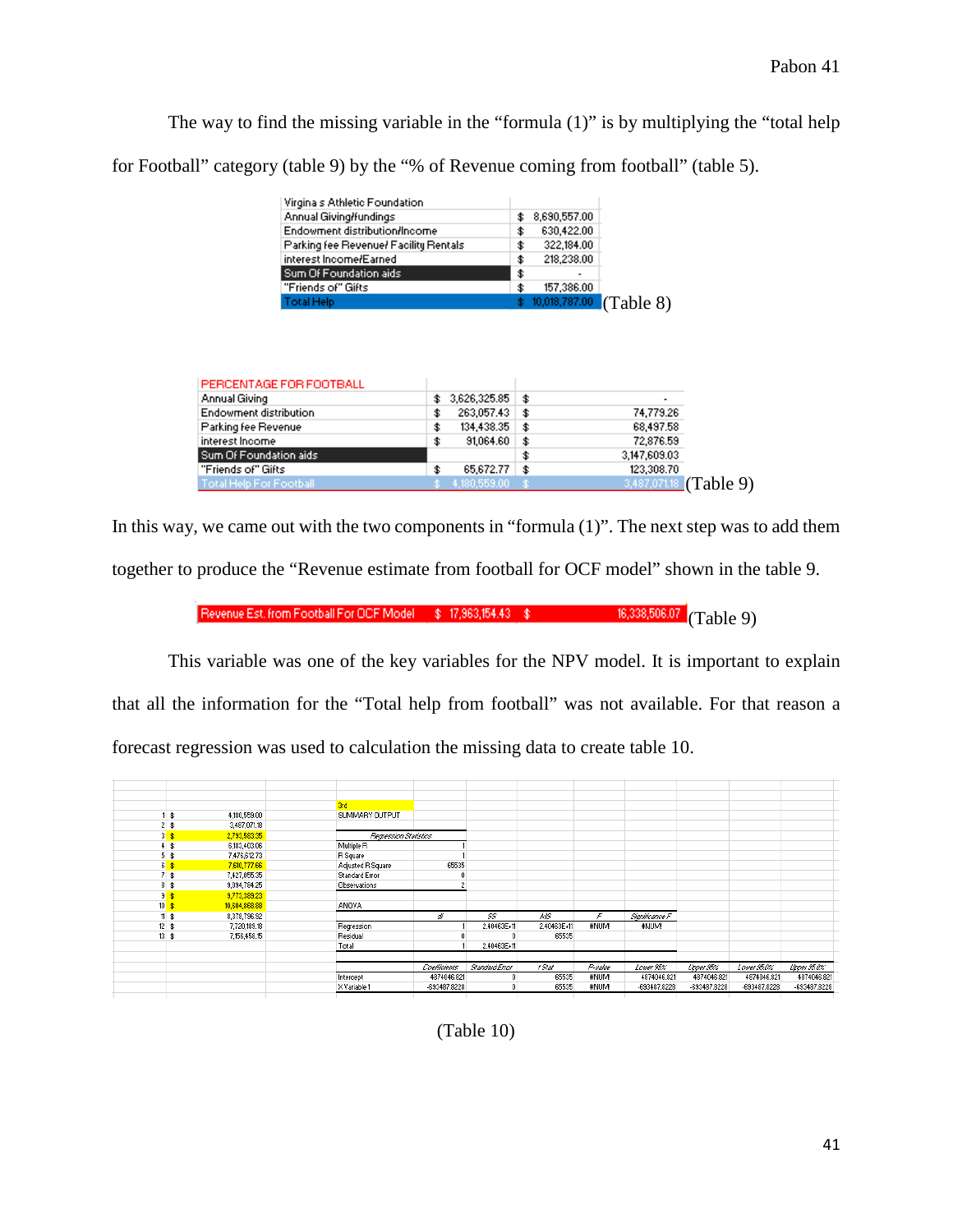Now that we have the revenue estimates, the next estimate to create came from the UVA expenses. For this estimate, the process is basically the same as the revenue section in which a "formula (1)" had to be created to find the real expenses for the football program at UVA. These two components were "Total Expenses coming from Football" and "Total Expenses From Football" (VSFA). To find the first component we had to do an analysis of what the percentage contribution of football to the total expenses of selected universities was. This number was close to 20% in most of the cases. For that reason the decision criteria was to use a flat 20% of the "Total Expense" cell. This means that from the total expenses of all athletic programs during a fiscal year, 20 percent was coming from football as shown in (table 11).

|                                        | 2001-2002            | 2002-2003                             |
|----------------------------------------|----------------------|---------------------------------------|
| <b>Salaries</b>                        | 9,594,963.00<br>\$.  | \$3,729,593.00                        |
| Scholarships                           | 6,332,254.00<br>\$.  | \$6,945,390.00                        |
| <b>Contraactual Services</b>           | 4,373,108.00  <br>\$ | 4,236,514.00<br>\$.                   |
| travel                                 | 2,820,434.00<br>\$   | \$3,379,220.00                        |
| Supplies and Equipement                | 2,485,648.00<br>\$   | \$2,636,352.00                        |
| <b>Fringe Benefits</b>                 | 2,317,832.00<br>\$   | 2,210,627.00<br>\$.                   |
| Tranfers                               | 1,874,000.00<br>\$.  | 1,379,000.00<br>\$.                   |
| Wages                                  | 1,277,642.00<br>\$   | 1,545,489.00<br>\$.                   |
| University Overhead/ and contibutions. | 1,146,396.00<br>\$   | 1,364,100.00<br>\$                    |
| Continuos Charges                      | 268,622.00<br>\$     | \$<br>917,817.00                      |
| Debt Services                          |                      |                                       |
| Salaries and Wages                     |                      |                                       |
| Services                               |                      |                                       |
| FOOTBALL AND BASKEBALL GUARANTEE       |                      |                                       |
| Subtotal                               | \$32,490,899.00      | \$34,344,102.00                       |
| <b>Total Expense</b>                   | \$30,616,899.00      | \$32,965,102.00                       |
| Estimate percentage coming from rev-   | $20.000 \times$      | 20.000%                               |
| Total Expenses coming from football    | 6,123,379.80<br>\$   | $\frac{1}{2}$ 6,593,020.40 (Table 11) |

For the second component, the analysis of external outflows was required. This part was similar to the way the external inflow worked for the revenue section. The external outflow also came from the Virginia Athletic Foundation activities that were not originally recorded in the athletic financial statement. Table 12 explains this in more detail.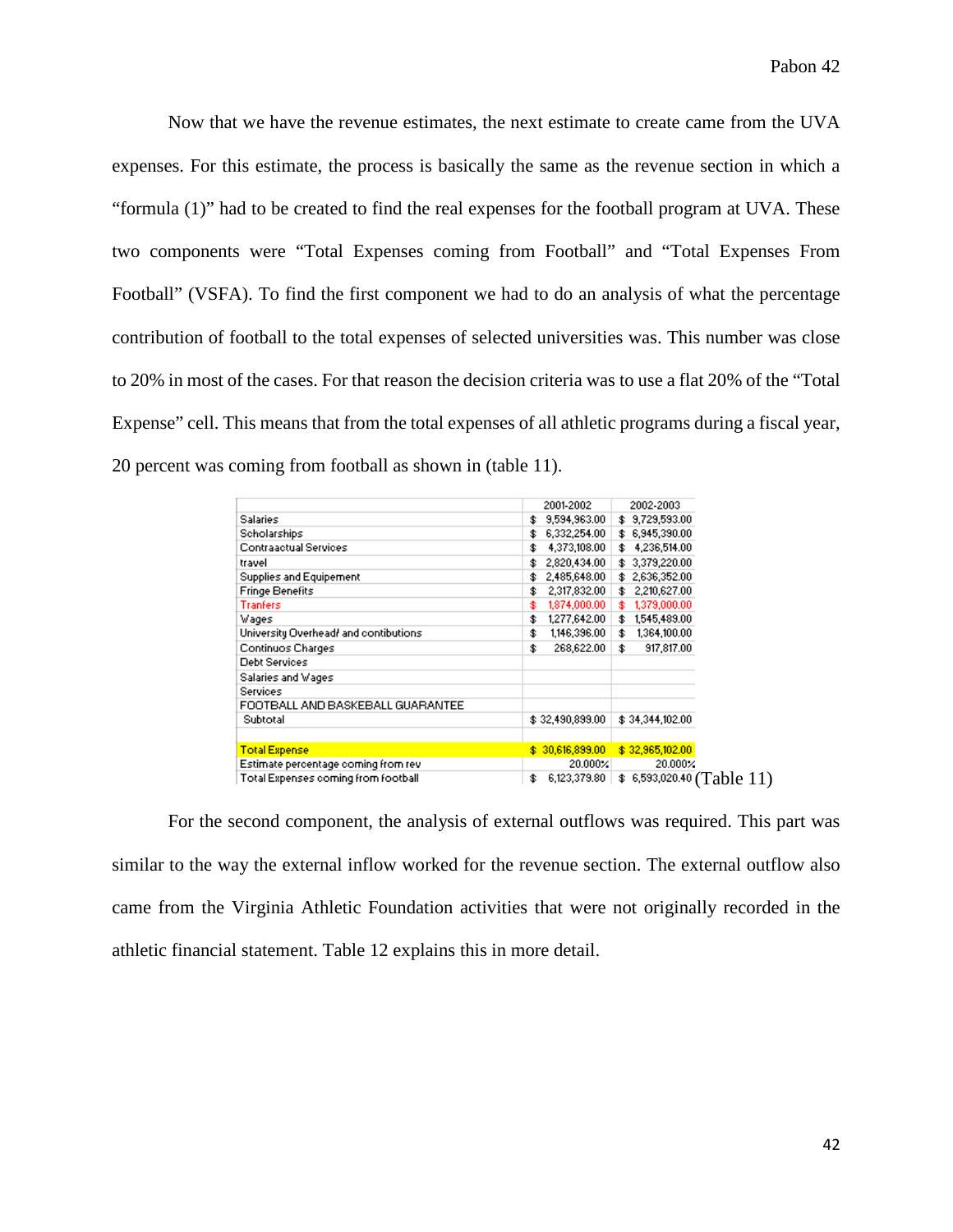| <b>VSAF</b>                                                                    |  |
|--------------------------------------------------------------------------------|--|
| Scholarships<br>6,197,570.00<br>\$                                             |  |
| Personnel<br>659,707.00<br>\$                                                  |  |
| General and administrative<br>\$                                               |  |
| 500,000.00<br>Academic Advising Support/Academic Affairs Support<br>\$         |  |
| Administrative<br>245,094.00<br>\$                                             |  |
| 195,816.00<br><b>Parking Expenses</b><br>\$                                    |  |
| Publications/Publications and stewardships<br>127,983.00<br>\$                 |  |
| McCue Center Renovation<br>100,000.00<br>\$                                    |  |
| <b>Conversion Of Perry Foundation</b><br>\$                                    |  |
| <b>Sponsored Events</b><br>90,113.00<br>\$                                     |  |
| "Friends Of" Distribution!"Friends of" Operational transfer<br>85,635.00<br>\$ |  |
| Travel Expenses/Development and travel<br>53,174.00<br>\$                      |  |
| Website and Database Maintenance                                               |  |
| <b>Athletic Operational Support</b>                                            |  |
| Depreciation<br>4,664.32<br>\$                                                 |  |
|                                                                                |  |
| Total<br>8,255,092.00<br>\$                                                    |  |
|                                                                                |  |

The flat percentage that was chosen to be used in the first part of the analysis is now going to be used again to weight the external expenses that football contributed for the VSAF. Each category was multiplied by the football contribution (20%). The excel spreadsheet had vast information in the VSAF section which also required the use of data analysis to fill out the information that was not available. The first approach we took was to use the forecasting regression as we did in the previous scenarios. We detected that the regression was not accurate for this case since important information was missing, which made the regression results biased. For this reason we created the following table to come out with the approximation.

| \$30,616,899,00 | $100\%$               |
|-----------------|-----------------------|
| 8,255,092.00    | 27%                   |
| \$82,987,761.00 | 100%                  |
| 21,616,181.00   | 26%                   |
| \$74,538,710,00 | $100\times$           |
| \$21.966.612.00 | 29%                   |
| \$79,177,920.00 | $100\%$               |
| \$20,834,860.00 | <u>26%</u> (Table 13) |
|                 |                       |

The first part for the rule to work was to see what was the percentage of the total from the VSAF section and see it correspondent percentage which was attributed to this cell. After this, we compared it to the total expense for the athletics department. The next step was to average the data available and see what was the percentage associated with it. In each case, the number was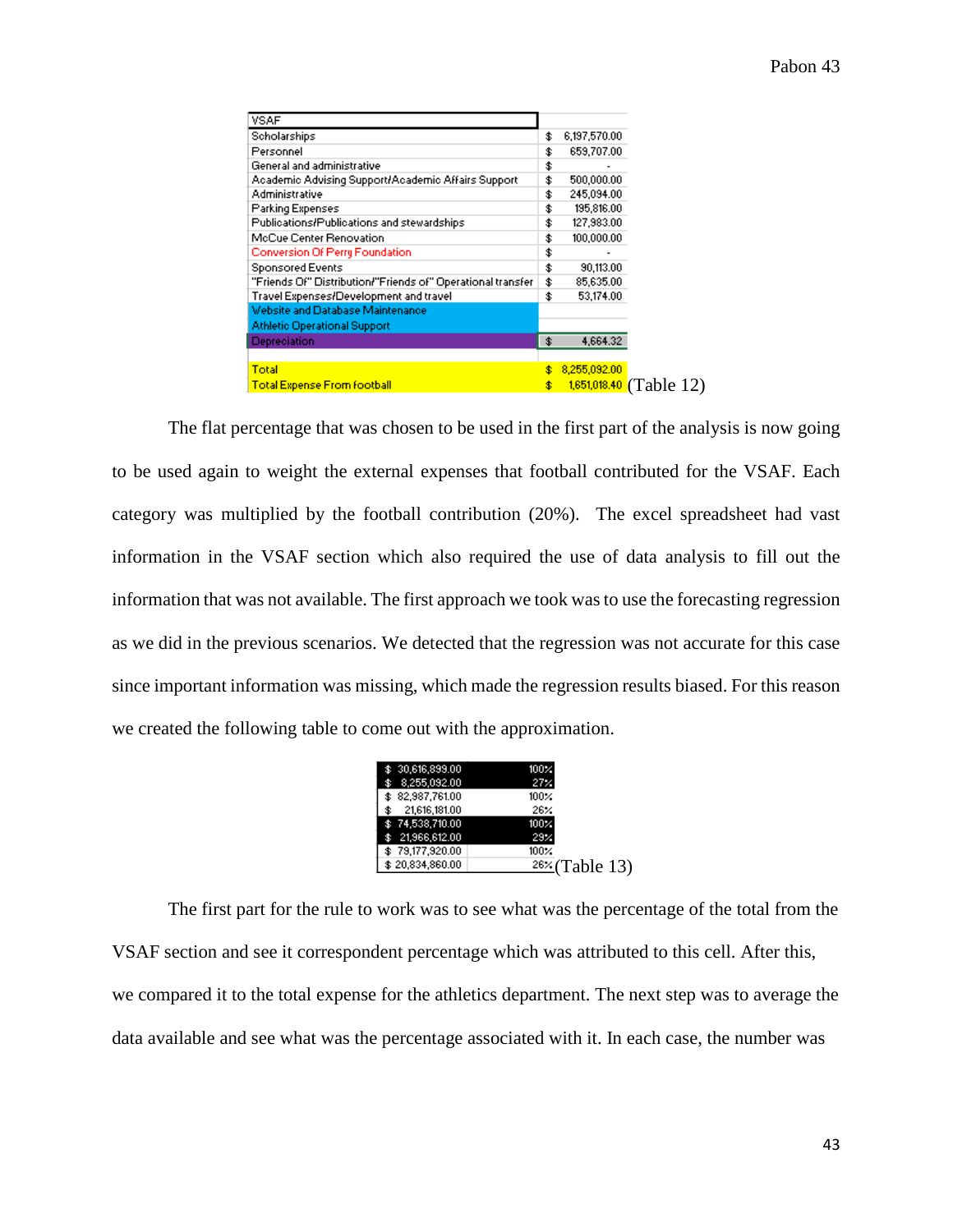close to 27 %. Thus, we decided to use 27% as a base for the creation of the following table. Here are a couple examples of this process (table 14).

| CACLULATION BASE   | Equal x21            | $100 \times$      |
|--------------------|----------------------|-------------------|
|                    | Result               | $27 \times$       |
|                    |                      |                   |
| Calculation of 143 | \$62,409,012.00      | $100 \times$      |
|                    | 16,974,317.81<br>\$. | $27 \times$       |
| Calculation of H43 | \$ 61,436,616.00     | $100 \times$      |
|                    | \$16,709,840.65      | $27\%$ (Table 14) |

The last step for the expenses section was to simply add the "Total Expenses Coming From Football" with "Total Expenses from football" (VSFA). This sum gave us the "Expenses Estimate from Football for the OCF Model" that goes into the OCF section of the Net Present Value Model and is shown in table 15.

#### $\frac{1}{2}$   $\frac{1}{2}$  7,774,398.20  $\frac{1}{2}$   $\frac{1}{2}$  8,386,223.34  $\frac{1}{2}$  8,969,579.47 (Table 15) Expenses Est, from Football For OCF Model

After all these calculations, the next step was to find the depreciation variable. For this purpose, we ignore depreciation after the creation of spreadsheets that strongly suggested that depreciation should not be taking into account since it is so small that it will not have any effect in this study. The following table shows that depreciation was around 0.015%.

|           |        | $$4,664.32$ $$30,616,899.00$ |                  |
|-----------|--------|------------------------------|------------------|
| Estimate  | 0.015% | 100%                         |                  |
| of        |        |                              |                  |
| total dep |        | $$5,066.01$ $$32,965,102.00$ |                  |
|           | 0.015% | 100%                         |                  |
|           |        |                              | $\pm$ (Table 16) |

With the exclusion of the depreciation, the next important variable that requires an examination is the taxes. This component is necessary to calculate ATONIC (operating income) for the football program. The "Taxes" variable is the easiest one to work with since universities do not have to pay taxes according with the Association of American Universities website.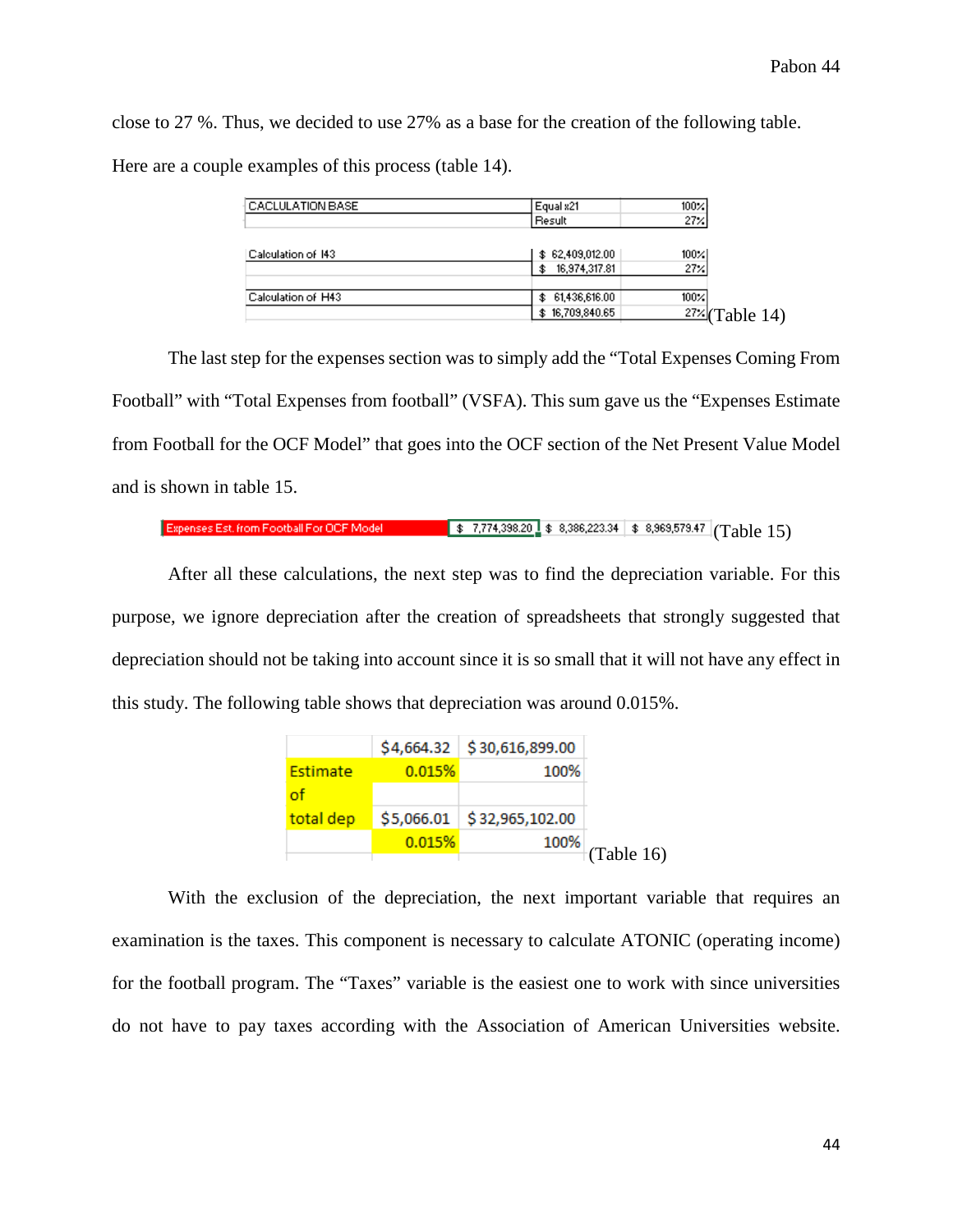(http://www.aau.edu/workarea/downloadasset.aspx?id=14246). This means the taxes will be \$0, making an equality between EBT and ATOINC.

In table 17, there is an example illustration about how we attained the partial OCF for a year.

| <b>SALES</b>       | (REVENUE)  | -Ŝ | 60,000    |
|--------------------|------------|----|-----------|
| minus COST         | (EXPENSES) | S  | (25,000)  |
| minus DEPRECIATION |            | \$ | (24, 750) |
| equal EBT          |            | \$ | 10,250    |
| minus TAXES        |            | \$ |           |
| equal ATOINC       |            | \$ | 10,250    |
| plus DEPRECIATION  |            | \$ | 24,750    |
| equal ATCF         | (OPC)      | \$ | 35,000    |
|                    |            |    |           |

| <b>SALES</b>        | (REVENUE)       | \$ | 59,227,831     |
|---------------------|-----------------|----|----------------|
| COST                | <b>EXPENSES</b> | S  | (27, 694, 367) |
| <b>DEPRECIATION</b> |                 | \$ |                |
| <b>EBT</b>          |                 | \$ | 31,533,464     |
| <b>TAXES</b>        |                 | \$ |                |
| <b>ATOINC</b>       |                 | \$ | 31,533,464     |
| <b>DEPRECIATION</b> |                 | \$ |                |
| ATCF                | OPC)            | S  | 31,533,464     |

Applied example

Now for the analysis of the 15 schools, we used a database which is called "The Equity in Athletics Data Analysis Cutting Tool" (CITATION) which provided a solid data source for data interpretation for athletic programs in any university in the U.S. The numbers that appear in the database are not as specific as the ones founded in the UVA athletic statements, but they are close to the ones we found by analyzing UVA. This is the main reason why we decided to use them for the NPV model. Since this numbers are not totally precise, a percentage modification had to be done before we could apply them to the OCF formula. The modification compared the UVA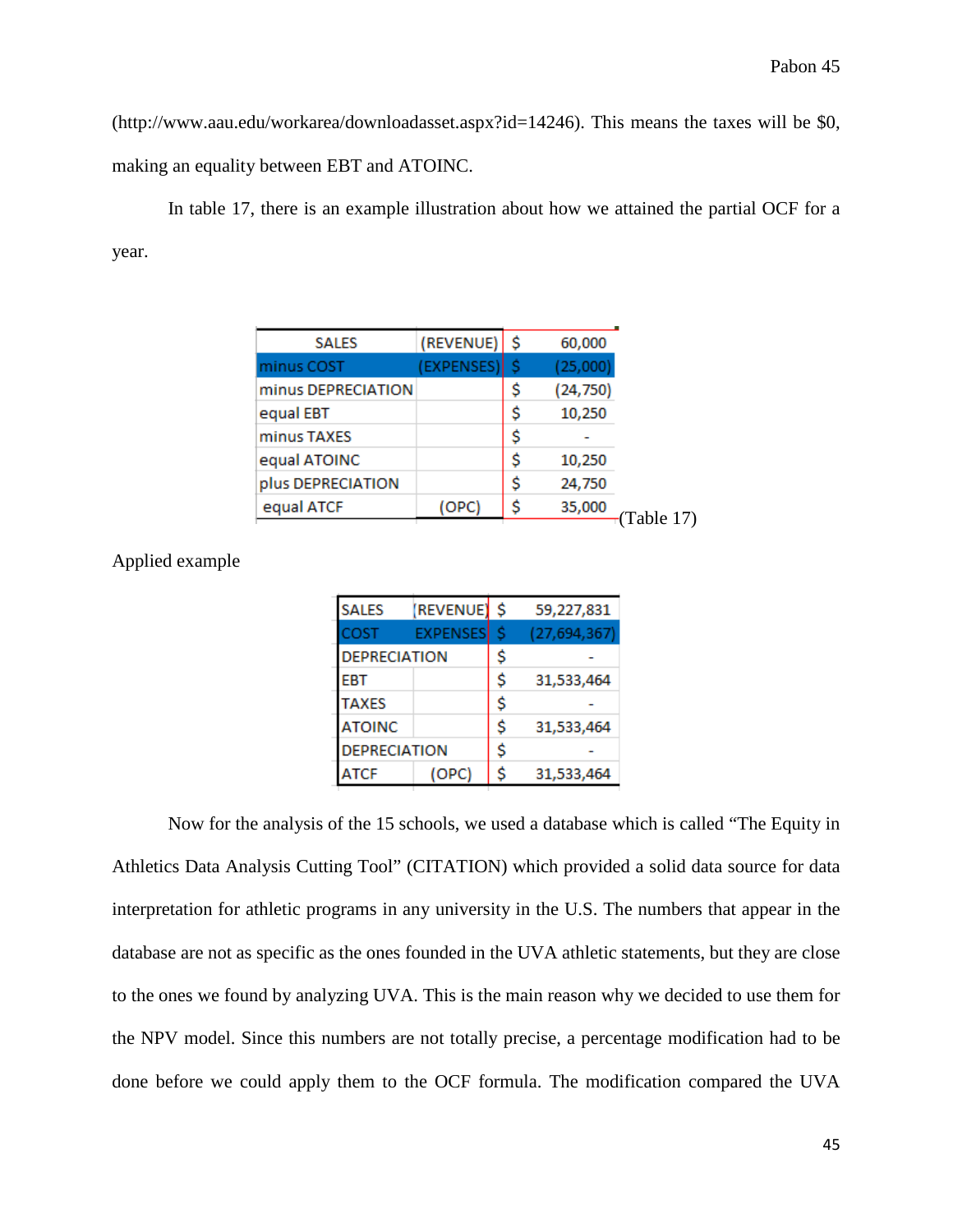numbers in the database with the ones we estimated. After this examination, we found that there was a percentage deviation in them. This difference was around 21% less for expenses and a total of 22% extra for the revenues. This is better illustrated in table 18.

|                     |    | Calculated Web Calculated |     |              |
|---------------------|----|---------------------------|-----|--------------|
| <b>SALES</b>        | s  | 24,551,003                | - S | 31,552,009   |
| COST                |    | $(18,083,383)$ \$         |     | (22,899,872) |
| <b>DEPRECIATION</b> | Ş  |                           |     |              |
| EBT                 | \$ | 6,467,620                 | - S | 8,652,137    |
| <b>TAXES</b>        | \$ |                           |     |              |
| <b>ATOINC</b>       | \$ | 6,467,620                 | s   | 8,652,137    |
| <b>DEPRECIATION</b> | \$ |                           |     |              |
| <b>ATCF</b>         | s  | 6,467,620                 | S   | 8,652,137    |

To summarize this approach, each number in the data base will be multiplied for the percentage corrections that we just explained. In the revenue category an extra 22% should be added and for the expenses category there is a reduction of 21% of the original number. Table 19 shows an example of this modification.

|                              |                     |                     |    | 2015              |    | 2014              |    | 2013              |    | 2012                |    | 2011              |
|------------------------------|---------------------|---------------------|----|-------------------|----|-------------------|----|-------------------|----|---------------------|----|-------------------|
| $***$                        |                     |                     |    |                   |    |                   |    |                   |    |                     |    |                   |
|                              | <b>SALES</b>        | (REVENUE)           | Ŝ  | 59,227,831        | Ŝ. | 59,227,831        | -S | 52,793,124        | -S | 47,869,615          | Ŝ. | 49,754,373        |
|                              | COST                | (EXPENSES)          | s  | (27,694,367       |    | (27,694,367       |    | (26,678,123)      | .S | (20, 624, 183)      | .S | (19,079,552)      |
|                              | <b>DEPRECIATION</b> |                     | \$ |                   | Ś  |                   | Ś  |                   | Ś  |                     | \$ |                   |
|                              | <b>EBT</b>          |                     | \$ | 31,533,464        | \$ | 31,533,464        | \$ | 26,115,001        | \$ | 27,245,432          | \$ | 30,674,821        |
|                              | <b>TAXES</b>        |                     | \$ |                   | S  |                   | S  |                   | S  |                     | s  |                   |
|                              | <b>ATOINC</b>       |                     | \$ | 31,533,464        | Ś  | 31,533,464        | Ś  | 26,115,001        | Ś  | 27,245,432          | Ŝ  | 30,674,821        |
|                              | <b>DEPRECIATION</b> |                     | \$ |                   | Ś  |                   | Ś  |                   | Ś  |                     | Ś  |                   |
|                              | <b>ATCF</b>         | (OPC)               | Ś  | 31,533,464        | \$ | 31,533,464        | \$ | 26,115,001        | S  | 27,245,432          | S  | 30,674,821        |
|                              |                     |                     |    |                   |    |                   |    |                   |    |                     |    |                   |
| <b>Modification REVENUES</b> |                     | 22% More            |    |                   |    |                   |    |                   |    |                     |    |                   |
| percentages                  | <b>EXPENSES</b>     | 21% Less            |    |                   |    |                   |    |                   |    |                     |    |                   |
|                              |                     |                     |    | 2015              |    | 2014              |    | 2013              |    | 2012                |    | 2011              |
|                              |                     | Revenues            |    | \$72,257,953.82   |    | \$72,257,953.82   |    | \$64,407,611.28   |    | \$58,400,930.30     |    | \$60,700,335.06   |
|                              |                     | Expenses            |    | \$(21,878,549.93) |    | \$(21,878,549.93) |    | \$(21,075,717.17) |    | \$(16, 293, 104.57) |    | \$(15,072,846.08) |
|                              |                     | <b>OPC</b> Estimate |    | \$50,379,403.89   |    | \$50,379,403.89   |    | \$43,331,894.11   |    | \$42,107,825.73     |    | \$45,627,488.98   |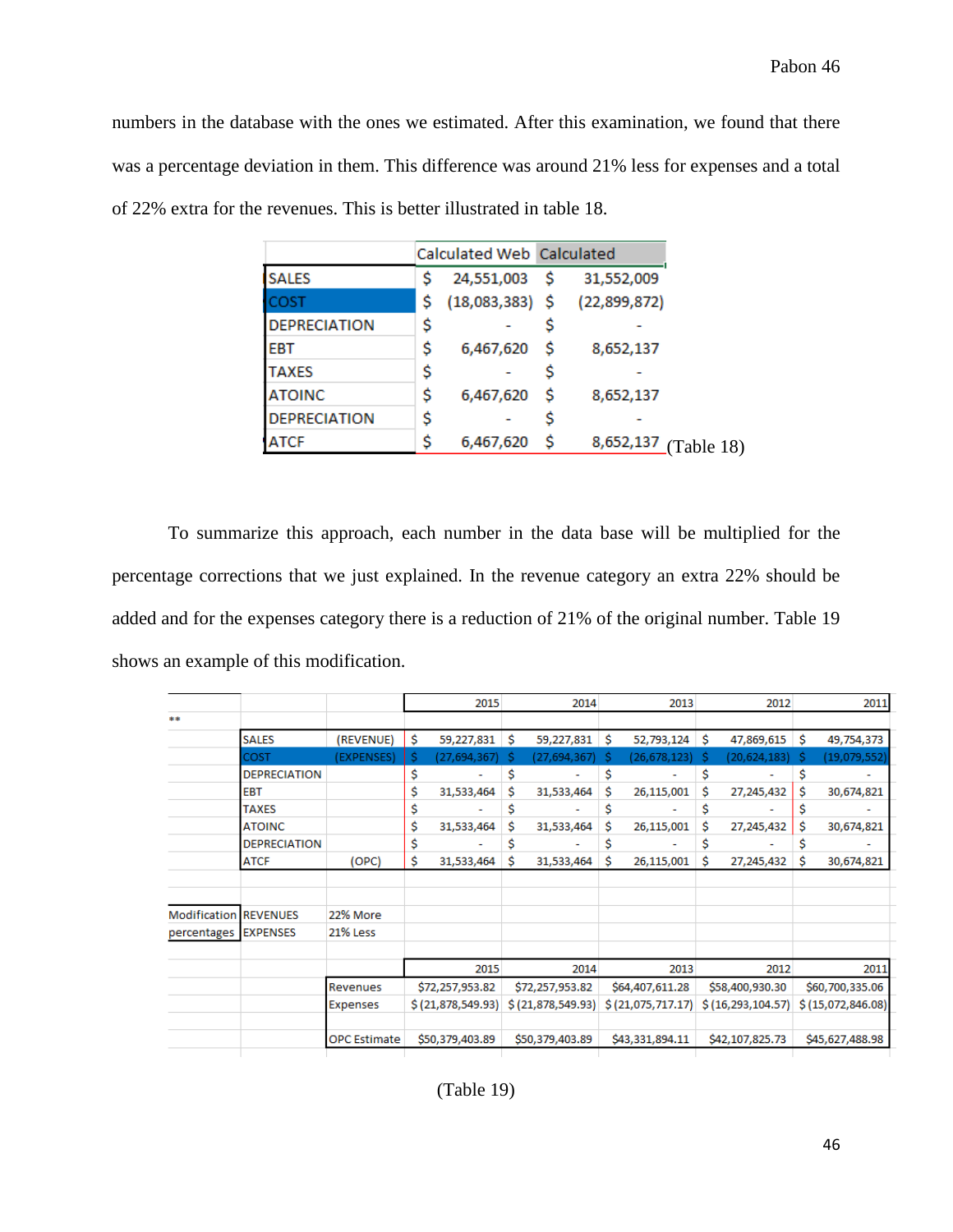The positive result about this modification is that with the increase in the revenue projection we are showing that the number revealed by the database is under calculated. This is excellent for the institution since the university will have an "extra income" that might not be shown directly in the athletic statements. Even better, the university will have a margin of error in case the revenues expected for the fiscal year does not reach the number that the percentage adjustment is showing. On the expense side, it can be an advantage if the athletic personnel understands why this number should be less. As we said before, the number predicted in the model is less than the one recorded in the database. This suggest that the presence of external resources can be used as capital for other needs. The reason why the estimates coming from this research in the expenses category are less than the ones recorded can be explained by the weight distribution of external sources itself. As we explained during the external inflows section under the revenue section, not all the universities list all the detail information in the athletic financial statements. This means that the database is probably assuming that bigger sports like football have more expenses than the rest of the programs or maybe they did not record expenses that organizations like the VSFA did in the UVA athletic statements. So if people who use this model in the future might do not feel comfortable subtracting a total of 21 percent for the expenses number, we recommend to use the original number coming from the data base for the expense section.

All of the previous work was based on finding the OCF for each year. Now the objective is to explain how the first key component in the NPV which is the initial outlay or Io Since the investment outlay for big sports such as football is mainly based on the construction of stadiums that will be the main stream for inflows (tickets, advertisement, sponsorship, events, etc.) we decide to analyze 10 of the stadiums with the most expensive cost in college football (division 1).The information was taken from the "College Football and the most expensive stadiums" article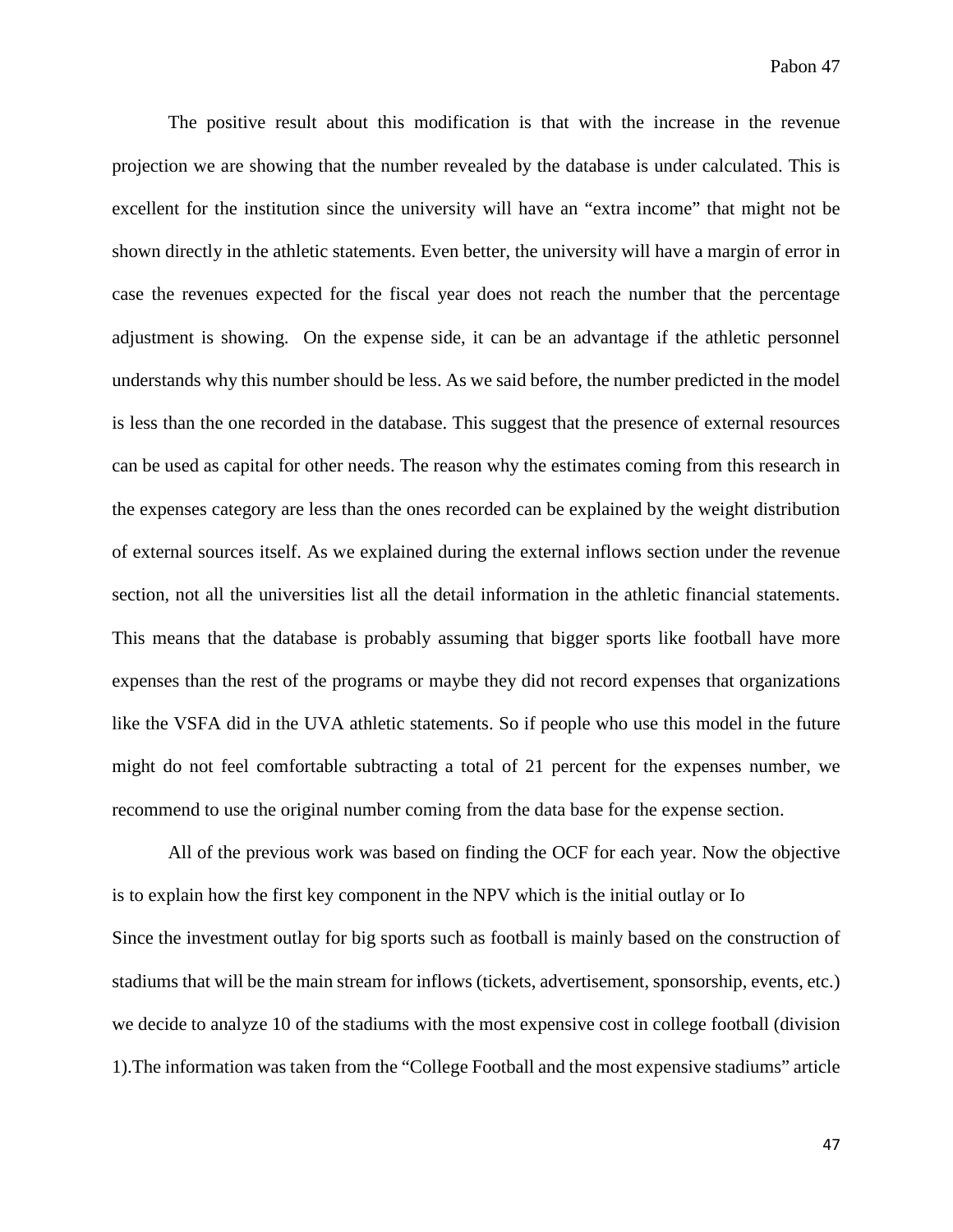in the *The Richest website* **(http://www.therichest.com/luxury/most-expensive/collegefootballs-most-expensive-stadiums/?view=all).**

| School name      | Cost (In Millions) |
|------------------|--------------------|
| penn State       | 105                |
| Texas Tech       | 115                |
| Tennessee        | 137                |
| <b>Rutgers</b>   | 166                |
| Louisville       | 193                |
| Ohio State       | 212                |
| michigan Stadium | 238                |
| washington       | 287                |
| UT San Antonio   | 301                |
| Minnesota        | 330                |
| <b>Total sum</b> | 2084               |
| Average          | 208.4              |
|                  |                    |

With this information, table 20 was created. This table shows what will be the cost for any football stadium with similar characteristics than the ones listed in the table. The conclusion is that if any athletics football program want to copy the standards of any of these 10 universities, the university will have to invest at least \$105M. This information will be important for the evaluation of a project that requires the construction of a football stadium but for the analysis of the 15 schools the predetermine investment outlay was a flat \$50 Million. Although the cost of a football stadium can be lower than \$50M, the remodeling that these stadiums had since they were created was also a good reason to choose this investment outlay. The investment outlay for future programs can be calculated with the creation of the following table.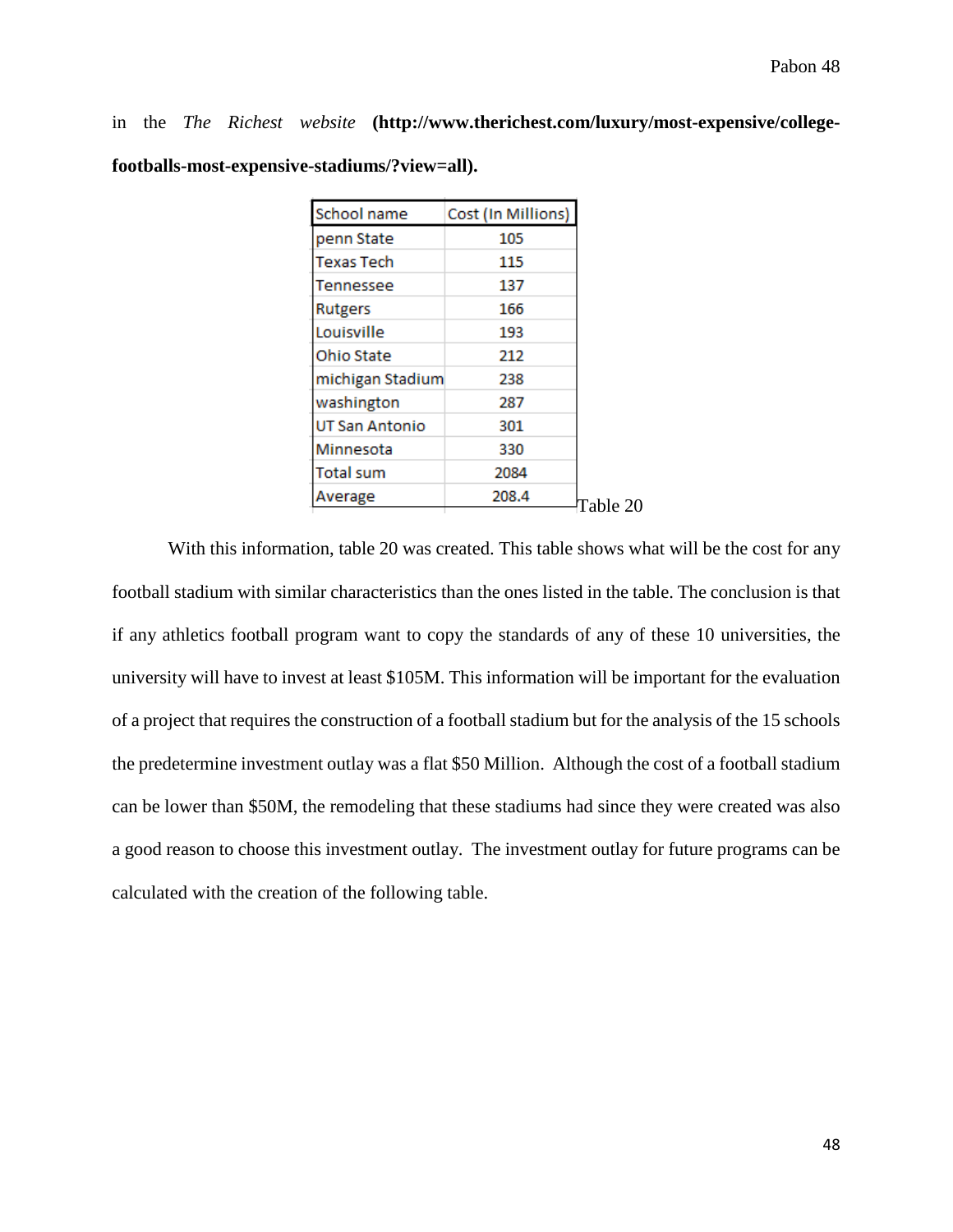| \$<br>\$<br>105<br>106572<br>985.25<br>penn State<br>\$<br>Ś<br>60454<br>Texas Tech<br>115<br>1,902.27<br>\$<br>\$<br>137<br>102455<br>1,337.17<br>Tennessee<br>\$<br>Ś<br>52454<br>3,164.68<br>166<br>Rutgers<br>\$<br>\$<br>Louisville<br>55000<br>193<br>3,509.09<br>\$<br>\$<br>104944<br>Ohio State<br>212<br>2,020.13<br>\$<br>Ś<br>michigan Stadium<br>109901<br>238<br>2,165.59<br>Ś<br>\$<br>washington<br>70083<br>4,095.14<br>287<br>\$<br>\$<br>UT San Antonio<br>301<br>72000<br>4,180.56<br>\$<br>Ś<br>50805<br>330<br>6,495.42<br>Minnesota<br>\$<br>Total sum<br>2,084<br>784668 Approx cost<br>\$<br>\$2,985.53<br>208<br>per one unit<br>Average<br>Of capacity<br>Of the higher<br>Standard | School name | Cost (In Millions) | Capacity | Ratio per capacity |
|----------------------------------------------------------------------------------------------------------------------------------------------------------------------------------------------------------------------------------------------------------------------------------------------------------------------------------------------------------------------------------------------------------------------------------------------------------------------------------------------------------------------------------------------------------------------------------------------------------------------------------------------------------------------------------------------------------------|-------------|--------------------|----------|--------------------|
|                                                                                                                                                                                                                                                                                                                                                                                                                                                                                                                                                                                                                                                                                                                |             |                    |          |                    |
|                                                                                                                                                                                                                                                                                                                                                                                                                                                                                                                                                                                                                                                                                                                |             |                    |          |                    |
|                                                                                                                                                                                                                                                                                                                                                                                                                                                                                                                                                                                                                                                                                                                |             |                    |          |                    |
|                                                                                                                                                                                                                                                                                                                                                                                                                                                                                                                                                                                                                                                                                                                |             |                    |          |                    |
|                                                                                                                                                                                                                                                                                                                                                                                                                                                                                                                                                                                                                                                                                                                |             |                    |          |                    |
|                                                                                                                                                                                                                                                                                                                                                                                                                                                                                                                                                                                                                                                                                                                |             |                    |          |                    |
|                                                                                                                                                                                                                                                                                                                                                                                                                                                                                                                                                                                                                                                                                                                |             |                    |          |                    |
|                                                                                                                                                                                                                                                                                                                                                                                                                                                                                                                                                                                                                                                                                                                |             |                    |          |                    |
|                                                                                                                                                                                                                                                                                                                                                                                                                                                                                                                                                                                                                                                                                                                |             |                    |          |                    |
|                                                                                                                                                                                                                                                                                                                                                                                                                                                                                                                                                                                                                                                                                                                |             |                    |          |                    |
|                                                                                                                                                                                                                                                                                                                                                                                                                                                                                                                                                                                                                                                                                                                |             |                    |          |                    |
|                                                                                                                                                                                                                                                                                                                                                                                                                                                                                                                                                                                                                                                                                                                |             |                    |          |                    |
|                                                                                                                                                                                                                                                                                                                                                                                                                                                                                                                                                                                                                                                                                                                |             |                    |          |                    |
|                                                                                                                                                                                                                                                                                                                                                                                                                                                                                                                                                                                                                                                                                                                |             |                    |          |                    |
|                                                                                                                                                                                                                                                                                                                                                                                                                                                                                                                                                                                                                                                                                                                |             |                    |          |                    |

Table 21 describe how much money is needed to invest in order to create a stadium with the higher standards. This table also has the advantage that it provides the stadium capacity information which can give a better idea to the athletic department of how much capital will be required for the project.

The last variable to explain is  $(1+K)^t$  where K is associated with the cost of capital required for the project. For the NPV model the state bond's interest rate is applied. The reason why we chose state bonds is because of the nature of the universities. This means that depending where the university is located, there are different living cost and interest within the state. The webpage that contains the most accurate information about state bonds was the municipal bonds [\(http://www.municipalbonds.com/\)](http://www.municipalbonds.com/). After a close look into the data for each state, all the data was recollected into a excel spreadsheet which allowed us to came out with the different cost of capital for each state.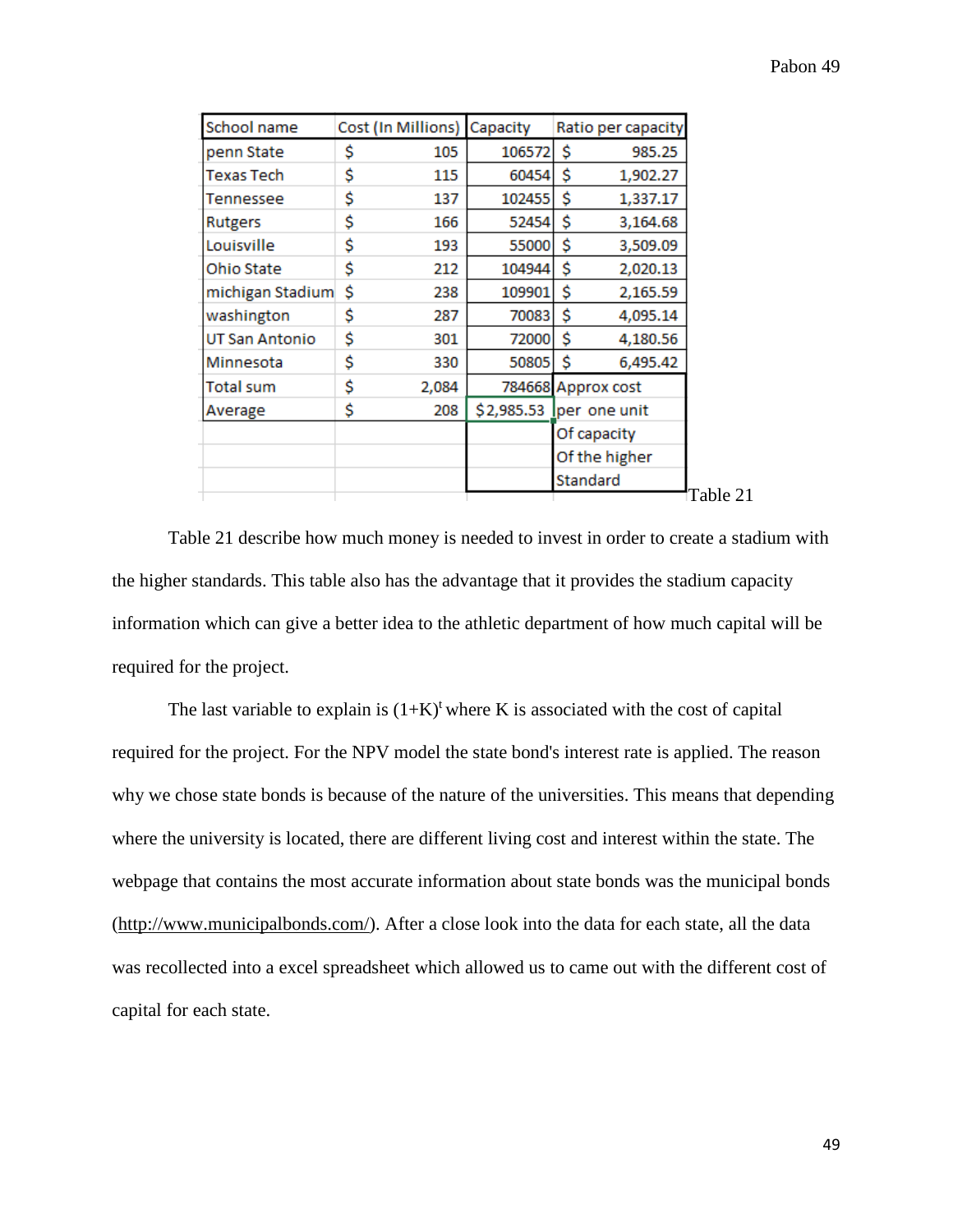| State                | к                |  |
|----------------------|------------------|--|
| Alabama              | 2.480            |  |
| California           | 1.328            |  |
| Connecticut          | 1.537            |  |
| Florida              | 1.089            |  |
| Georgia              | 2.186            |  |
| Iowa                 | 2.270            |  |
| Michiga              | 1.933            |  |
| <b>New Hampshire</b> | 2.274            |  |
| New York             | 2.274            |  |
| North Carolina       | 1.015            |  |
| Oklahoma             | 2.090            |  |
| South Carolina       | 2.085            |  |
| New Jersey           | 3.605            |  |
| Utah                 | $1.148$ Table 22 |  |

Table 22 is simply the average of all the information obtained in the search for state bonds with maturity date 10 years from now (note: each state had different trade amount since not all states offers the same state bonds).

Now the next important issue to talk about before applying all the models is the selection of the 15 universities for this research. As we mentioned in the literature review (The business perspective) we decide to examine the top ranked universities. According to the NCAA January 12 of 2016 rankings [\(http://www.ncaa.com/rankings/football/fbs\)](http://www.ncaa.com/rankings/football/fbs) the top 5 football programs in the nation where the ones provided by table 23 below.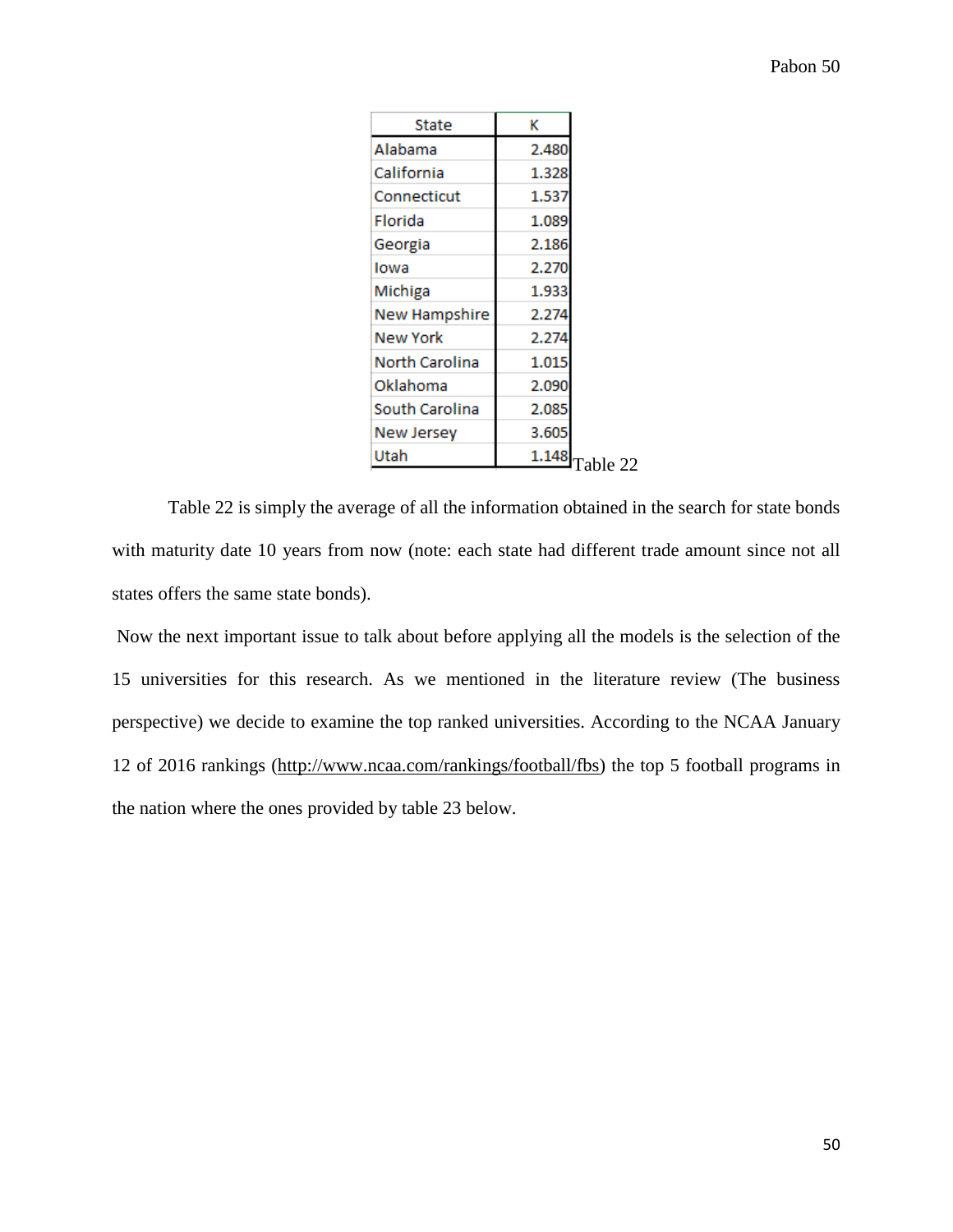|                |                                                                               |                                                     | Advertisement   |                    |
|----------------|-------------------------------------------------------------------------------|-----------------------------------------------------|-----------------|--------------------|
| NCAA           |                                                                               | Sports Schools Championships Video Tickets          |                 | : م<br><b>Shop</b> |
| <b>FBS</b>     |                                                                               | Football Home Scores Rankings Standings Stats Video |                 | History            |
|                | <b>Rankings - College Football Playoff</b><br>Last Updated - December 6, 2015 |                                                     |                 |                    |
|                | <b>College Football Playoff</b>                                               |                                                     |                 |                    |
| <b>RANK</b>    | <b>SCHOOL</b>                                                                 | <b>RECORD</b>                                       | <b>PREVIOUS</b> |                    |
| 1              | Clemson                                                                       | $13 - 0$                                            | 1               |                    |
| $\overline{2}$ | Alabama                                                                       | $12 - 1$                                            | $\overline{2}$  |                    |
| 3              | Michigan State                                                                | $12 - 1$                                            | 5               |                    |
| 4              | Oklahoma                                                                      | $11 - 1$                                            | 3               |                    |

#### (Table 23)

As this table shows, the top ranked teams are well-known football programs. For the medium schools the next 4 schools are quite interesting to evaluate, since they are extremely well known in academics, but also according to Dr. Fitzpatrick, are schools that should have academic excellence, but also an athletic orientation. For the small schools we decide to provide an opinion about Dr. Fitzpatrick viewpoint. Inspired with his contribution in the literature review, we decided to use the NPV model with the following Ivy League schools. Princeton University, Yale University, Columbia University and Dartmouth College. For the fifth university, Stanford was the one we chose. The reason behind this is that they are a small school which is ranked in the top 10 NCAA division I programs. For the medium schools (greater that 15,000 undergraduates but not grater that 30,000) we decide to take Auburn University, BYU, East Carolina University, Florida State University and finally Georgia State University.